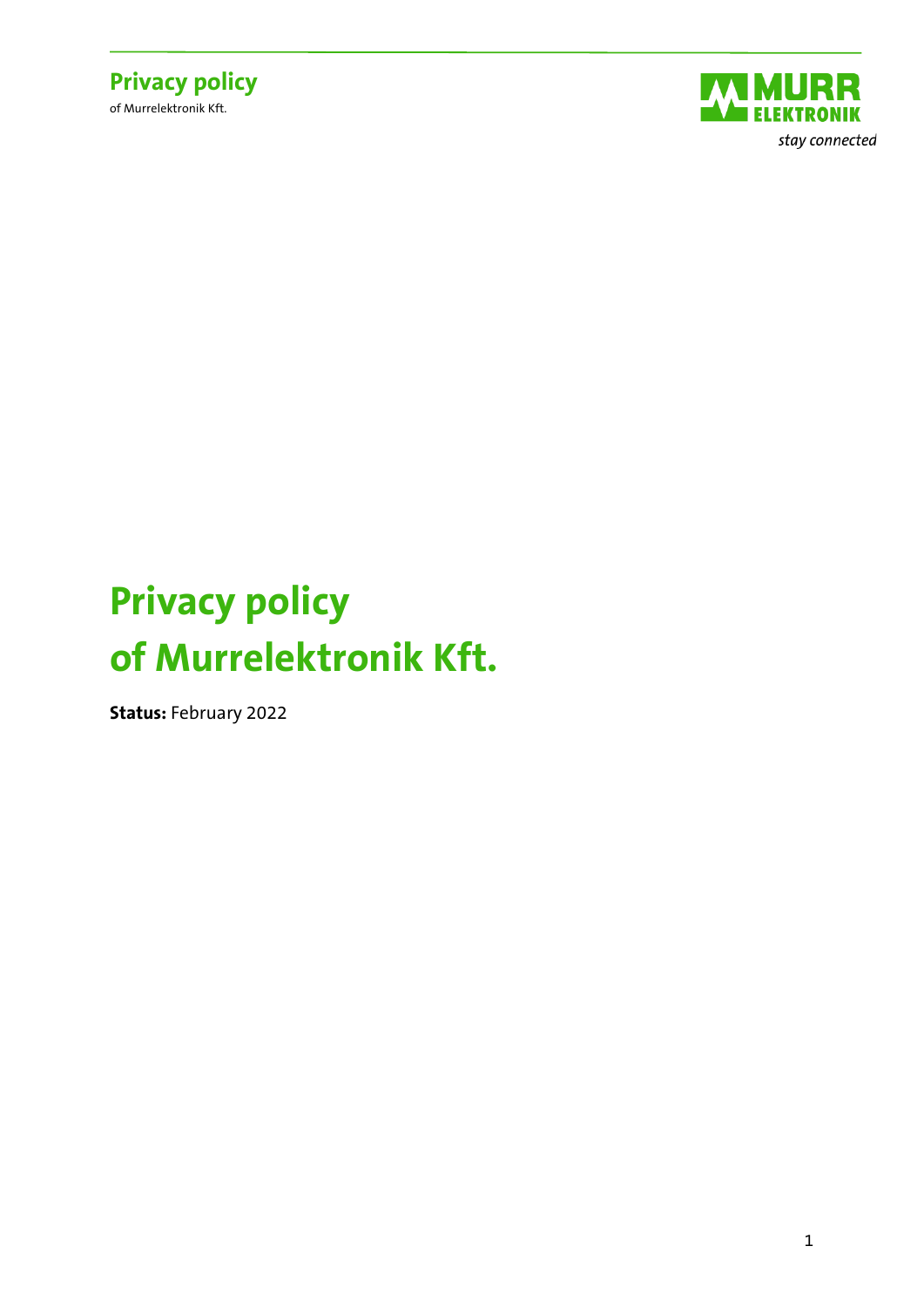of Murrelektronik Kft.



Welcome to our website and thank you for your interest in our company. We take the protection of your personal data very seriously. We process your data in accordance with the applicable legal provisions for the protection of personal data, in particular the EU General Data Protection Regulation (GDPR) and the local laws applicable to us. With the help of this data protection declaration, we inform you comprehensively about the processing of your personal data by the company Murrelektronik Kft. and the rights to which you are entitled.

This data protection declaration applies to all of our company's websites that can be accessed under our domains [\(https://www.murrelektronik.hu,](https://www.murrelektronik.hu/) [https://shop.murrelektronik.hu\)](https://shop.murrelektronik.hu/) as well as to our fan pages in the social networks (Facebook, LinkedIn, Xing, YouTube, Instagram). If you switch to websites of other operators within the scope of our offer, their own data protection provisions apply in each case, for the content of which the respective operators of these websites are responsible.

If separate or additional conditions apply to individual services or if we ask you for your consent, we will inform you separately before you use the respective service (e.g. for the newsletter subscription or the purchase in our online shop).

We also take a wide range of security measures to protect your personal data. For example, the transmission between your web browser and our servers is always encrypted; in addition, we maintain a large number of technical and organizational measures to protect your data at all times.

Personal data is information that makes it possible to identify a natural person. This includes in particular: name, date of birth, address, telephone number, e-mail address but also your IP address.

Anonymous data exists when no personal reference to the user can be established.

#### **Responsible according to Art. 4 No. 7 GDPR and contact details of the data protection officer**

Murrelektronik Kft. Práter utca 9. H-9024 Győr

Tel: +36 96 900 125 Fax: +36 96 900 127

E-Mail[: info@murrelektronik.hu](mailto:info@murrelektronik.hu)

Contact of the data protection officer: [info@murrelektronik.hu](mailto:info@murrelektronik.hu)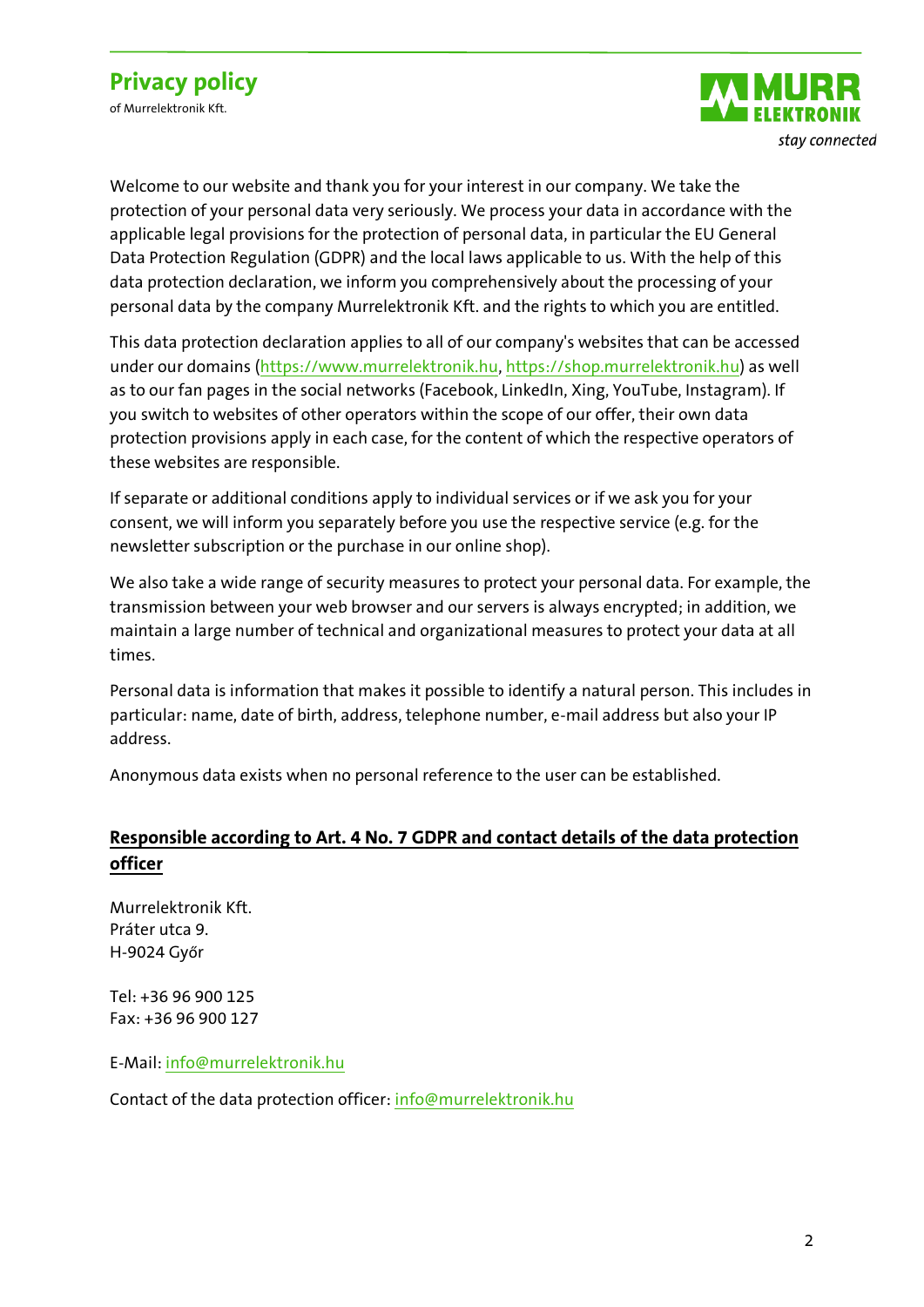of Murrelektronik Kft.



#### **Your rights as a data subject**

First of all, we would like to inform you about your rights as a data subject, Art. 15 – 22 GDPR. This includes:

- The right to information (Art. 15 GDPR),
- The right to erasure (Art. 17 GDPR),
- The right to rectification (Art. 16 GDPR),
- The right to data portability (Art. 20 GDPR),
- The right to restriction of data processing (Art. 18 GDPR),
- The right to object to data processing (Art. 21 GDPR).
- The right to withdraw consent (Art. 7 (3) GDPR).

#### **Contact details**

To exercise these rights, please contact: [info@murrelektronik.hu.](mailto:info@murrelektronik.hu) The same applies if you have questions about data processing in our company. Likewise, please direct the revocation of your consent, stating which declaration of consent you wish to revoke, to the contact details above. You also have the right to lodge a complaint with a data protection supervisory authority.

#### **Rights of objection**

Please note the following in connection with rights of objection:

If we process your personal data for the purpose of direct advertising, you have the right to object to this data processing at any time without giving reasons. This also applies to profiling insofar as it is related to direct advertising.

If you object to processing for direct marketing purposes, we will no longer process your personal data for these purposes. The objection is free of charge and can be made form-free, if possible to: info@murrelektronik.hu

If we process your data to protect legitimate interests, you may object to this processing at any time on grounds relating to your particular situation; this also applies to profiling based on these provisions.

We will then no longer process your personal data unless we can demonstrate compelling legitimate grounds for the processing which override your interests, rights and freedoms, or the processing is for the assertion, exercise or defense of legal claims.

#### **Right of withdrawal**

If you have allowed us to process your personal data by giving your consent, you have a right of revocation with effect for the future pursuant to Art. 7 (3) GDPR.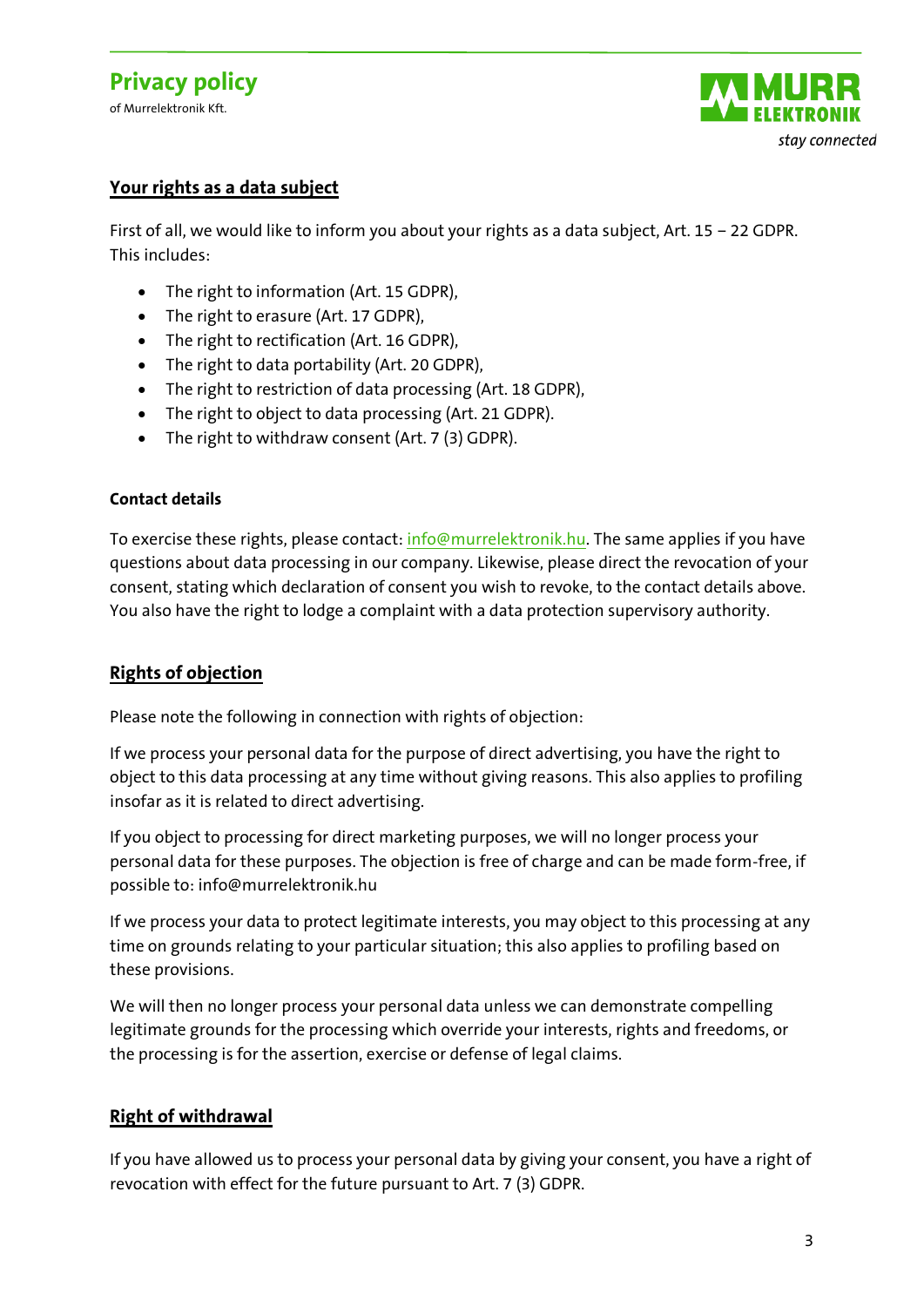

#### **Purposes and legal bases of data processing**

When processing your personal data, we comply with the provisions of the GDPR and all other applicable data protection laws and regulations. Legal bases for data processing result from Art. 6 GDPR.

We use your data to initiate business, to fulfil contractual and legal obligations, to implement the contractual relationship, to offer products and services and to strengthen the customer relationship, which may also include analyses for marketing purposes and direct advertising.

Your consent also constitutes a permission requirement under data protection law. Here we will inform you about the purposes of the data processing and about your right of revocation. If the consent also refers to the processing of special categories of personal data, we will explicitly point this out to you in the consent.

Processing of special categories of personal data within the meaning of Art. 9 (1) GDPR only takes place if this is required by legal provisions and there is no reason to assume that your legitimate interest in the exclusion of the processing outweighs this.

#### **Data transfer to third parties**

We will only pass on your data to third parties within the framework of the statutory provisions, with the corresponding consent, or if there is an overriding legitimate interest on our part. Otherwise, we will not disclose your data to third parties unless we are obliged to do so by mandatory legal provisions (disclosure to external bodies, such as supervisory authorities or law enforcement agencies).

#### **Recipients of the data / categories of recipients**

Within our company, we ensure that only those persons receive your data who need them to fulfil their tasks.

In many cases, service providers support our specialist departments in the fulfilment of their tasks. The necessary data protection contracts have been concluded with all service providers.

#### **Third country transfer**

We transfer your personal data to service providers or group companies outside the European Economic Area: Switzerland, USA, Canada, Brazil, Turkey, India, China, South Korea and Singapore.

Data is only transferred to third countries (outside the European Union or the European Economic Area) if this is necessary for the performance of a contractual relationship, is required by law or you have given us your consent.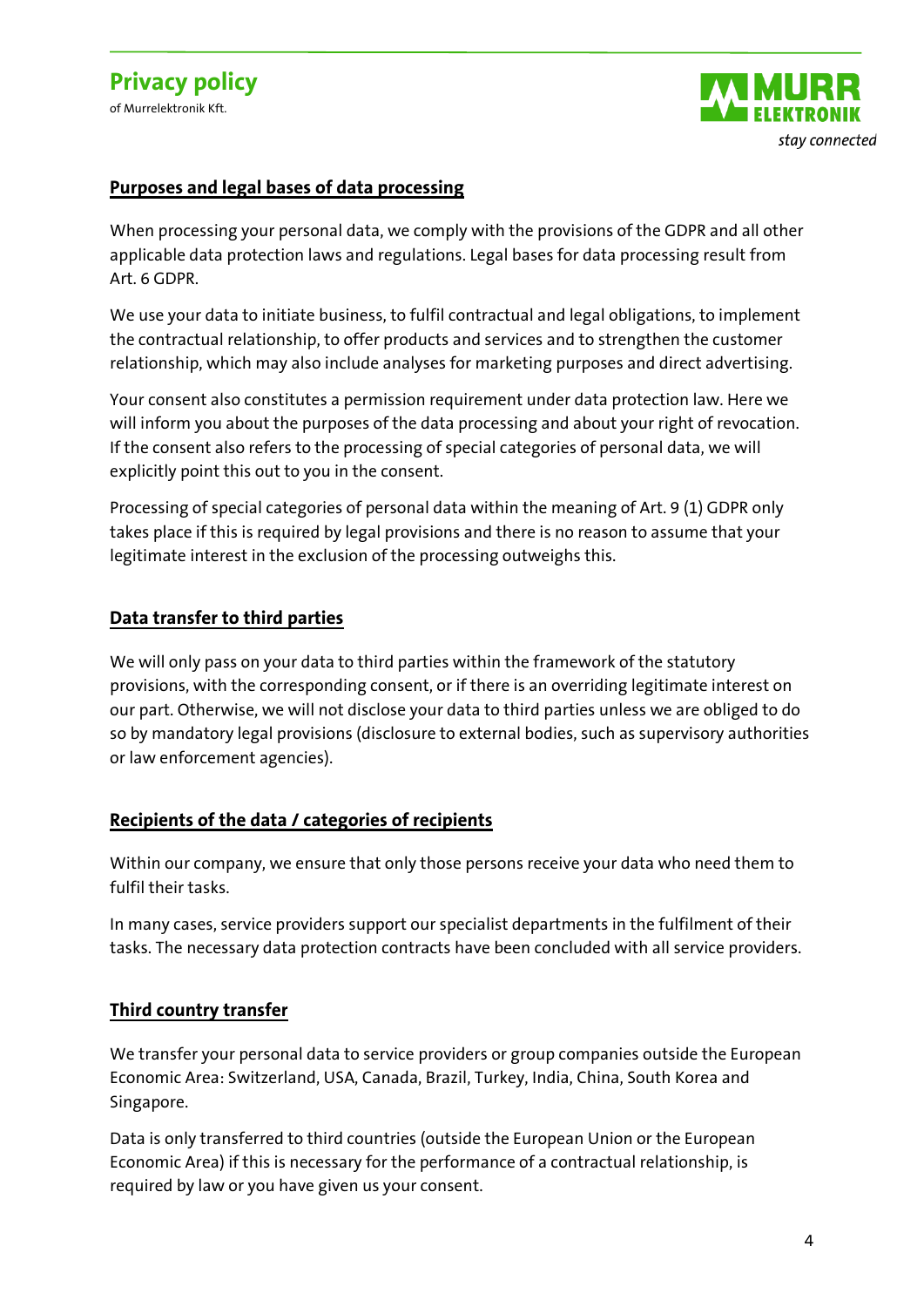

Compliance with the level of data protection is ensured by a recognized level of data protection and EU standard contractual clauses.

#### **Storage period of the data**

We store your data as long as it is needed for the respective processing purpose. Please note that numerous retention periods require that data must continue to be stored. This applies in particular to statutory retention obligations (e.g. from the German Commercial Code or the German Fiscal Code, etc.). If there are no further storage obligations, the data will be deleted once the purpose has been achieved.

In addition, we may retain data if you have given us permission to do so or if there is a legal dispute and we use evidence under statutory limitation periods, which can be up to thirty years; the regular limitation period is three years.

Storage beyond the achievement of the purpose also takes place if another exception pursuant to Art. 17 (3) GDPR applies.

#### **Secure transfer of your data**

In order to protect the data stored with us in the best possible way against accidental or intentional manipulation, loss, destruction or access by unauthorized persons, we use appropriate technical and organizational security measures. The security levels are continuously reviewed in cooperation with security experts and adapted to new security standards.

The data exchange from and to our website is encrypted. We offer HTTPS as the transmission protocol for our website, in each case using the current encryption protocols. In addition, we offer our users content encryption for contact forms and applications. The decryption of this data is only possible for us. (There is also the option of using alternative communication channels (e.g. the postal service).

#### **Provision of the data**

Various personal data are necessary for the establishment, implementation and termination of the contractual relationship and the fulfilment of the associated contractual and legal obligations. The same applies to the use of our website and the various functions it provides.

We have summarized the details for you in the point above. In certain cases, data must also be collected or made available due to legal requirements. Please note that it is not possible to process your enquiry or implement the underlying contractual relationship without providing this data.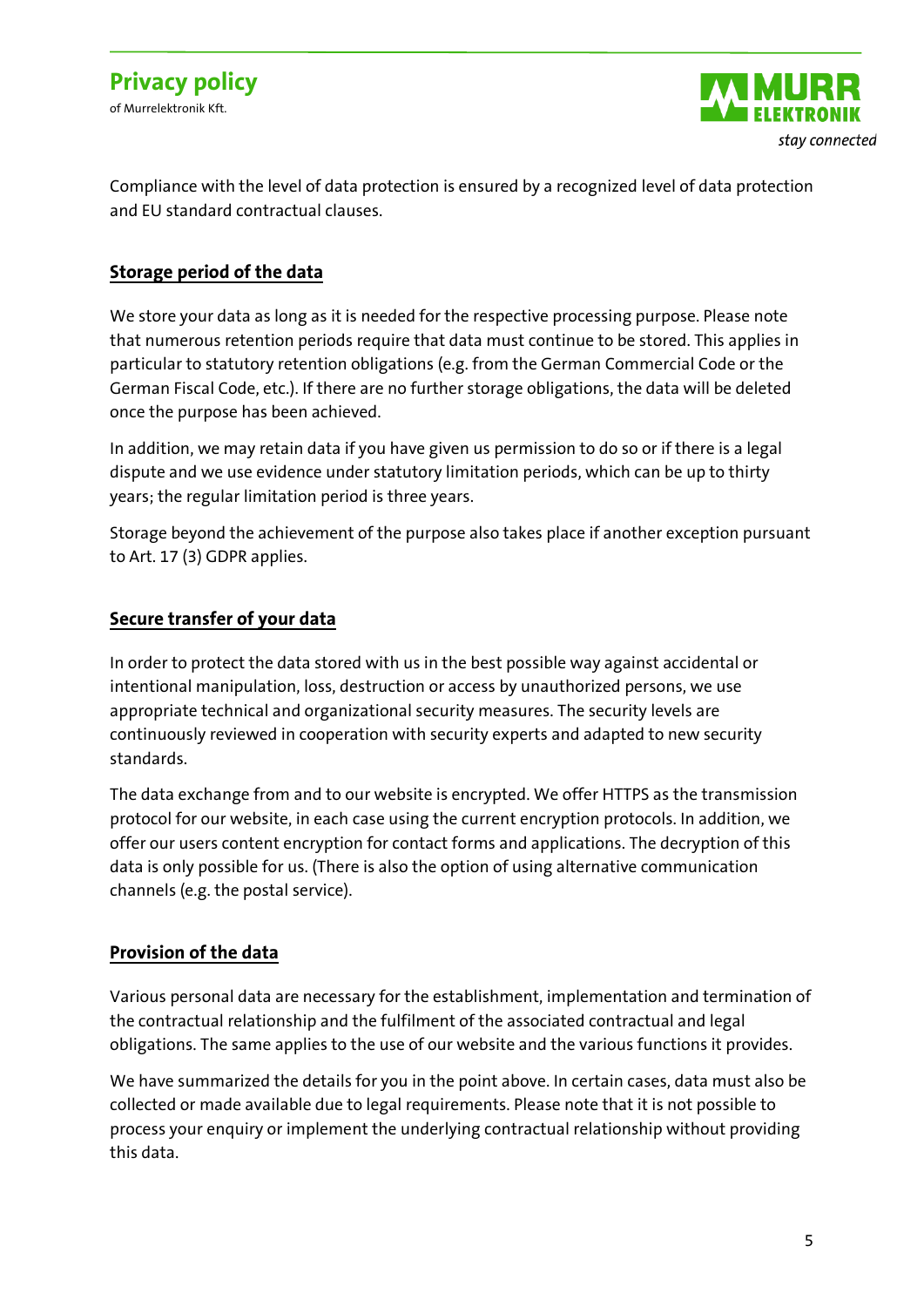of Murrelektronik Kft.



#### **Categories, sources and origin of data**

Which data we process is determined by the respective context: this depends on whether, for example, you place an order online or enter an enquiry in our contact form, whether you send us an application or submit a complaint.

Please note that we may also provide information for special processing situations separately in a suitable place, e.g. when uploading application documents or in the case of a contact request.

#### **When you visit our website, we collect and process the following data:**

- Information about the website from which you are visiting us
- Web browser and operating system used
- The IP address assigned by your Internet Service Provider.
- Files requested, amount of data transferred, downloads/file export
- Information about the web pages you visit on our site including date and time
- For reasons of technical security (to defend against attempted attacks on our web server), this data is stored in accordance with Art. 6 (1) lit. f GDPR. After 7 days at the latest, anonymization takes place by shortening the IP address so that no further reference to the user can be made.

#### **Contact form / contact by e-mail (Art. 6 para. 1 lit. b) and c) GDPR)**

There are contact forms on our website that can be used for electronic contact. If you write to us via one of these contact forms, we will process the data you provide in the respective contact form to contact you and answer your questions and requests.

The principle of data economy and data avoidance is observed in that you only have to provide the data that we absolutely need to contact you. Please refer to the following list to see which data is collected and processed for which contact form. In addition, your IP address is processed due to technical necessity and for legal protection. All other data are voluntary fields and can be provided optionally (e.g. to answer your questions individually).

If you contact us by e-mail, we will process the personal data provided in the e-mail solely for the purpose of processing your enquiry. If you do not use the forms offered for contacting us, no further data collection will take place.

#### **We collect and process the following data within the scope of a contact enquiry:**

- Salutation
- First name (depending on the query, a mandatory field for a personalized address)
- Last name (depending on the query, a mandatory field for a personalized address)
- E-mail (mandatory field to enable a contact request)
- Company (depending on the query, a mandatory field for the assignment to your contact person)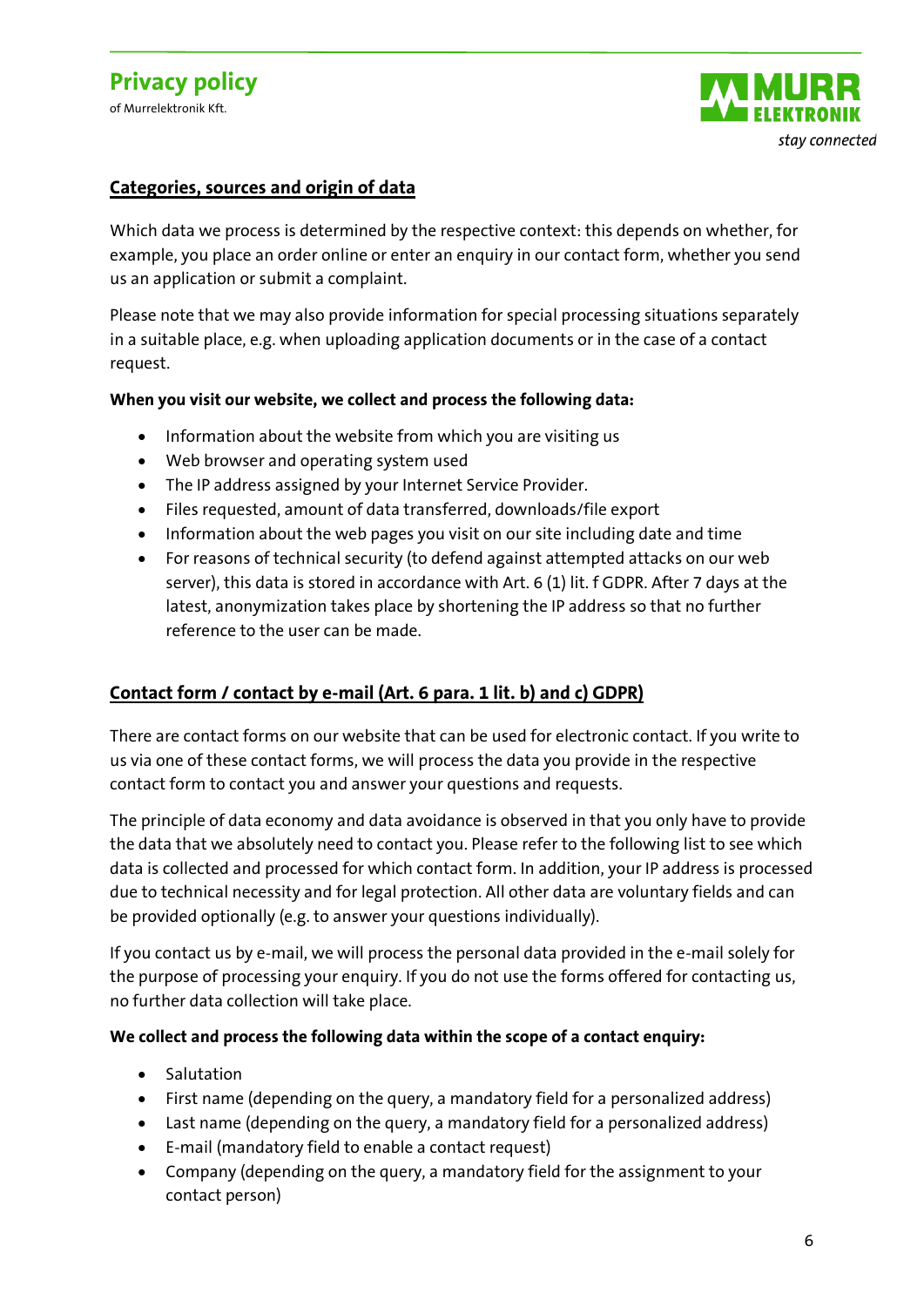of Murrelektronik Kft.



- Country (depending on the query, a mandatory field for the assignment to your branch)
- Postcode (depending on the query, a mandatory field for the assignment to your contact person)
- City (Depending on the query, a mandatory field for the assignment to your contact person)
- Telephone number (mandatory field if contact by telephone is required, e.g. for supplier applications)
- Problem description
- Request (depending on the query, a mandatory field in order to be able to process the request)
- Legal form
- Street (mandatory field if postal contact is required, e.g. for supplier applications)
- Contact
- Department
- Year of foundation
- Turnover in the previous year
- Number of employees
- Reference customers
- Subsidiary
- Production sites
- Certification
- Product range
- Type of production
- Delivery and data exchange

#### **We process the following data as part of the ordering process:**

- E-mail address
- Salutation
- First name
- Last name
- Department (optional)
- Company
- VAT ID
- Delivery address (street, house number, postcode, city, country)
- Billing address (street, house number, postcode, city, country)
- Telephone (optional)
- Fax (optional)

#### **In the context of setting up a customer account, we process the following data**

- Customer number (optional)
- E-mail address
- Password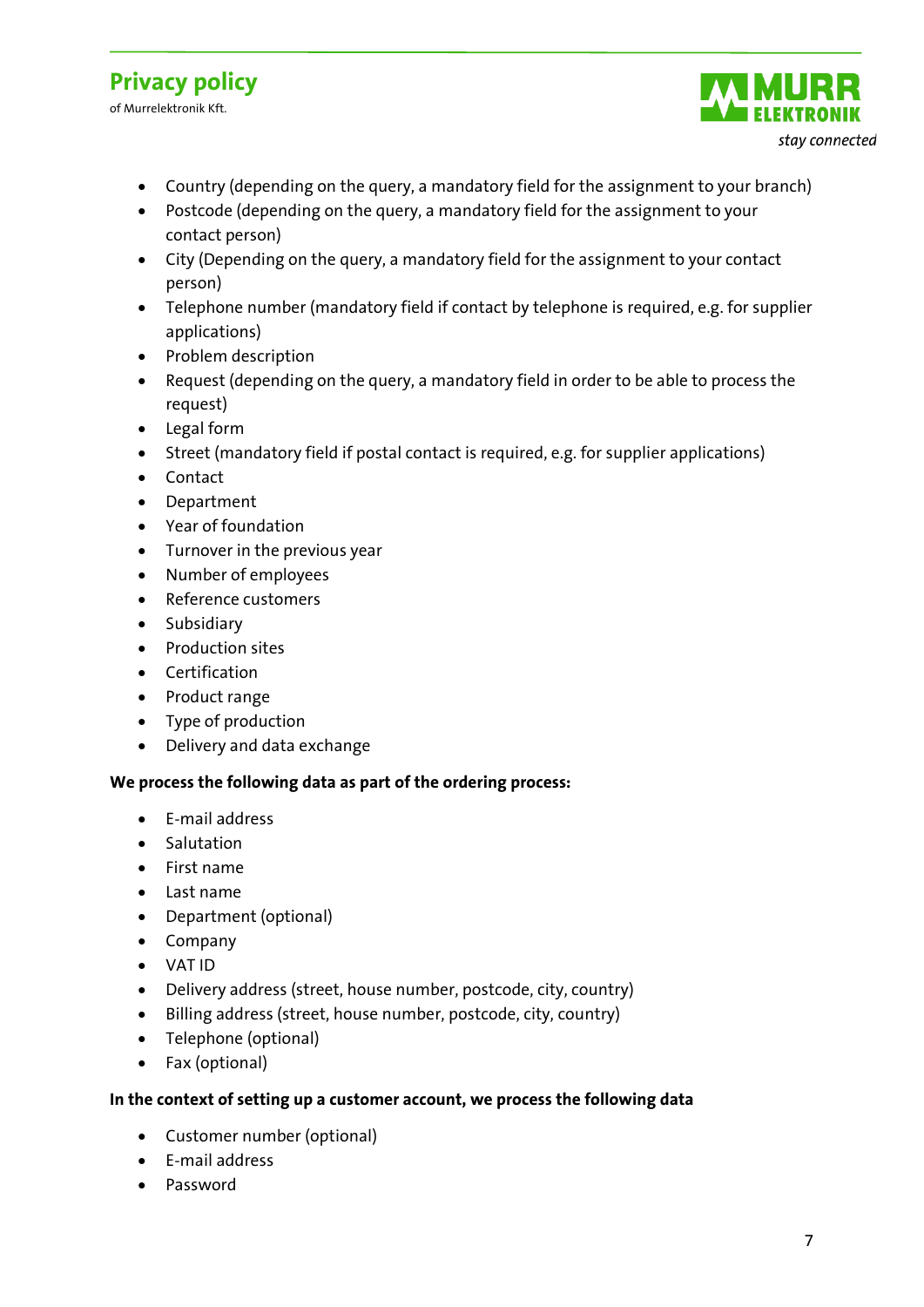of Murrelektronik Kft.



- Salutation
- First name
- Last name
- Department (optional)
- Company
- VAT ID
- Address (street, house number, postcode, city, country)
- E-mail address of invoice recipient (optional)
- Telephone (optional)
- Fax (optional)

#### **Newsletter (Art. 6 para. 1 lit. a GDPR)**

You can subscribe to a free newsletter on our website. The e-mail address provided during the newsletter registration, the name of the company (if provided), your country (if provided), as well as your first and last name (if provided) and your gender (salutation) (if provided) will be used for sending the personalized newsletter.

The principle of data economy and data avoidance is observed, as only the e-mail address (or name in the case of personalized newsletters) is marked as a mandatory field. For technical necessity and for legal protection, your IP address is also processed when you order the newsletter.

To confirm your email address and your consent, you will receive a separate email after submitting the registration form (confirmation email). We will only register your consent once you have confirmed the activation link contained in this email. Otherwise, your data provided via the registration form will be deleted after a further short reminder after one week and after a further 2 weeks. By confirming your registration under this activation link, you consent to us, as the owner of this e-mail address, sending you the free newsletter with information about the company and our own services and products.

You can of course unsubscribe at any time using the unsubscribe option provided in the newsletter (by clicking on the unsubscribe link) and thus revoke your consent. Furthermore, you can unsubscribe from the newsletter at any time directly via our website, by sending a written message to Murrelektronik Kft., Práter utca 9, H-9024 Győr or by e-mail to [info@murrelektronik.hu.](mailto:info@murrelektronik.hu)

If you withdraw your consent, we will remove your email from the newsletter distribution list so that the newsletter is no longer sent to you and delete the usage data collected about you. The data records proving the double opt-in procedure, as well as the revocation of your consent, will then be stored for another 6 years in accordance with Art. 17 Para. 3 lit. b), e) GDPR. During this time, however, your personal data will be blocked against further processing We use Pardot to send our newsletter. Your data will therefore be transmitted to Pardot LLC. In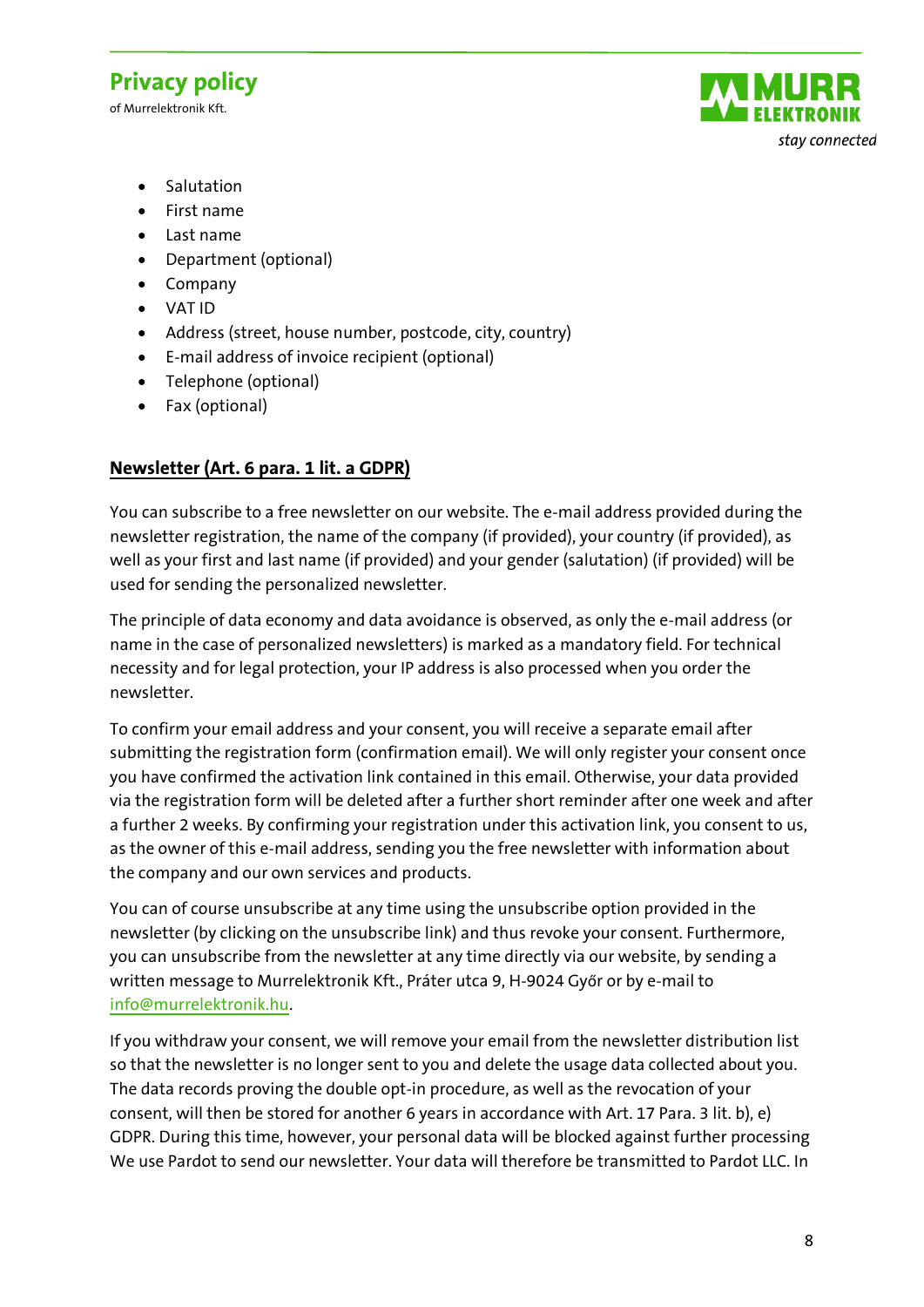of Murrelektronik Kft.



doing so, Pardot LLC is prohibited from using your data for purposes other than sending the newsletter. Pardot LLC is not permitted to pass on or sell your data.

#### **Newsletter usage analysis**

Our newsletter contains tracking pixels. A tracking pixel is an invisible graphic in HTML emails with the purpose of enabling a log file recording when the email is opened as well as a recording of the links activated from the newsletter with subsequent analysis. This enables us to evaluate the success of our newsletter campaigns by means of statistical evaluations and to optimize our newsletter, for example, in order to present you with topics and offers that are better suited to your interests.

The personal data collected in this way will be processed by our service provider mentioned below.

If you do not agree to this, you can unsubscribe from the newsletter at any time via this link: [https://go.murrelektronik.com/Leiratkoz%C3%A1s\\_a\\_Murrelektronik\\_h%C3%ADrlev%C3%A9l](https://go.murrelektronik.com/Leiratkoz%C3%A1s_a_Murrelektronik_h%C3%ADrlev%C3%A9lr%C5%91l) [r%C5%91l](https://go.murrelektronik.com/Leiratkoz%C3%A1s_a_Murrelektronik_h%C3%ADrlev%C3%A9lr%C5%91l)

Recipient of the data: Pardot LLC, 950 E. Paces Ferry Rd. Suite 3300 Atlanta, GA 30326, USA

#### **Web shop (Art. 6 para. 1 lit. b GDPR)**

1. We process the data you provide in the order form only for the purpose of implementing or processing the contractual relationship, unless you consent to further use.

The principle of data economy and data avoidance is observed in that you only have to provide us with the data that we absolutely need to execute the contract or to fulfil our contractual obligations (i.e. your name, address, e-mail address, delivery address) or which we are legally obliged to collect.

In addition, your IP address is processed due to technical necessity and for legal protection. Without this data, we will unfortunately have to refuse to conclude the contract, as we will then not be able to do so or may have to terminate an existing contract. Of course, you can also provide more data if you wish.

2. To process your order, we work together with the service provider(s) listed below, who support us in whole or in part in the execution of concluded contracts. Certain personal data is transmitted to these service providers in accordance with the following information.

The personal data collected by us will be passed on to the transport company commissioned with the delivery as part of the contract processing, insofar as this is necessary for the delivery of the goods. We pass on your payment data to the commissioned credit institution within the scope of payment processing, insofar as this is necessary for payment processing. If payment service providers are used, we will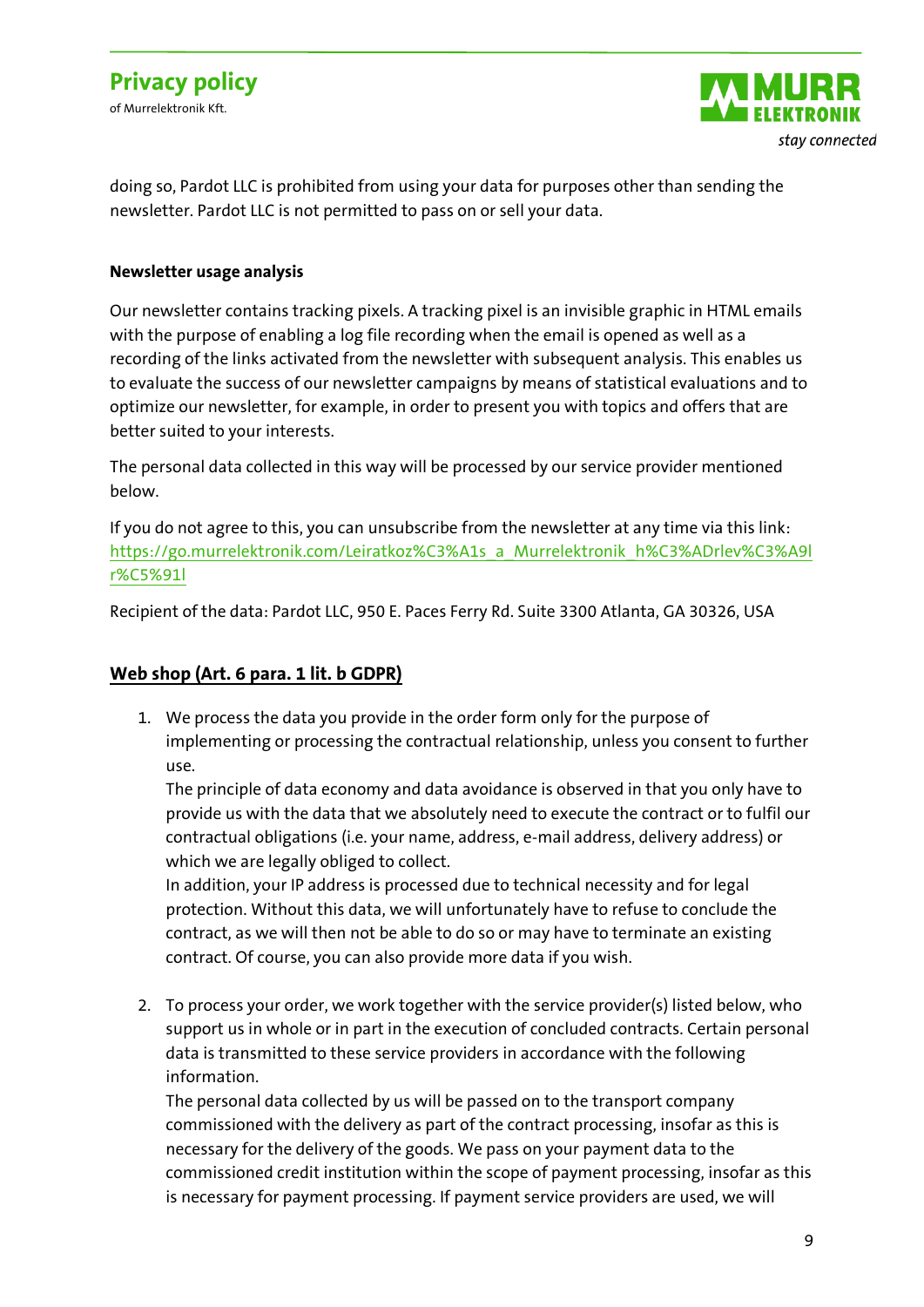

inform you explicitly about this below. The legal basis for the transfer of data is Art. 6 Para. 1 lit. b GDPR.

- 3. To fulfil our contractual obligations to our customers, we work together with external shipping partners. We pass on your name as well as your delivery address and, if necessary for the delivery, your telephone number to a shipping partner selected by us exclusively for the purposes of the delivery of goods Art. 6 para. 1 lit. b GDPR.
- 4. Carrying out creditworthiness checks
	- KSV 1870 or
	- Bisnode Austria Holding GmbH:

If we make advance payments (e.g. delivery on account), we reserve the right to carry out a credit check on the basis of mathematical-statistical procedures in order to safeguard our legitimate interest in determining the solvency of our customers. We transmit the personal data required for a credit assessment to the following service provider in accordance with Art. 6 Para. 1 lit. f GDPR:

KSV 1870 Wagenseilgasse 12 A-1120 Wien

Bisnode Austria Holding GmbH Jakov-Lind Straße 4/1 A-1020 Wien

The credit report may contain probability values (so-called score values). Insofar as score values are included in the result of the credit report, they have their basis in a scientifically recognized mathematical-statistical procedure. The calculation of the score values includes, but is not limited to, address data. We use the result of the credit assessment with regard to the statistical probability of non-payment for the purpose of deciding on the establishment, implementation or termination of a contractual relationship. You can object to this processing of your data at any time by sending a message to us or to the credit agency. However, we may still be entitled to process your personal data if this is necessary for the contractual processing of payments.**Registration / customer account (Art. 6 para. 1 lit. a, b GDPR)**

On our website, we offer users the opportunity to register by providing personal data. The advantage of this is that you can view your order history and the data you provide for the order form is saved. This means that you do not have to re-enter this information when placing a new order.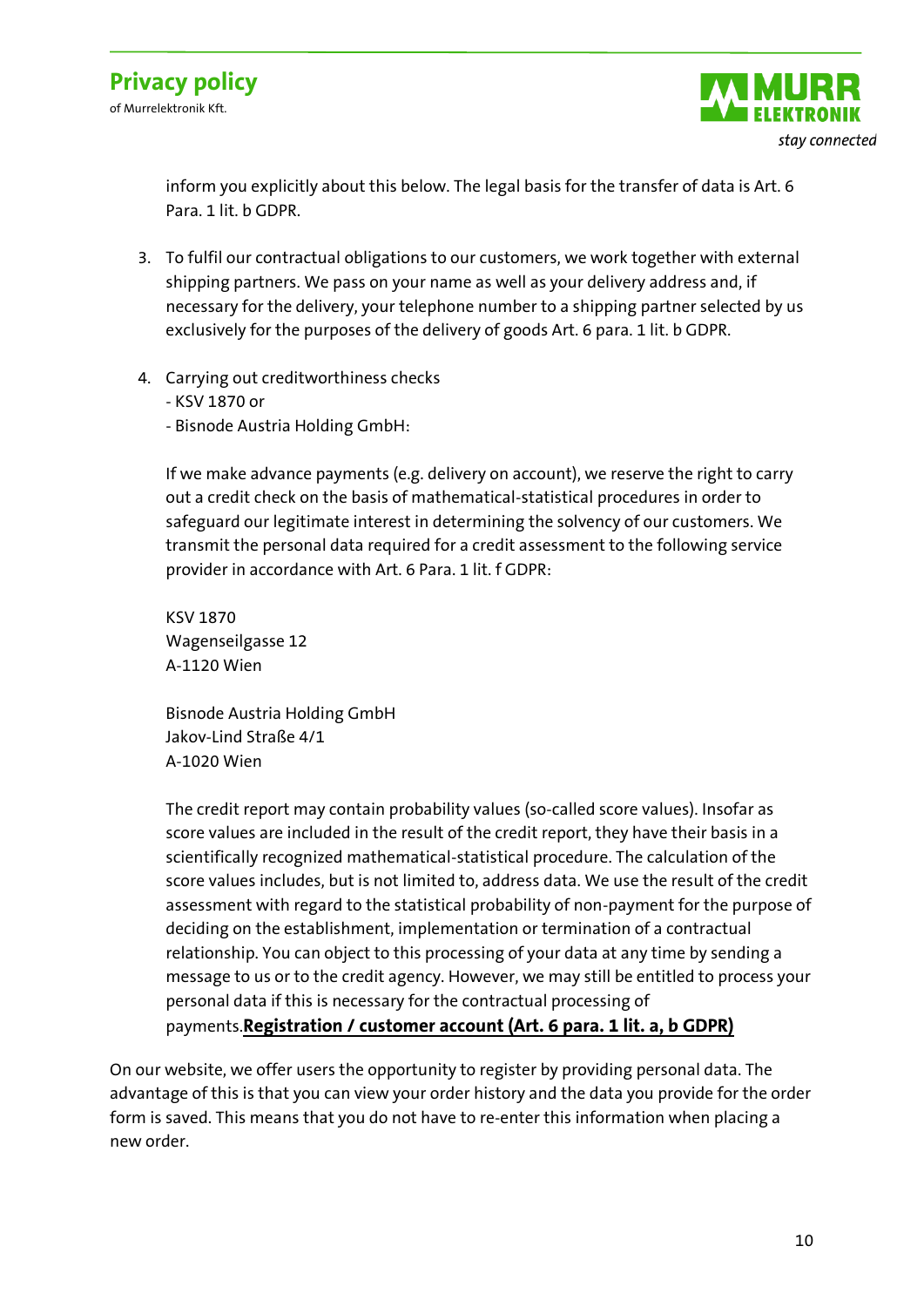of Murrelektronik Kft.



The principle of data economy and data avoidance is observed, as only the data required for registration is marked with an asterisk (\*). These are, for example, the e-mail address and password including password repetition.

For the order in our online shop, we also require information on the billing address (company, address) for delivery. If the delivery address differs from the invoice address, the above information for the delivery address must also be provided.

By registering on our website, the user's IP address, the date and time of registration are also stored (technical background data). By clicking the "Register now" button, you consent to the processing of your data.

Please note: The password you enter is stored in encrypted form. Employees of our company cannot read this password. They can therefore not give you any information if you have forgotten your password.

In this case, please use the "Forgotten password" function, which will send you an automatically generated new password by e-mail. No member of staff is authorized to request your password from you by telephone or in writing. Therefore, please never give your password if you receive such requests.

Upon completion of the registration process, your data is stored for the use of the protected customer area. As soon as you log on to our website with your e-mail address as your username and password, this data is made available for actions you carry out on our website (e.g. for orders in our online shop). Completed online orders can be traced in the order history. You can enter changes to the billing or delivery address here.

Registered persons are free to make changes / corrections to the billing or delivery address in the order history themselves. Our customer service will also be happy to make changes / corrections if you contact them. Of course, you can also cancel or delete your registration or customer account. To do so, please contact: [shop@murrelektronik.hu.](mailto:shop@murrelektronik.hu)

#### **Payment systems (Art. 6 para. 1 lit. a, b GDPR)**

You can pay by invoice in our online shop. For this purpose, the payment-relevant data is collected to be able to process your order and payment. In addition, your IP address is processed due to technical necessity and for legal protection.

The principle of data economy and data avoidance is observed. You only have to provide us with the data that we absolutely need to carry out the payment processing and thus process the contract or that we are legally obliged to collect.

Without this data, we will unfortunately have to refuse to conclude the contract, as we will then not be able to do so.

The payment system we use uses SSL encryption to protect the transmission of your data.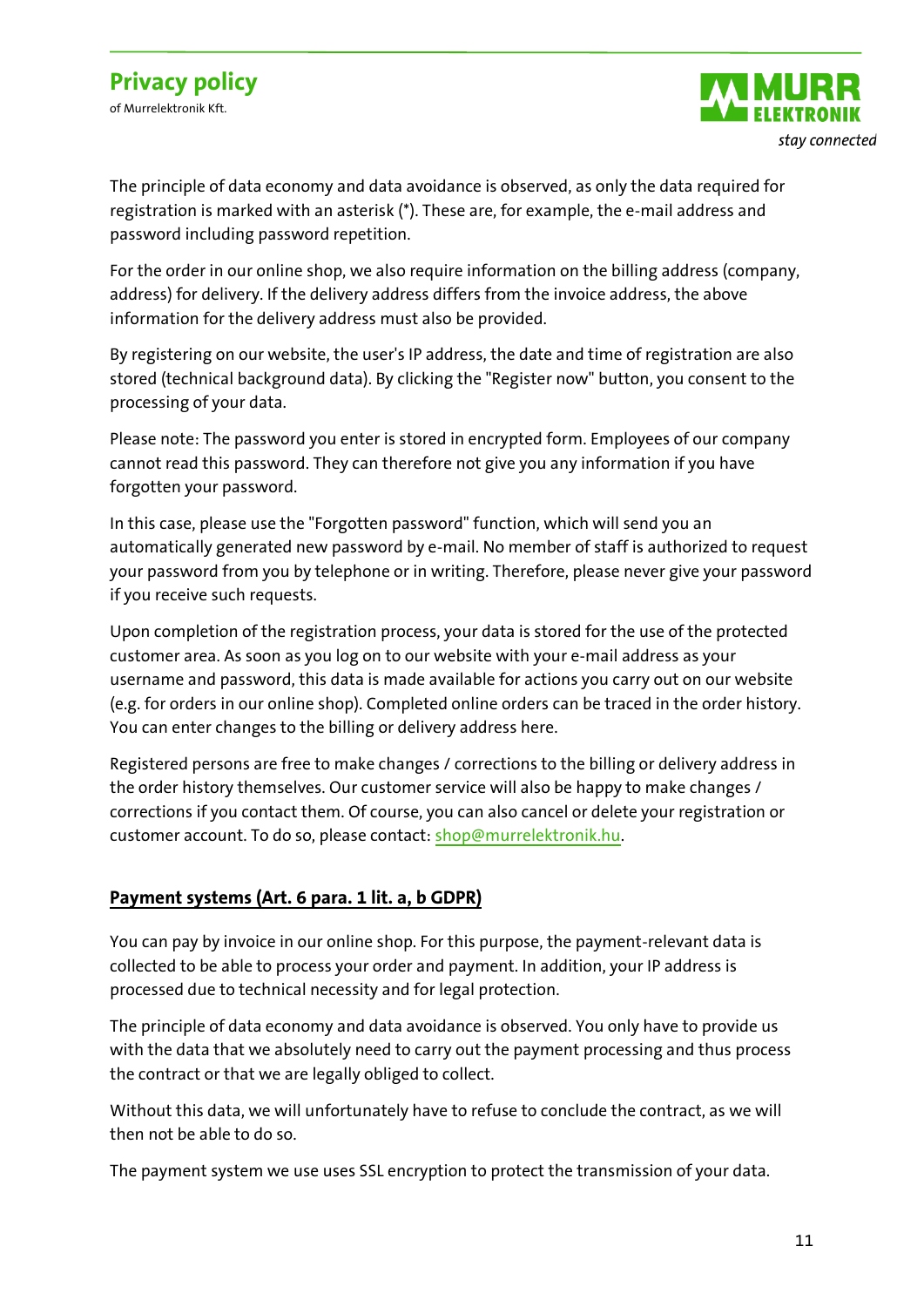



#### **Advertising purposes for existing customers (Art. 6 para. 1 lit. a GDPR)**

Murrelektronik Kft. is interested in maintaining the customer relationship with you and in sending you information and offers about our products / services / offers. If you give us your consent to do so, we will process your data to send you corresponding information and offers by e-mail.

Of course, you can revoke your consent to the processing of your data for advertising purposes at any time in the future.

The revocation can be made free of charge and without any formalities without stating any reasons and should be sent, if possible, by e-mail to: [info@murrelektronik.hu](mailto:info@murrelektronik.hu) or by post to Murrelektronik Kft., Práter utca 9., H-9024.

We will also be happy to send you information and offers by post. If you do not wish this, you can object to the use of your personal data for the purpose of direct marketing at any time. If you object, we will no longer process your data for this purpose. The objection can also be made free of charge and without any formalities without giving any reasons and should preferably be sent by e-mail to[: info@murrelektronik.hu](mailto:info@murrelektronik.hu) or by post to Murrelektronik Kft., Práter utca 9., H-9024.

#### **Live Chat System**

On our website, we offer you the option of entering a live chat with us. We use the service provider Salesforce for this.

The data processing is carried out here because it is necessary for the execution of the contract/contract initiation, Art. 6 para. 1 lit. b) GDPR, or we have a legitimate interest in this, Art. 6 para. 1 lit. f) GDPR. Our legitimate interest lies in the effective and direct support of our customers and interested parties. The data we collect includes: Chat history, IP address at the time of the chat and country of origin as well as all data that you disclose to us during the chat. If you do not disclose any personal details (e.g. real name, email address, telephone number, etc.) in the chat, we cannot draw any conclusions about your person. Only our employees have access to the data if they need it for the fulfilment of their tasks. We will not pass on this data to third parties and will only use it to answer your specific enquiry and anonymously for internal statistics. The data will be deleted or anonymized after the end of the specific process.

By using the chat, you automatically use the services of Salesforce. For the purpose and scope of the data collection and the further processing and use of the data by Salesforce, as well as your rights in this regard and setting options for protecting your privacy, please refer to the privacy policy of Salesforce at [https://www.salesforce.com/de/company/privacy/.](https://www.salesforce.com/de/company/privacy/)

Recipient: Salesforce.com Germany GmbH, Erika-Mann-Str. 31, 80636 München, Deutschland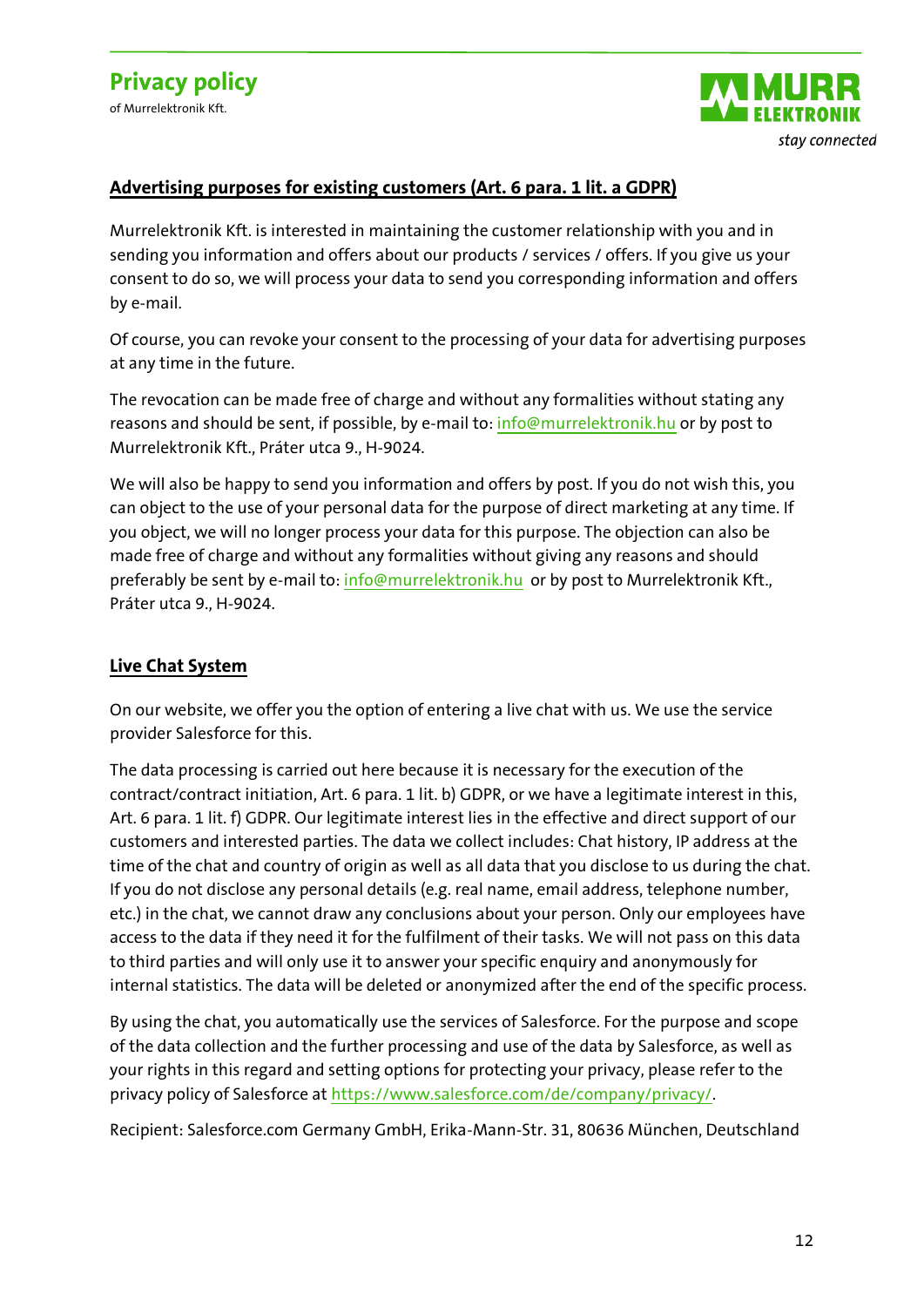

#### **Automated individual case decisions**

We do not use purely automated processing to reach a decision.

#### **Cookies (Art. 6 para. 1 lit. f and lit. c) in conjunction with Art. 32 GDPR)**

Our internet pages use so-called cookies in several places. They serve to make our offer more user-friendly, effective and secure. Cookies are small text files that are stored on your computer and saved by your browser (locally on your hard drive).

These cookies allow us to analyze how users use our websites. This allows us to design the website content according to the visitors' needs. In addition, the cookies enable us to measure the effectiveness of a particular advertisement and to place it, for example, depending on the thematic interests of the user.

Most of the cookies we use are so-called "session cookies". These are automatically deleted after your visit. Permanent cookies are automatically deleted from your computer when their validity period (usually six months) is reached or you delete them yourself before the validity period expires.

Most web browsers automatically accept cookies. However, you can usually change the settings of your browser if you prefer not to send the information. You can then still use the offers on our website without restrictions (exception: configurators).

We use cookies to make our website more user-friendly, effective and secure. In addition, we use cookies to enable us to analyze how users use our websites. This enables us to design the content according to visitor needs. In addition, the cookies enable us to measure the effectiveness of a particular advertisement and to have it placed, for example, depending on the thematic interests of the user.

Cookies are stored on the user's computer and transmitted to our site by the user. Therefore, you as a user also have full control over the use of cookies. By changing the settings in your internet browser, you can deactivate or restrict the transmission of cookies. Furthermore, cookies that have already been set can be deleted at any time via an internet browser or other software programs. This is possible in all common internet browsers.

Please note: If you deactivate the setting of cookies, you may not be able to use all the functions of our website to their full extent.

In our cookie banner we distinguish the following cookies, which you can also select:

#### **Marketing**

These technologies are used by advertisers to serve ads that are relevant to your interests.

#### **Statistics**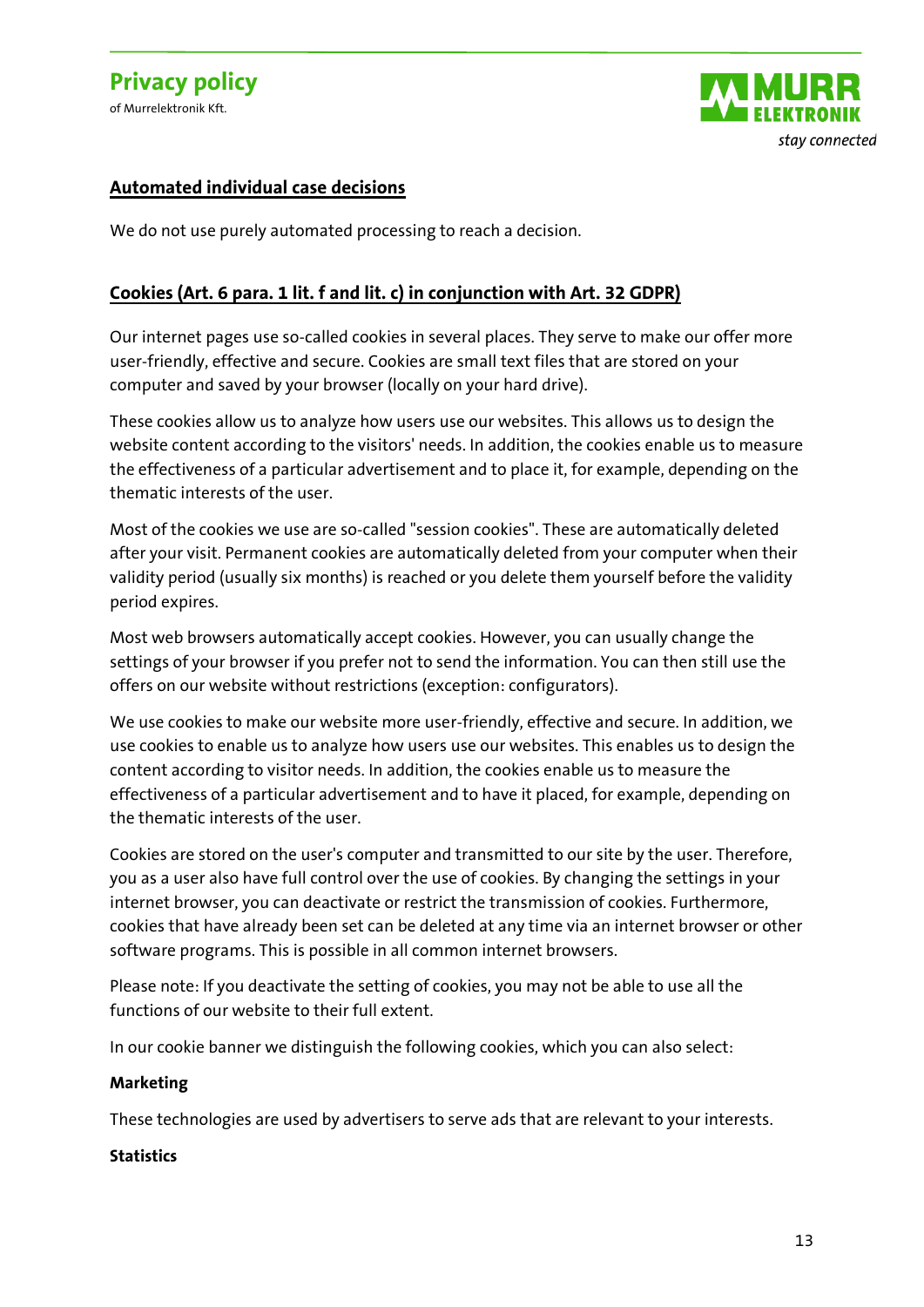of Murrelektronik Kft.



These technologies allow us to analyze the use of the website in order to measure and improve performance.

#### **Essential**

These technologies are required to enable the core functionality of the website.

#### **User profiles / web tracking procedures**

#### **Google Analytics**

This website uses Google Analytics, a web analytics service provided by Google, Inc. ("Google"). Google Analytics uses "cookies", which are text files placed on your computer, to help the website analyze how users use the site. The information generated by the cookie about your use of this website is usually transmitted to a Google server in the USA and stored there. In the event that IP anonymization is activated on this website, however, your IP address will be truncated beforehand by Google within member states of the European Union or in other contracting states to the Agreement on the European Economic Area. Only in exceptional cases will the full IP address be transmitted to a Google server in the USA and shortened there. On behalf of the operator of this website, Google will use this information for the purpose of evaluating your use of the website, compiling reports on website activity and providing other services relating to website activity and internet usage to the website operator. The IP address transmitted by your browser as part of Google Analytics will not be merged with other Google data. You may refuse the use of cookies by selecting the appropriate settings on your browser, however please note that if you do this you may not be able to use the full functionality of this website. You can also prevent the collection of data generated by the cookie and related to your use of the website (including your IP address) by Google and the processing of this data by Google by downloading and installing the browser plug-in available at the following link [\(http://tools.google.com/dlpage/gaoptout?hl=de\)](http://tools.google.com/dlpage/gaoptout?hl=de): For more information on terms of use and data protection, please visit<https://www.google.com/analytics/terms/de.html> or [https://support.google.com/analytics/answer/6004245?hl=de.](https://support.google.com/analytics/answer/6004245?hl=de) We would like to point out that on this website Google Analytics has been extended by the code "gat.\_anonymizeIp();" to ensure anonymized collection of IP addresses (so-called IP masking).

As an alternative to the browser plugin, you can click this link to prevent Google Analytics from collecting data on this website in the future. This will place an opt-out cookie on your terminal device. If you delete your cookies, you must click the link again.

Recipient of the data: Google LLC, 1600 Amphitheatre Parkway, Mountain View, CA 94043, USA

#### **IntelliAd (IntelliAd Media GmbH)**

This website uses the cross device tracking technology of intelliAd Media GmbH, Sendlinger Str. 7, 80331 Munich ("intelliAd"). A cross-device token is assigned to your login and this is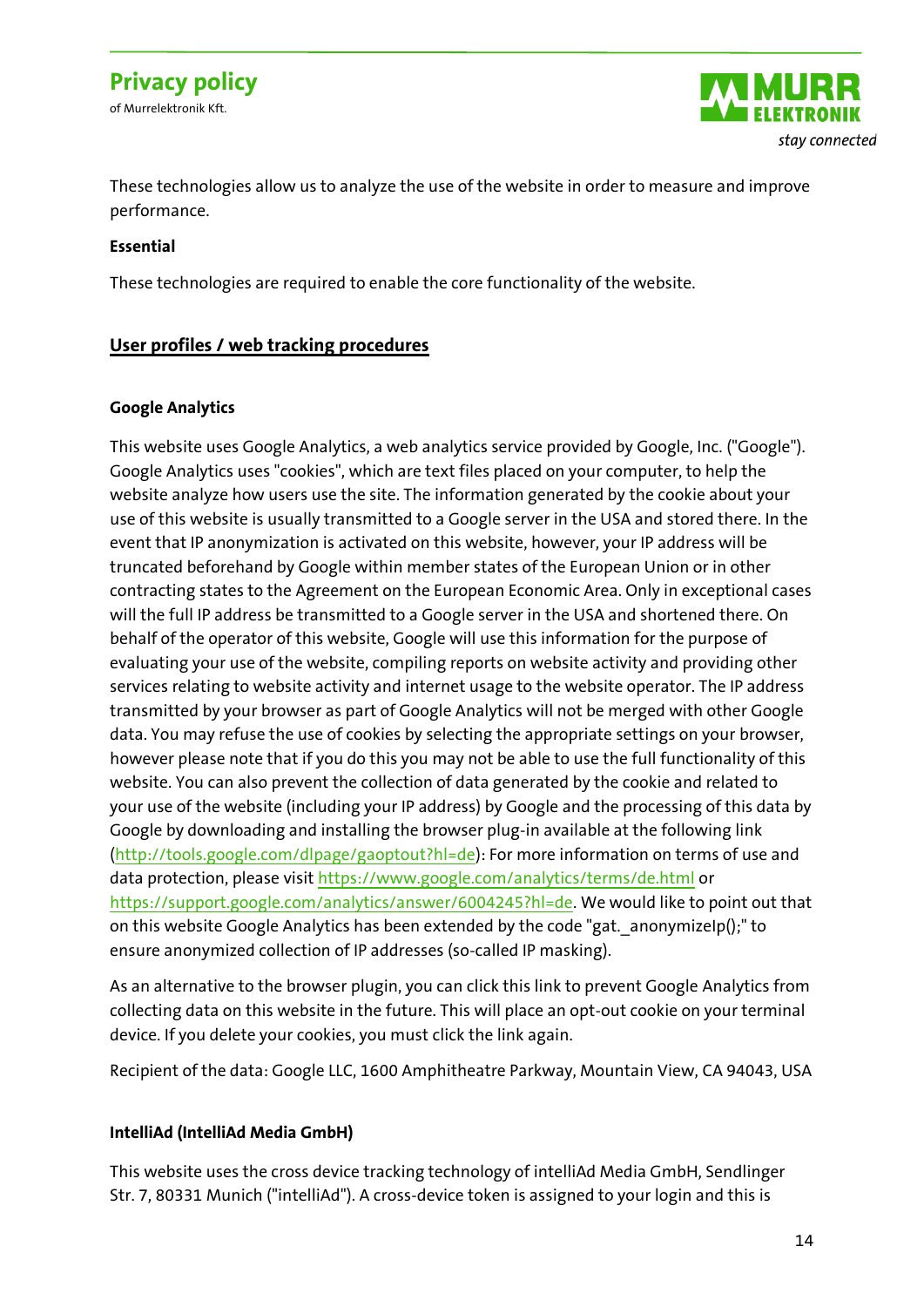of Murrelektronik Kft.



stored locally and temporarily in encrypted form in a cookie on your computer. On the basis of our legitimate interest in the needs-based design and optimization of our website in accordance with Art. 6 Para. 1 lit. f GDPR, IP addresses of users are collected, aggregated and stored in pseudonymized form as well as other pseudonymized usage data. For the same purpose, usage profiles are created from this data using pseudonyms.

You can permanently object to the setting of cookies for intetlliAd's advertising preferences by using the opt-out cookie option provided on the page linked below: <https://login.intelliad.de/optout.php>

As far as legally required, we have your consent to process your data as described above. We have obtained your consent in accordance with Art. 6 Para. 1 lit. a GDPR. You can revoke your consent at any time with effect for the future. In order to exercise your revocation, please follow the option described above for making an objection.

#### **Facebook Custom Audiences ("Visitor Action Pixel")**

This website uses the so-called "Facebook Pixel" of the social network Facebook, which is operated by Meta Platforms, 1 Hacker Way, Menlo Park, CA 94025, USA, or if you are a resident of the EU, Meta Platforms Ireland Ltd, 4 Grand Canal Square, Grand Canal Harbour, Dublin 2, Ireland.

Hereby, we try to obtain information to optimize our website and improve the visitor experience and, if necessary, present you with targeted advertising content via the Facebook platform. The legal basis is your consent, Art. 6 para. 1 lit. a) GDPR.

You can allow Facebook and its partners to serve ads on and off Facebook. A cookie may be stored on your computer for these purposes. We use the Facebook pixel to display the advertisements placed by us only to users who have also visited our website or have certain characteristics that we transmit to Facebook. With the help of the Facebook pixel, it is possible for Facebook to determine our website visitors as the target group for the display of advertisements.

We collect and process the following data from your use of our service: IP address, time stamp, views. The data is stored for 7 days after which it is automatically anonymized. After 90 days, this data is deleted.

With the help of the Facebook pixel, your behavior can be tracked across several pages after you have seen or clicked on a Facebook ad. This process is used to evaluate the effectiveness of Facebook ads for statistical and market research purposes and can help optimize future advertising measures.

The processing of data by Facebook takes place within the framework of the Facebook data usage policy: [https://www.facebook.com/policy.](https://www.facebook.com/policy) Specific information on the Facebook Pixel and how it works can be found here:

[https://www.facebook.com/business/help/651294705016616.](https://www.facebook.com/business/help/651294705016616)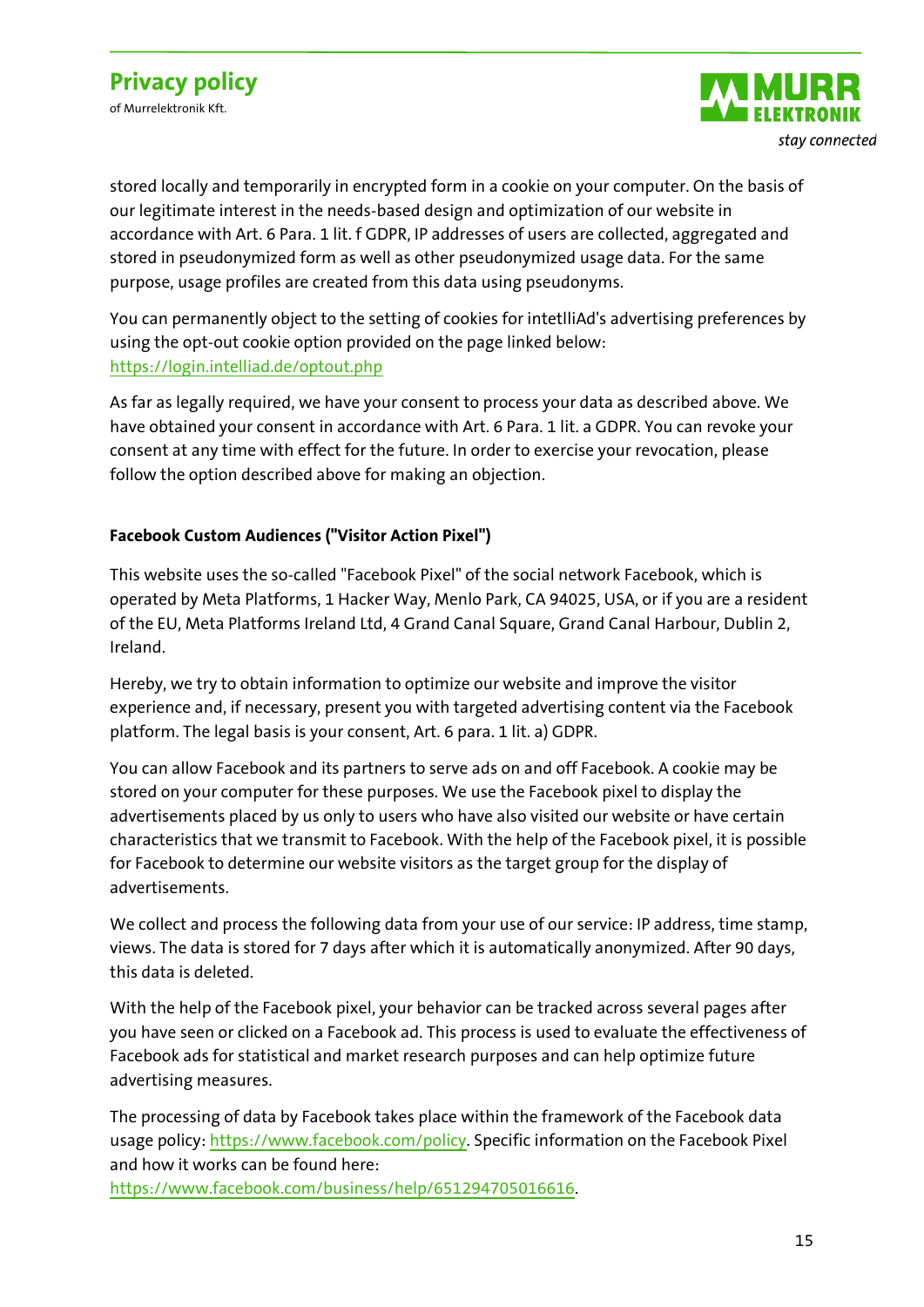of Murrelektronik Kft.



#### **LinkedIn Insight Tag**

This website uses the analytics and conversion tracking technology of LinkedIn Inc. ("LinkedIn"), LinkedIn Ireland Unlimited Company, Wilton Place, Dublin 2, Ireland. LinkedIn's aforementioned technology can be used to show you more relevant advertising based on your interests.

The legal basis is your consent pursuant to Art. 6 para. 1 p. 1 lit. a DSGVO.

We receive aggregated and anonymous reports from LinkedIn of ad activity and information about how you interact with our site. However, LinkedIn is able to associate your visit to our site with your LinkedIn user account.

We have no influence on the data that LinkedIn collects through this, nor on the scope of this data collected by LinkedIn. We also have no knowledge of the content of the data transmitted to LinkedIn.

Further information on data protection at LinkedIn can be found here: <https://www.linkedin.com/legal/privacy-policy#choices-oblig>

You can object to the analysis of your usage behavior by LinkedIn as well as the display of interest-based recommendations ("Opt-Out"); to do so, click on the field "Refuse on LinkedIn" (for LinkedIn members) or "Refuse" (for other users) at

[https://www.linkedin.com/psettings/guest-controls/retargeting-opt-out.](https://www.linkedin.com/psettings/guest-controls/retargeting-opt-out)

Recipient of the data: LinkedIn Corporation, 1000 W. Maude Avenue Sunnyvale, CA 94085 USA

#### **LinkedIn Ads / LinkedIn Analytics**

We use "LinkedIn Ads" on our website, a service of LinkedIn Ireland Unlimited Company, Wilton Plaza, Wilton Place, Dublin 2, Ireland (hereinafter referred to as: "LinkedIn"). LinkedIn Ads stores and processes information about your user behavior on our website. For this purpose, LinkedIn Ads uses, among other things, cookies, i.e. small text files that are stored locally in the cache of your web browser on your end device and that enable an analysis of your use of our website.

We use LinkedIn Ads for marketing and optimization purposes, in particular to analyze the use of our website and to continuously improve individual functions and offers as well as the user experience. Through the statistical evaluation of user behavior, we can improve our offer and make it more interesting for you as a user. The legal basis is your consent pursuant to Art. 6 para. 1 p. 1 lit. a) GDPR.

You can prevent the installation of cookies by deleting existing cookies and deactivating the storage of cookies in the settings of your web browser. We would like to point out that in this case you may not be able to use all the functions of our website to their full extent. You can also prevent the collection of the aforementioned information by LinkedIn by setting an optout cookie on one of the websites linked below:

• <https://www.linkedin.com/psettings/guest-controls>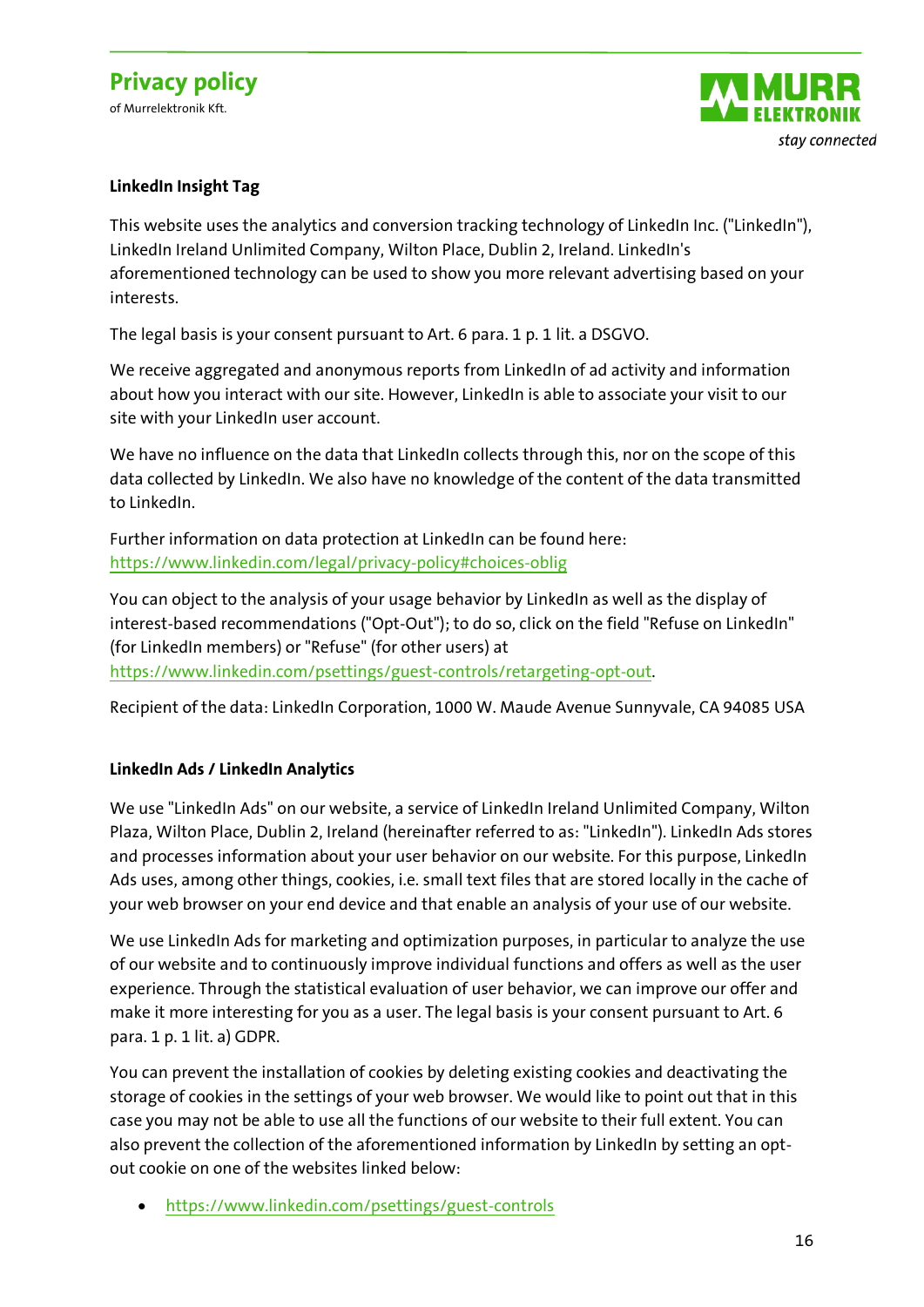of Murrelektronik Kft.



- <http://optout.aboutads.info/?c=2#!/>
- <http://www.youronlinechoices.com/de/praferenzmanagement/>

Please note that this setting will be deleted when you delete your cookies. You can object to the collection and forwarding of personal data or prevent the processing of this data by deactivating the execution of Java Script in your browser. In addition, you can prevent the execution of Java Script code altogether by installing a Java Script blocker. Please note that in this case you may not be able to use all the functions of our website to their full extent.

Third-party information: LinkedIn Ireland Unlimited Company, Wilton Plaza, Wilton Place, Dublin 2, Ireland. You can find further information on the data protection of the third-party provider on the following website:<https://www.linkedin.com/legal/privacy-policy>

Recipient of the data: LinkedIn Corporation, 1000 W. Maude Avenue Sunnyvale, CA 94085 USA

#### **YouTube video embedded via iFrame in enhanced privacy mode**

We use YouTube, a service from Google, to show you video content. To protect your privacy, we have activated the extended data protection mode.

YouTube also uses cookies to collect information about visitors to its website. Among other things, YouTube uses them to collect video statistics, to prevent fraud and to improve userfriendliness. Calling up a video usually also leads to a connection with the Google DoubleClick network. When you start the video, this could trigger further data processing operations, especially if you are already logged into YouTube. We have no influence on this.

By pressing the start button on the video, you consent to the transmission of data to Google LLC:

For more information about data protection at YouTube, please see their privacy policy [\(http://www.youtube.com/t/privacy\\_at\\_youtube\)](http://www.youtube.com/t/privacy_at_youtube).

Recipient of the data: Google LLC, 1600 Amphitheatre Parkway, Mountain View, CA 94043, USA

The legal basis for the transfer are the EU Standard Contractual Clauses pursuant to Art. 46 (2) lit. c GDPR.

#### **Google Tag Manager**

This website uses the Google Tag Manager. Through this service, website tags can be managed via an interface. The Google Tag Manager only implements tags. This means that no cookies are used and no personal data is collected. The Google Tag Manager triggers other tags, which in turn may collect data. However, the Google Tag Manager does not access this data. If a deactivation has been made at domain or cookie level, it remains in place for all tracking tags, insofar as these are implemented with the Google Tag Manager.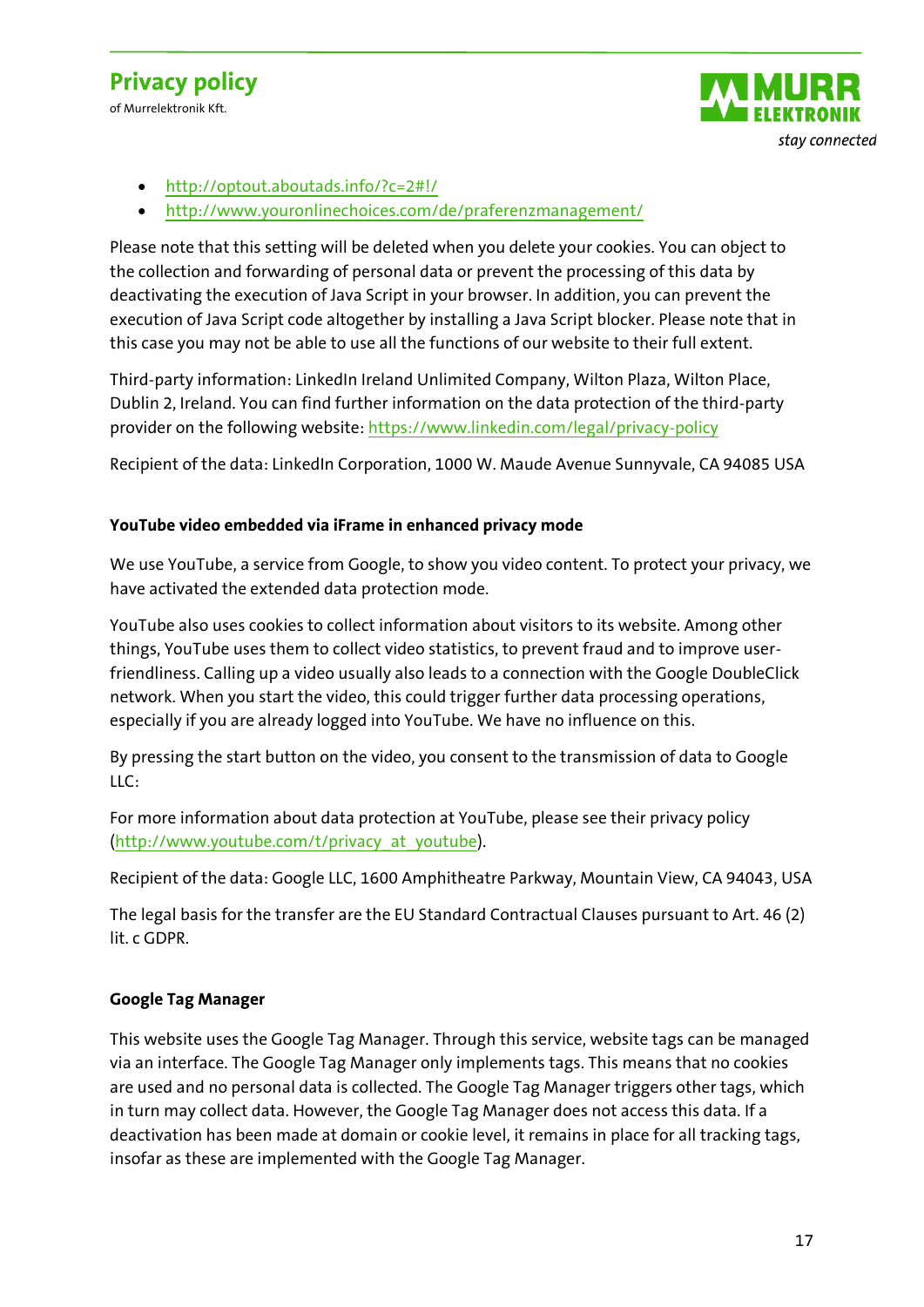of Murrelektronik Kft.



#### **GA Audiences**

This website uses GA Audiences, a web analytics service provided by Google, Inc. (1600 Amphitheatre Parkway, Mountain View, CA 94043, USA; "Google"), collects and stores data from which user profiles are created using pseudonyms. Through this technology, users who have already visited our websites and online services will see targeted advertising from us on other external sites of the Google Partner Network. For this purpose, a cookie is set on your computer to analyze user behavior when visiting the website and can then be used for targeted product recommendations and interest-based advertising. By setting the cookie, no personal data is stored and processed. If you do not wish to receive interest-based advertising, you can disable Google's use of cookies for these purposes by following the instructions on [https://www.google.de/settings/ads/onweb#display\\_optout.](https://www.google.de/settings/ads/onweb#display_optout)

Recipient of the data: Google LLC, 1600 Amphitheatre Parkway, Mountain View, CA 94043, USA

The legal basis for the transfer are the EU Standard Contractual Clauses pursuant to Art. 46 (2) lit. c GDPR.

#### **Double Click**

Our website uses the functions of Google Analytics Remarketing in conjunction with the crossdevice functions of Google AdWords and Google DoubleClick. The provider is Google Ireland Limited, Gordon House, Barrow Street, Dublin 4, Ireland.

This function makes it possible to link the advertising target groups created with Google Analytics Remarketing with the cross-device functions of Google AdWords and Google DoubleClick. In this way, interest-based, personalized advertising messages that have been adapted to you depending on your previous usage and surfing behavior on one end device (e.g. mobile phone) can also be displayed on another of your end devices (e.g. tablet or PC).

If you have given your consent, Google will link your web and app browsing history to your Google Account for this purpose. In this way, the same personalized advertising messages can be displayed on every device on which you log in with your Google account.

To support this feature, Google Analytics collects google-authenticated ID's of users which are temporarily linked to our Google Analytics data to define and create target groups for crossdevice ad advertising.

You can permanently object to cross-device remarketing/targeting by deactivating personalized advertising in your Google account; follow this link: <https://www.google.com/settings/ads/onweb/>

Further information and the data protection provisions regarding advertising and Google can be viewed here[: http://www.google.com/policies/technologies/ads/](http://www.google.com/policies/technologies/ads/)

Recipient of the data: Google LLC, 1600 Amphitheatre Parkway, Mountain View, CA 94043, USA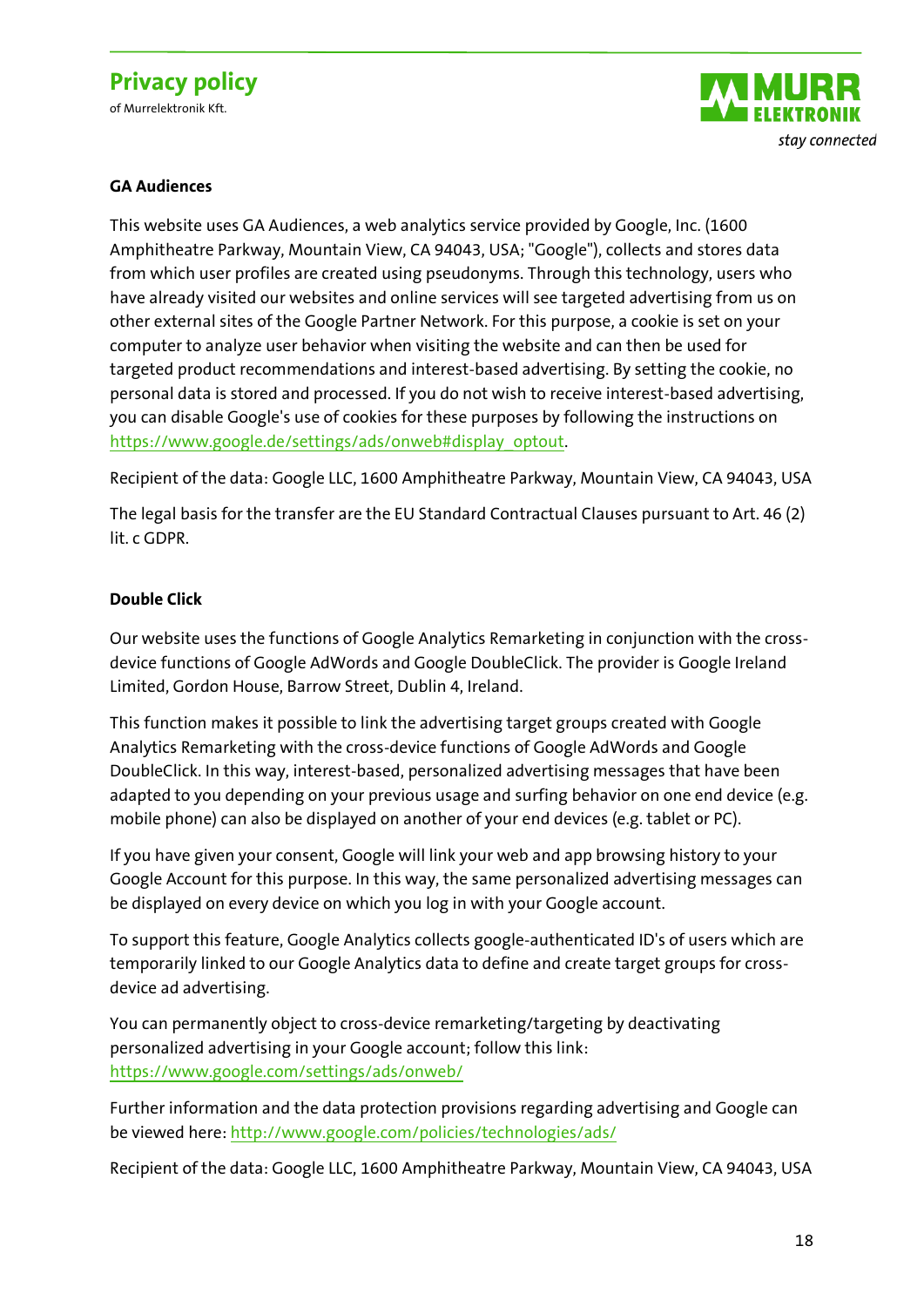of Murrelektronik Kft.



The legal basis for the transfer are the EU Standard Contractual Clauses pursuant to Art. 46 (2) lit. c GDPR

#### **Google Ads**

Our website uses the 'Google Ads' service, which enables marketers to place ads in the Google search results lists and also in the Google advertising network. This is done on the basis of predefined keywords, by means of which an ad is only displayed in the hit lists if a keywordrelevant search is carried out.

The purpose of Google Ads is to promote our website by displaying relevant advertisements on third party websites, in Google search results lists and by displaying relevant third party advertisements within our website.

By clicking on a corresponding Google ad that links to our website, Google sets a cookie. The cookie enables both us and Google to track whether you have accessed our website via an ad and generated sales.

The data obtained in this way is used by Google to compile statistics (e.g. total number of users referred via Google Ads, success of our Ads campaign) for our website. Neither we nor other Google Ads advertisers receive information from Google that could identify you.

However, personal information, such as the websites you visit, is stored by means of the cookie. Google may pass this data on to third parties.

You can object to interest-based advertising by Google at any time by accessing the following opt-out link: [https://adssettings.google.com/.](https://adssettings.google.com/) Recipients of the data: Google LLC, 1600 Amphitheatre Parkway, Mountain View, CA 94043, USA

The legal basis for the transfer are the EU Standard Contractual Clauses pursuant to Art. 46 (2) lit. c GDPR.

#### **Google AdSense**

This website uses Google AdSense, an advertising integration service provided by Google Inc. ("Google"). The provider is Google Inc, 1600 Amphitheatre Parkway, Mountain View, CA 94043, USA.

Google AdSense uses "cookies", which are text files placed on your computer, to help the website analyze how users use the site. Google AdSense also uses so-called web beacons (invisible graphics). Through these web beacons, information such as visitor traffic on these pages can be analyzed.

The information generated by cookies and web beacons about the use of this website (including your IP address) and the delivery of advertising formats is transmitted to a Google server in the USA and stored there. This information may be passed on by Google to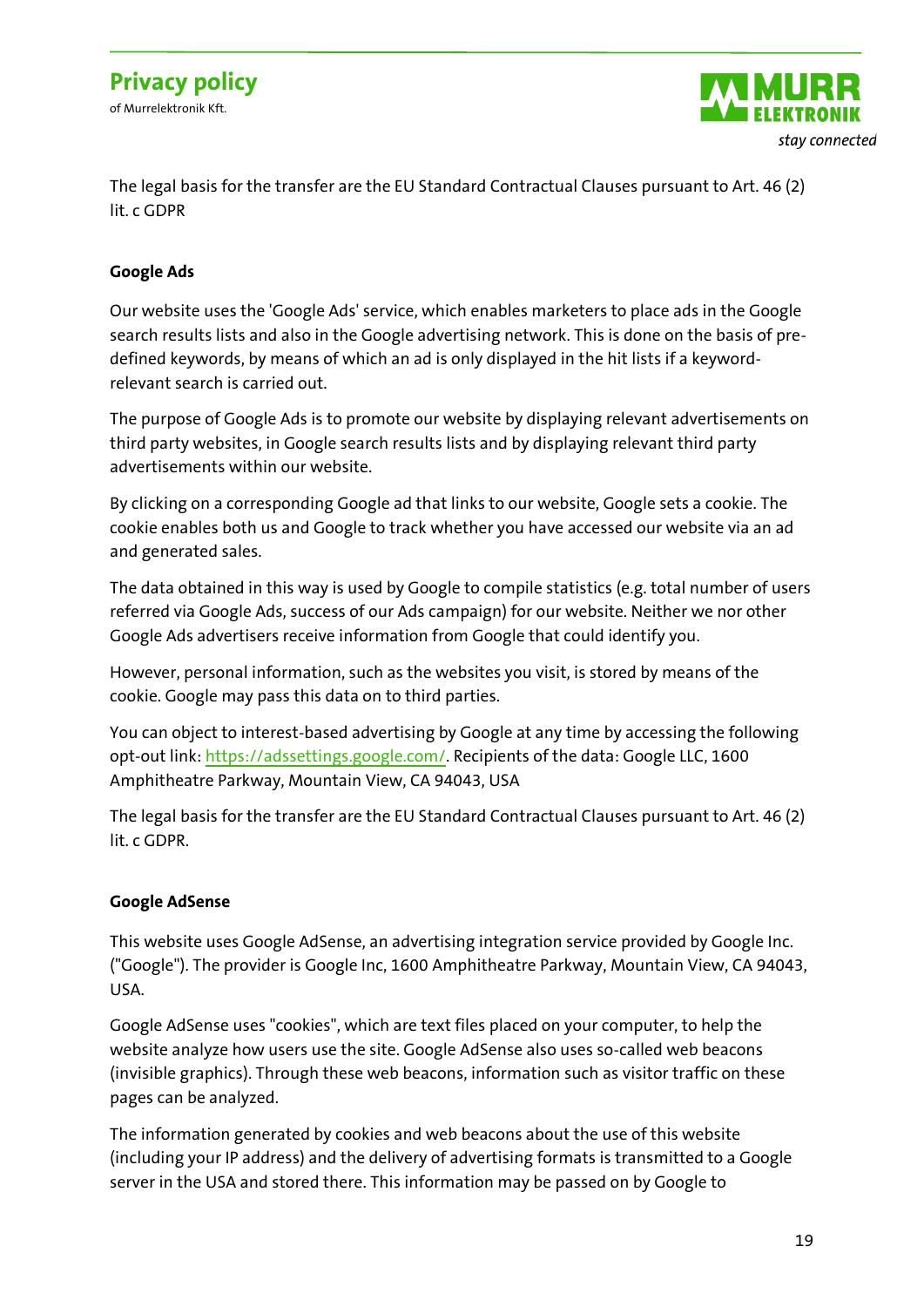of Murrelektronik Kft.



contractual partners of Google. However, Google will not merge your IP address with other data stored by you.

The legal basis is your consent pursuant to Art. 6 para. 1 p. 1 lit. a DSGVO.

You may also refuse the use of cookies by selecting the appropriate settings on your browser, however please note that if you do this you may not be able to use the full functionality of this website.

#### **Google Dynamic Remarketing**

On our website, we use the remarketing or "similar target groups" function of Google Inc. (1600 Amphitheatre Parkway, Mountain View, CA 94043, USA; "Google"). This function serves the purpose of analyzing visitor behavior and visitor interests. Google uses cookies to

carry out the analysis of website usage, which forms the basis for the creation of interestbased advertisements. The cookies are used to record visits to the website as well as anonymized data on the use of the website. No personal data of visitors to the website is stored. If you subsequently visit another website in the Google Display Network, you will be shown advertisements that are highly likely to take into account previously accessed product and information areas.

The purpose of Google Dynamic Remarketing is to target website visitors with advertising by displaying personalized, interest-based ads to visitors of the provider's website when they visit other websites in the Google Display Network.

You can permanently deactivate the use of cookies by Google by following the link below and downloading and installing the plug-in provided there: <https://support.google.com/ads/answer/7395996?hl=de>

Or you can deactivate the use of cookies by third-party providers by visiting the deactivation page of the Network Advertising Initiative a[t https://www.networkadvertising.org/choices/](https://www.networkadvertising.org/choices/) and implementing the further information on opting out mentioned there.

You can find more information on Google Remarketing and the associated data protection statement at[: https://www.google.com/privacy/ads/](https://www.google.com/privacy/ads/)

Recipient of the data: Google LLC, 1600 Amphitheatre Parkway, Mountain View, CA 94043, USA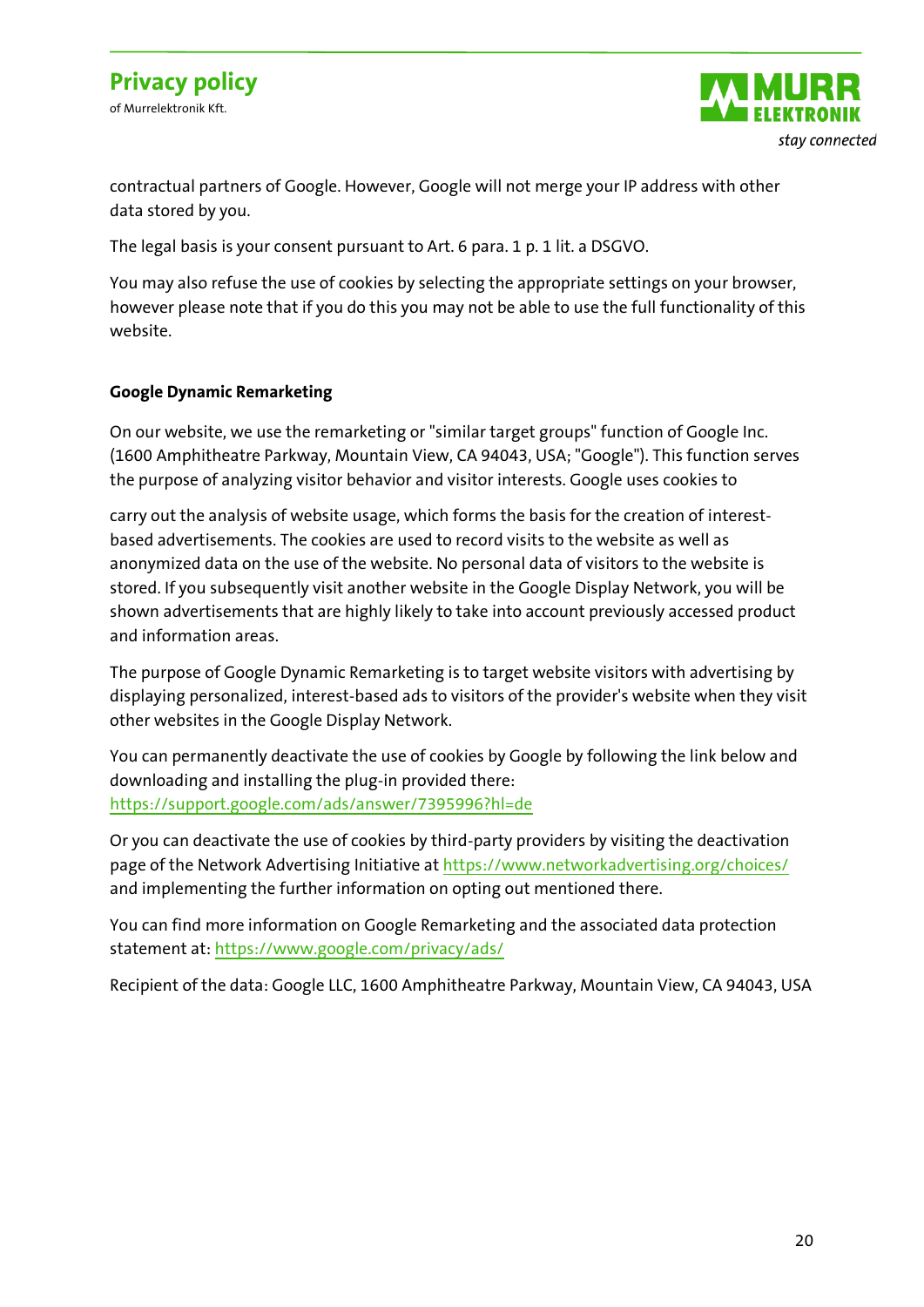of Murrelektronik Kft.



The legal basis for the transfer are the EU Standard Contractual Clauses pursuant to Art. 46 (2) lit. c GDPR.

#### **Bing Ads**

On our website, data is collected and stored using Bing Ads technologies, from which usage profiles are created using pseudonyms. This is a service of Microsoft Corporation, One Microsoft Way, Redmond, WA 98052-6399, USA.

This service allows us to track the activity of users on our website when they have arrived on our website via ads from Bing Ads. If you arrive on our website via such an ad, a cookie is set on your computer. A Bing UET tag is integrated on our website. This is a code that, in conjunction with the cookie, stores some non-personal information about your use of the website. This includes, among other things, the length of time spent on the website, which areas of the website were accessed and via which advertisement the users arrived at the website.

Information about your identity is not collected. The information collected is transferred to Microsoft servers in the USA and stored there for a maximum of 180 days.

Recipient of the data: Microsoft Corporation, One Microsoft Way, Redmond, WA 98052-6399, USA

The legal basis for the transfer are the EU Standard Contractual Clauses pursuant to Art. 46 (2) lit. c GDPR.

You can prevent the collection of data generated by the cookie and related to your use of the website, as well as the processing of this data, by deactivating the setting of cookies. This may limit the functionality of the website under certain circumstances. In addition, Microsoft may be able to track your usage behavior across multiple electronic devices through cross-device tracking, which enables Microsoft to display personalized ads on or within Microsoft websites and apps. You can disable this behavior at [http://choice.microsoft.com/de-de/opt-out.](http://choice.microsoft.com/de-de/opt-out)

For more information about Bing's analytics services, please visit the Bing Ads website [\(https://help.bingads.microsoft.com/#apex/3/de/53056/2\)](https://help.bingads.microsoft.com/#apex/3/de/53056/2).

You can find more information about data protection at Microsoft and Bing in the Microsoft data protection regulations [\(https://privacy.microsoft.com/de-de/privacystatement\)](https://privacy.microsoft.com/de-de/privacystatement).

You can object to the collection by Bing Ads and use of your data for the display of advertisements under this link.

#### **Pardot Marketing Automation System**

We use the Pardot Marketing Automation System ("Pardot MAS") of Pardot LLC, 950 E. Paces Ferry Rd. Suite 3300 Atlanta, GA 30326, USA ("Pardot") on our websites. Pardot is a special software for recording and evaluating the use of a website by website visitors to optimize our website. Insofar as Pardot LLC processes personal data, the processing is carried out exclusively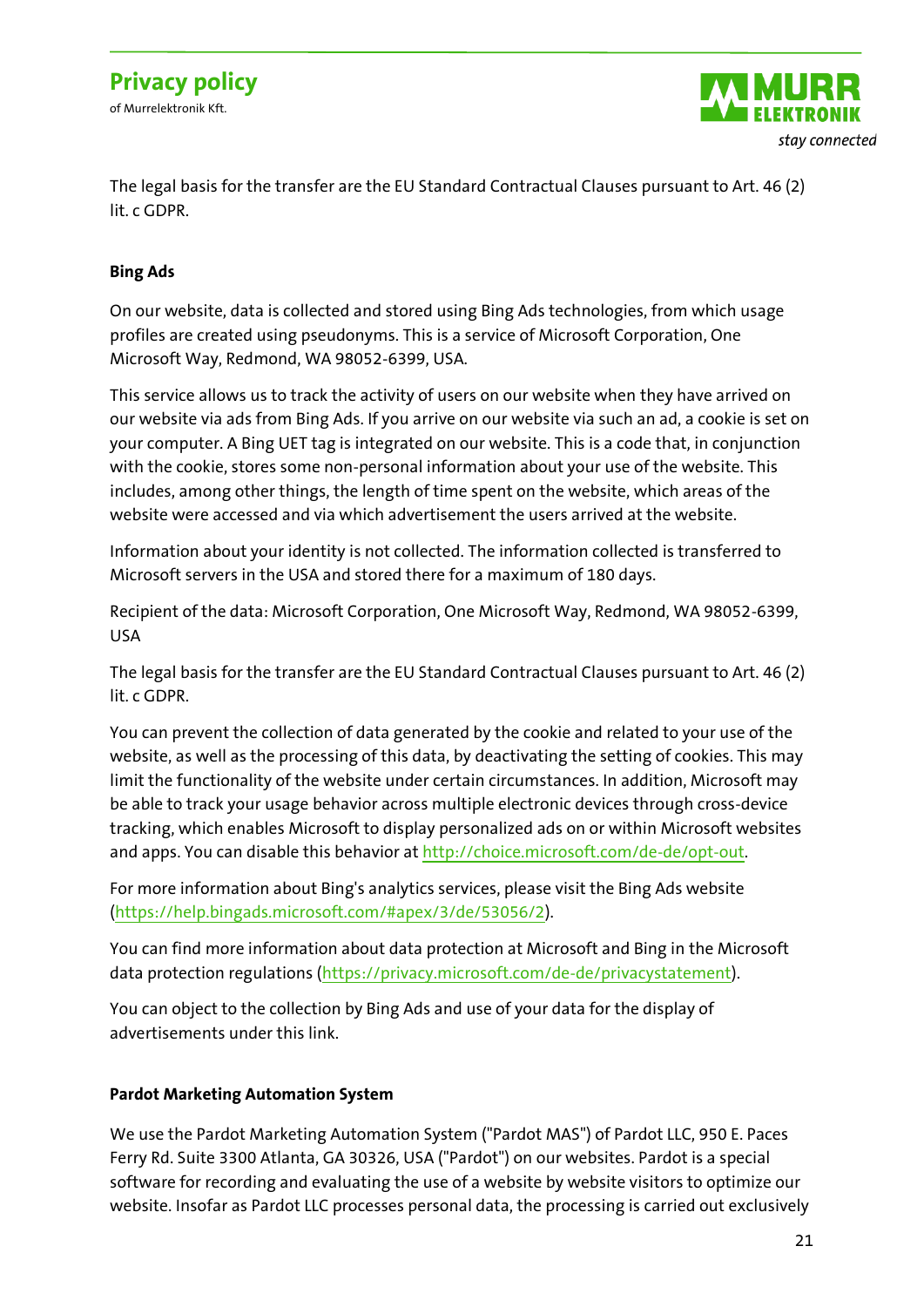of Murrelektronik Kft.



on our behalf and in accordance with our instructions. We have ensured Pardot LLC's compliance with the EU Data Protection Regulation via an individual agreement with Pardot LLC. When you visit our website, Pardot MAS records your click path and uses it to create an individual usage profile using a pseudonym. Cookies are used for this purpose, which enable your browser to be recognized. By agreeing to the use of cookies when using our website for the first time by confirming the so-called cookie acceptance banner, you also agree to the use of cookies by Pardot. You can revoke your consent at any time with effect for the future.

Recipient: Pardot LLC, 950 E. Paces Ferry Rd. Suite 3300 Atlanta, GA 30326, USA

#### **Matomo (formerly Piwik) without cookies**

On this website, certain user information is collected and stored using the web analytics software Matomo (www.matomo.org), a service provided by InnoCraft Ltd, 150 Willis St, 6011 Wellington, New Zealand ("Matomo"). Pseudonymized usage profiles can be created and evaluated from this information.

Using Matomo, the following data is collected and stored under a user ID (config  $id$ ):

- Two bytes of the IP address of the calling system of the user
- Website visited, date and time of the visit
- Website from which the user has reached the visited website (referrer)
- Subpages and external pages accessed as well as downloaded content
- Time spent on the website and loading times of the pages displayed
- Frequency with which the website is visited
- Screen resolution, browser language and browser type
- System time and approximate location (country, region, city, longitude/latitude)

The information collected using Matomo technology (including your pseudonymized IP address) is processed on our servers.

This website uses Matomo exclusively without the use of cookies, which means that Matomo does not set cookies on your terminal device at any time.

Matomo recognizes returning users with the help of a so-called configild. This is a random string of characters that is calculated using the first 2 bytes of the IP address, as well as the browser plugins, the operating system and the selected browser language of the user and then hashed. The ID is deleted and recreated after 24 hours, so that the user cannot be recognized by the website on subsequent visits.

Matomo is set in such a way that the IP addresses are not stored in detail, 2 bytes of the IP address are masked (e.g.: 192.168.xxx.xxx). In this way, it is no longer possible to assign the shortened IP address to the calling device.

If you do not agree to the storage and evaluation of the information from your visit, you can object to the storage and use for the future at any time by clicking the mouse. In this case, a socalled opt-out cookie will be placed in your browser, with the result that Matomo will not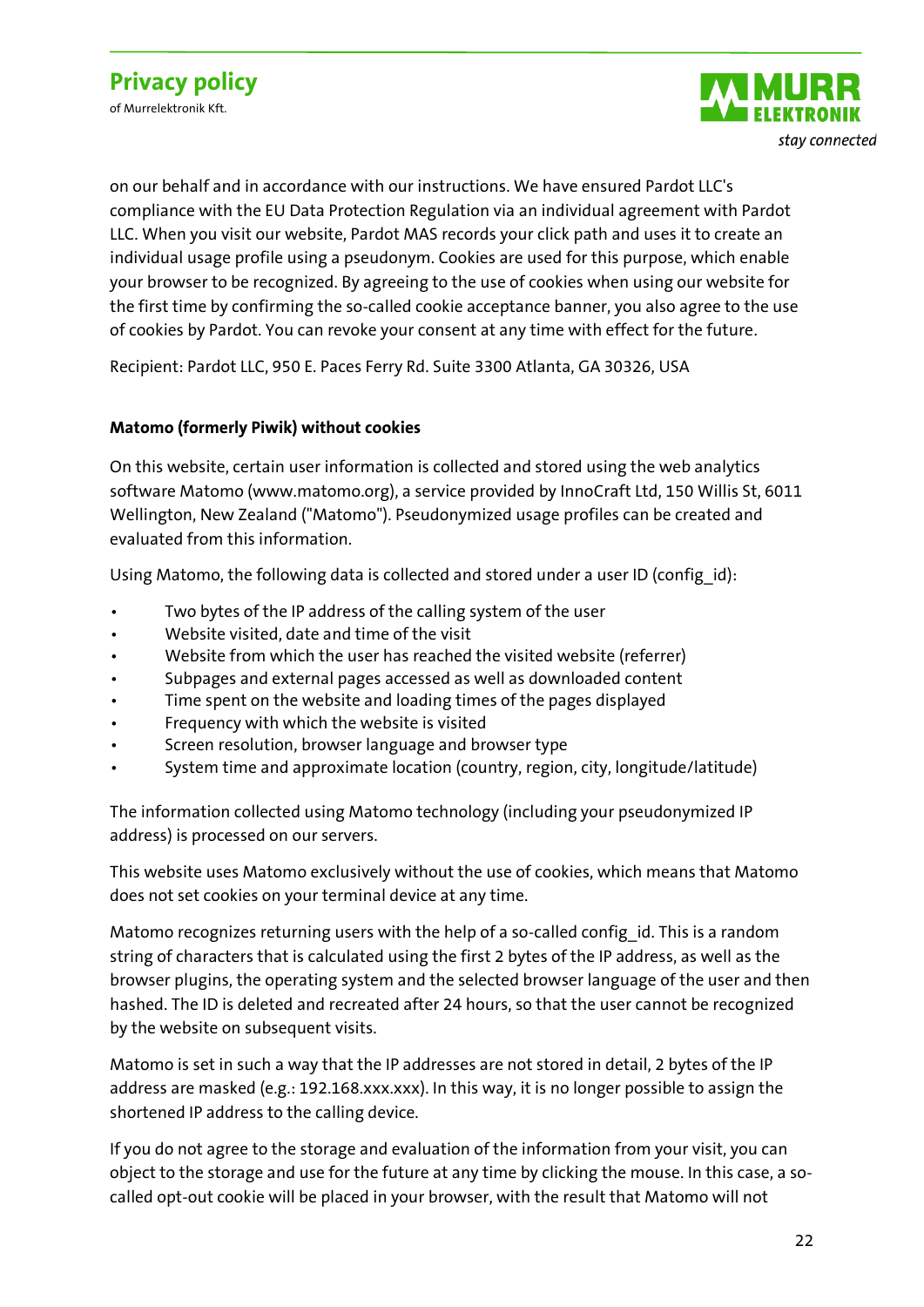

collect any session data. Please note that if you delete your cookies completely, the opt-out cookie will also be deleted and may have to be reactivated by you.

The legal basis for the processing is Art. 6 I 1 f) GDPR, whereby the authorization of the processing arises to protect the legitimate interests of Murrelektronik in the evaluation of the website data for the purposes of its optimization.

#### **Usercentrics Consent Management Platform**

We use the consent management service Usercentrics Consent Management Platform on our website. This is a service provided by Usercentrics GmbH, Sendlinger Str. 7, 80331 Munich.

Via cookies and pixels, which are placed in the browser, the following data is processed: Opt-in and opt-out data, referrer URL, user agent, user settings, consent ID, time of consent, consent type, template version, banner language.

The purpose of the data processing is to obtain, manage and document user consent to cookies and tools used on our website and to inform the user about this.

The legal basis for data processing is Art. 6 (1) lit c) DSGVO.

Recipient: Usercentrics GmbH, Sendlinger Str. 7, 80331 Munich, Germany.

You can read more information about data protection at Usercentrics GmbH here: <https://usercentrics.com/privacy-policy/>

#### **Social Media – Fan pages**

#### **a) Facebook and Instagram**

| Social network:                                                                                 | facebook.com<br>instagram.com<br>We would like to point out that Facebook / Instagram is merely<br>another of various options for contacting us or receiving<br>information from us.                                                                           |
|-------------------------------------------------------------------------------------------------|----------------------------------------------------------------------------------------------------------------------------------------------------------------------------------------------------------------------------------------------------------------|
| Responsible party<br>with whom the fan<br>page is jointly<br>operated ('platform<br>operator'): | Meta Platforms Ireland Ltd.<br>4 Grand Canal Square<br><b>Grand Canal Harbour</b><br>Dublin 2<br>Ireland                                                                                                                                                       |
| Contact details for<br>data protection:                                                         | The contact details for data protection can be found in this data<br>protection declaration or the data protection officer of the platform<br>operator can be contacted using the following web form:<br>https://www.facebook.com/help/contact/540977946302970 |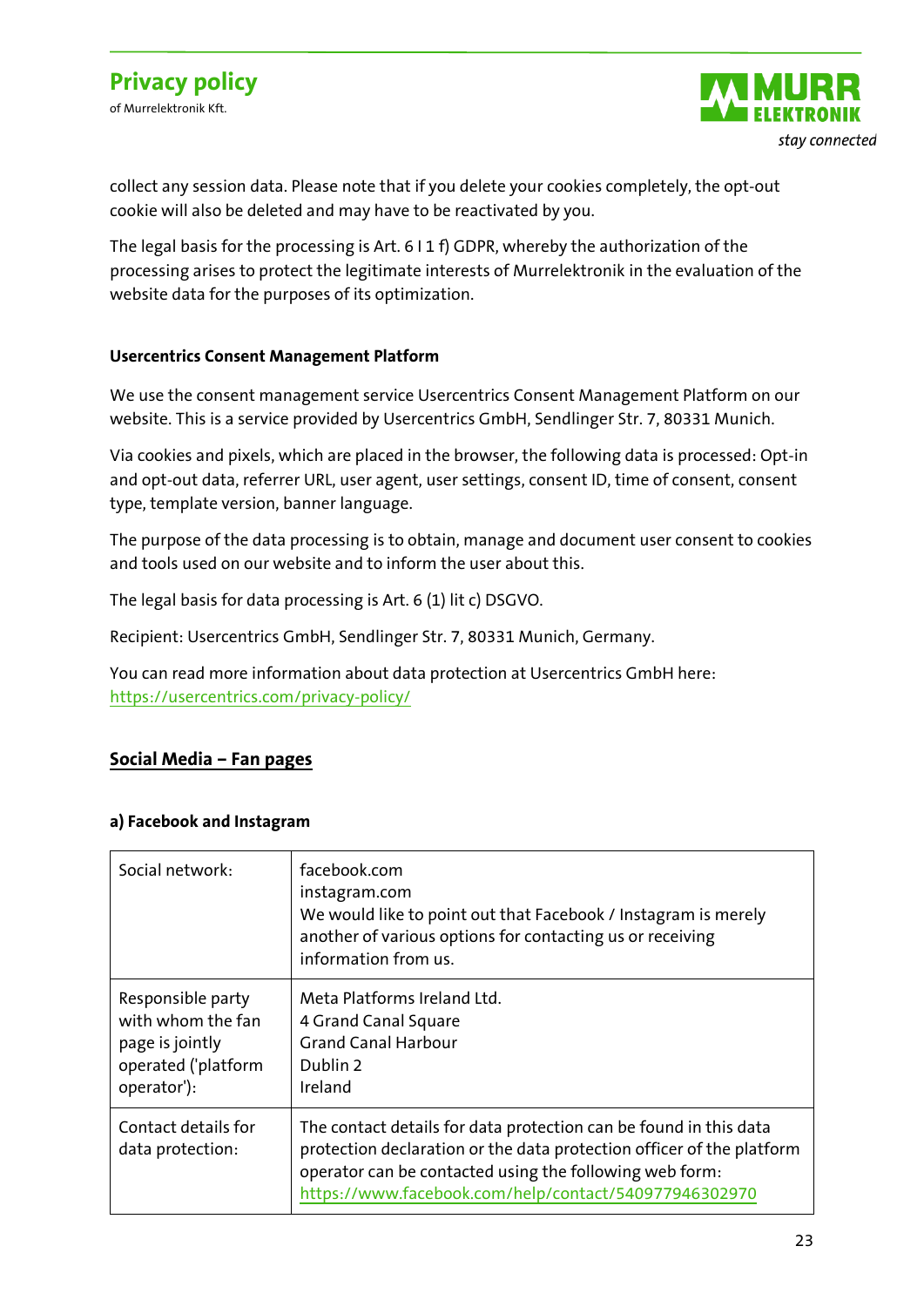

| Categories of persons<br>concerned: | Both registered and unregistered visitors to our fan page on the<br>social network<br>We point out to the data subjects that they use Instagram and its<br>functions on their own responsibility. This applies in particular to<br>the use of the interactive functions (e.g. sharing, rating).                                                                                                                                                                                                                                                                                                                                                                                                                                                                                                                                                                                                                                                                                                                                                                                                                                                                                                                                                                                                                                                                         |
|-------------------------------------|-------------------------------------------------------------------------------------------------------------------------------------------------------------------------------------------------------------------------------------------------------------------------------------------------------------------------------------------------------------------------------------------------------------------------------------------------------------------------------------------------------------------------------------------------------------------------------------------------------------------------------------------------------------------------------------------------------------------------------------------------------------------------------------------------------------------------------------------------------------------------------------------------------------------------------------------------------------------------------------------------------------------------------------------------------------------------------------------------------------------------------------------------------------------------------------------------------------------------------------------------------------------------------------------------------------------------------------------------------------------------|
| Categories of<br>personal data:     | Data that we process from registered visitors to our fan page:<br>User ID under which you have registered, released profile data (e.g.<br>name details, profession, addresses, contact details, possibly also<br>special categories of personal data such as religious affiliation,<br>health data, etc.), data that arise when sharing content, exchanging<br>messages and communicating, data that are required as part of<br>contract processing at the request of registered visitors.), data that<br>arise when sharing content, exchanging messages and<br>communicating, data that are required in the context of processing<br>a contract at the request of registered visitors; otherwise, we only<br>process pseudonymized data such as statistics and insights into<br>how people interact with our fan page, the posts, pages, videos and<br>other content provided via it (page activities, page views, "like"<br>votes, reach, general demographic, location and interest-related<br>information on age, gender, country, city, language), evaluations of<br>the success and background of our advertisements.<br>The pseudonymized data cannot be merged by us with the<br>corresponding assignment feature (e.g. name details). This means<br>that it is not possible for us to identify individual visitors, who<br>therefore remain anonymous for us. |
|                                     | Data we process from non-registered visitors to our fan page:<br>Pseudonymized data such as statistics and insights into how people<br>interact with our fan page, the posts, pages, videos and other<br>content provided via it (page activity, page views, "likes", reach,<br>general demographic, location and interest-related information on<br>age, gender, country, city, language), evaluations of the success and<br>background of our advertisements.<br>The pseudonymized data cannot be merged by us with the<br>corresponding assignment feature (e.g. name details). This means<br>that it is not possible for us to identify individual visitors, who<br>therefore remain anonymous for us.<br>Data that the platform operator processes about registered and<br>non-registered visitors to our fan page can be found in the following<br>link:<br>https://www.facebook.com/privacy/explanation<br>https://help.instagram.com/519522125107875<br>The platform operator may use various analysis tools for evaluation.                                                                                                                                                                                                                                                                                                                                    |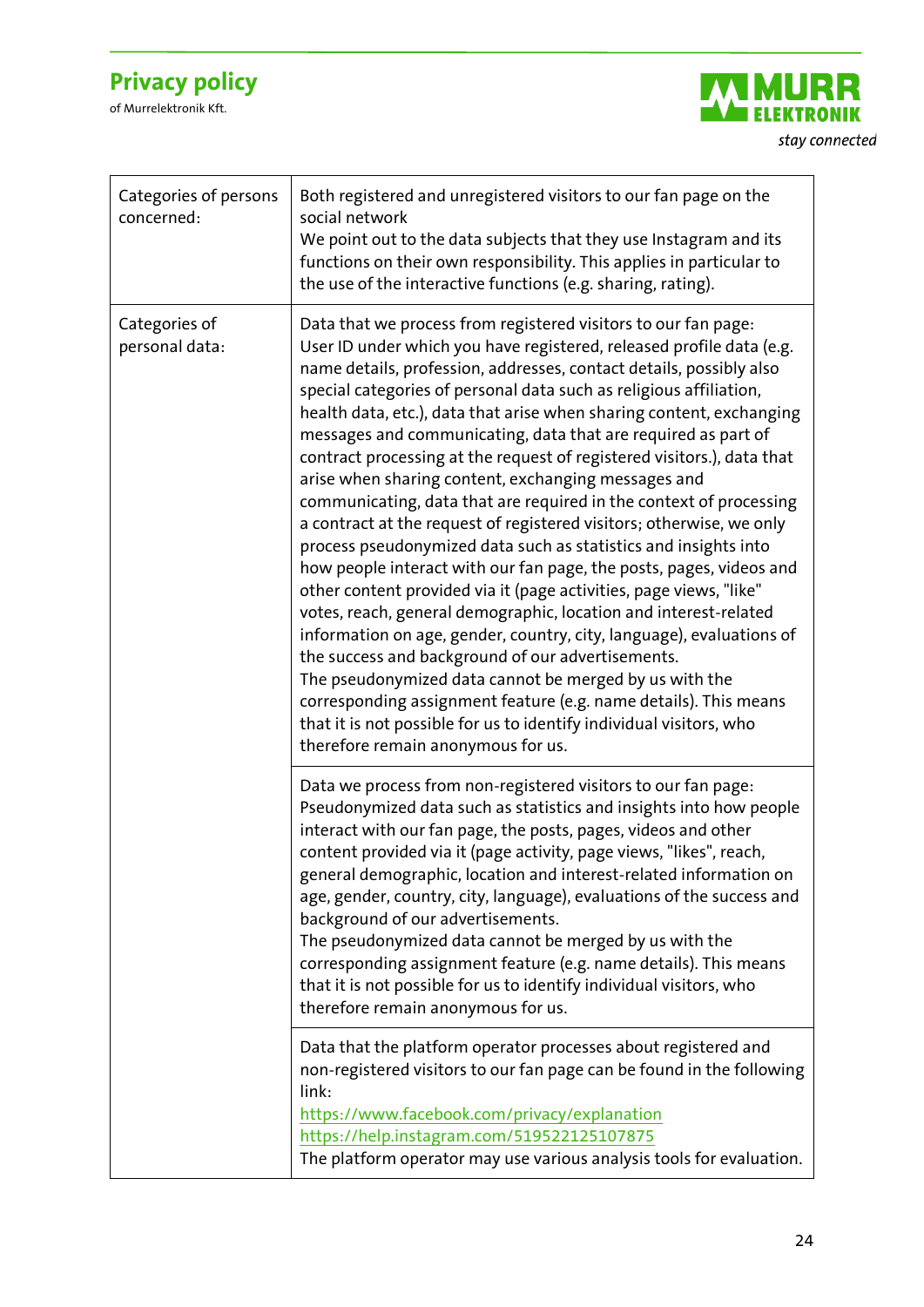

|                                       | We have no influence on the use of such tools by the platform<br>operator and have not been informed about such potential use. If<br>tools of this kind are used by the platform operator for our fan page,<br>we have neither commissioned nor approved this nor supported it<br>in any other way. We are also not provided with the data obtained<br>during the analysis. Moreover, we have no possibility to prevent or<br>stop the use of such tools on our fan page, nor do we have any other<br>effective control options.                                                                                                                                                                                                                                                                                                                                                                                       |
|---------------------------------------|------------------------------------------------------------------------------------------------------------------------------------------------------------------------------------------------------------------------------------------------------------------------------------------------------------------------------------------------------------------------------------------------------------------------------------------------------------------------------------------------------------------------------------------------------------------------------------------------------------------------------------------------------------------------------------------------------------------------------------------------------------------------------------------------------------------------------------------------------------------------------------------------------------------------|
| Origin of the data                    | We receive the data from the data subjects directly or from the<br>platform operator.                                                                                                                                                                                                                                                                                                                                                                                                                                                                                                                                                                                                                                                                                                                                                                                                                                  |
|                                       | Where the platform operator obtains the data of the data subjects<br>can be found in the following link:<br>https://www.facebook.com/privacy/explanation<br>https://help.instagram.com/519522125107875<br>We have no influence or effective means of control over whether<br>the data collection by the platform operator is permissible.                                                                                                                                                                                                                                                                                                                                                                                                                                                                                                                                                                              |
| Legal basis of the<br>data processing | We process the data on the following legal basis:<br>Art. 6 para. 1 lit. a) GDPR: Consent of the data subjects<br>If applicable, Art. 6 para. 1 lit. b) GDPR: Fulfilment of a contract with<br>the data subject or implementation of pre-contractual measures at<br>the request of the data subject.<br>Art. 6 para. 1 lit. f) GDPR legitimate interest<br>Simplification of communication and data exchange, in that the<br>existing communication channels, such as website, press releases,<br>print products and events, are usefully supplemented by the fan<br>page.<br>Promoting sales of our products and services or demand, as well as<br>recruiting young talent through transparent conduct<br>Optimization of our fan page<br>We process special categories of personal data, if at all, only on the<br>basis of the following legal grounds:<br>Art. 9 para. 2 lit. a) GDPR: Consent of the data subject |
|                                       | Art. 9 para. 2 lit. e) GDPR: The data subject has manifestly made the<br>personal data public                                                                                                                                                                                                                                                                                                                                                                                                                                                                                                                                                                                                                                                                                                                                                                                                                          |
|                                       | The legal bases on which the platform operator bases the data<br>processing can be found in the following link:<br>https://www.facebook.com/about/privacy/legal bases<br>https://help.instagram.com/519522125107875<br>If the data subjects are tracked by collecting their data, whether<br>through the use of cookies or comparable techniques or by storing<br>the IP address, the platform operator will obtain the consent of the<br>data subjects in advance.                                                                                                                                                                                                                                                                                                                                                                                                                                                    |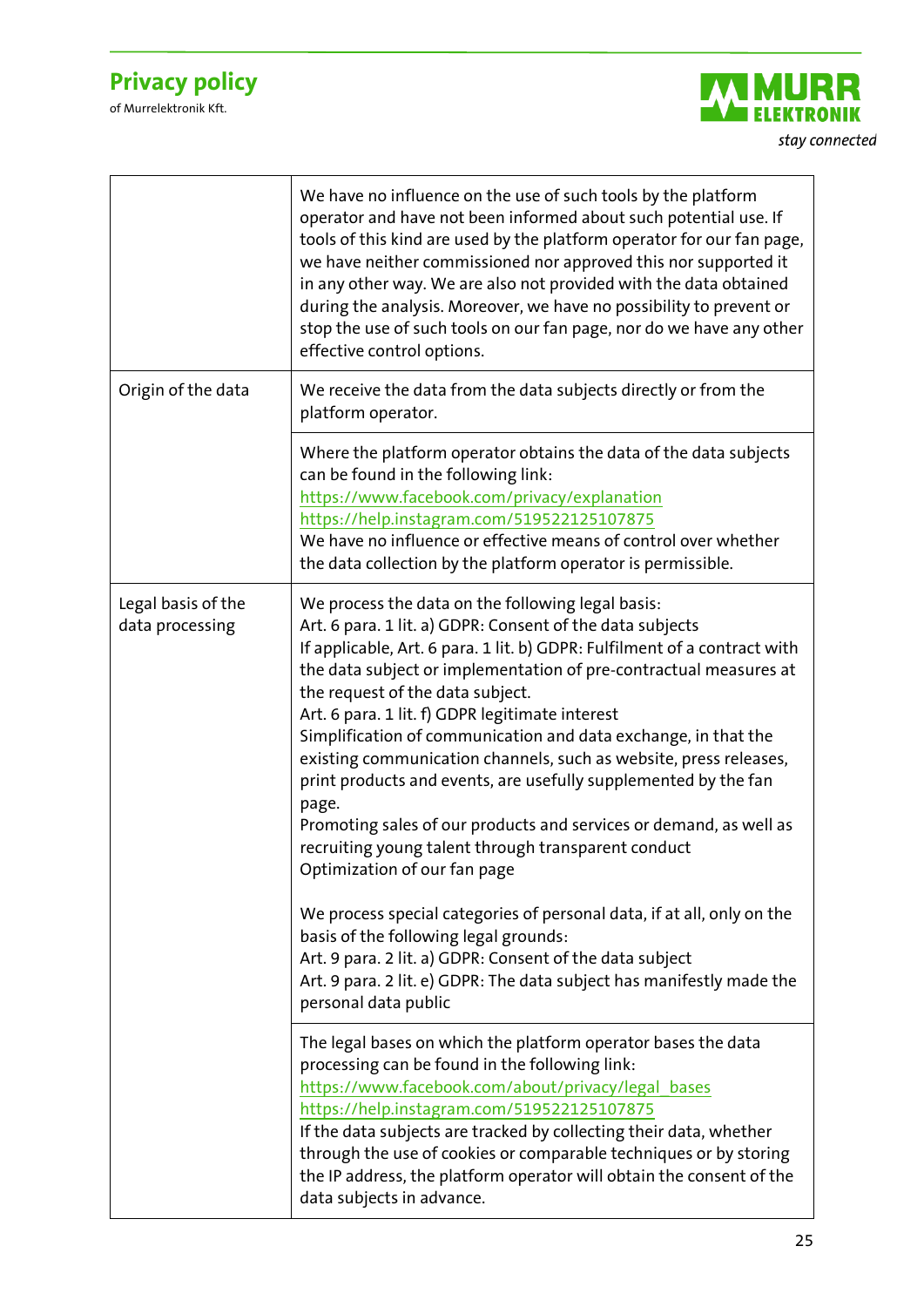

|                                | In particular, the platform operator is obliged to inform the data<br>subjects for what purposes and on what legal basis the initial call-<br>up of a fan page also generates entries in the so-called local storage<br>for non-registered visitors and whether personal data of non-<br>registered visitors (e.g. IP address or other data that condense into<br>personal data) are also used to create profiles.<br>We have no influence or effective means of control over whether<br>the data processing by the platform operator is permissible. |
|--------------------------------|-------------------------------------------------------------------------------------------------------------------------------------------------------------------------------------------------------------------------------------------------------------------------------------------------------------------------------------------------------------------------------------------------------------------------------------------------------------------------------------------------------------------------------------------------------|
| Purposes of data<br>processing | The data will be processed for the following purposes:<br>External presentation and advertising<br>Communication and data exchange<br><b>Event Management</b>                                                                                                                                                                                                                                                                                                                                                                                         |
|                                | Information on the purposes for which the platform operator<br>processes the data can be found in the following link:<br>https://www.facebook.com/privacy/explanation<br>https://help.instagram.com/519522125107875<br>We have no influence on the purposes for which the platform<br>operator actually uses the data. We also have no effective means of<br>control in this respect.                                                                                                                                                                 |
| Storage period                 | The storage and deletion of the data is the duty of the platform<br>operator according to the agreement within the meaning of Art. 26<br>(1) GDPR. The information on this can be found in the following link:<br>https://www.facebook.com/privacy/explanation<br>https://help.instagram.com/519522125107875<br>We have no influence on how the platform operator determines the<br>regular deletion periods and in what way the data is deleted. We<br>also have no effective control options in this respect.                                       |
| Recipient categories           | Only our employees and service providers who manage our fan<br>page and require the data for the above-mentioned purposes have<br>access to the data we process. If the data subjects post their data<br>publicly on our fan page, it can be accessed by other registered and<br>possibly also non-registered visitors.                                                                                                                                                                                                                               |
|                                | The categories of recipients to whom the platform operator<br>discloses the data or enables registered visitors to disclose their<br>data, as well as information on intra-group data exchange, can be<br>found in the following link:<br>https://www.facebook.com/privacy/explanation<br>https://help.instagram.com/519522125107875<br>We have no influence on the disclosure of data to the individual<br>recipients (categories) by the platform operator. We also have no<br>effective control options in this respect.                           |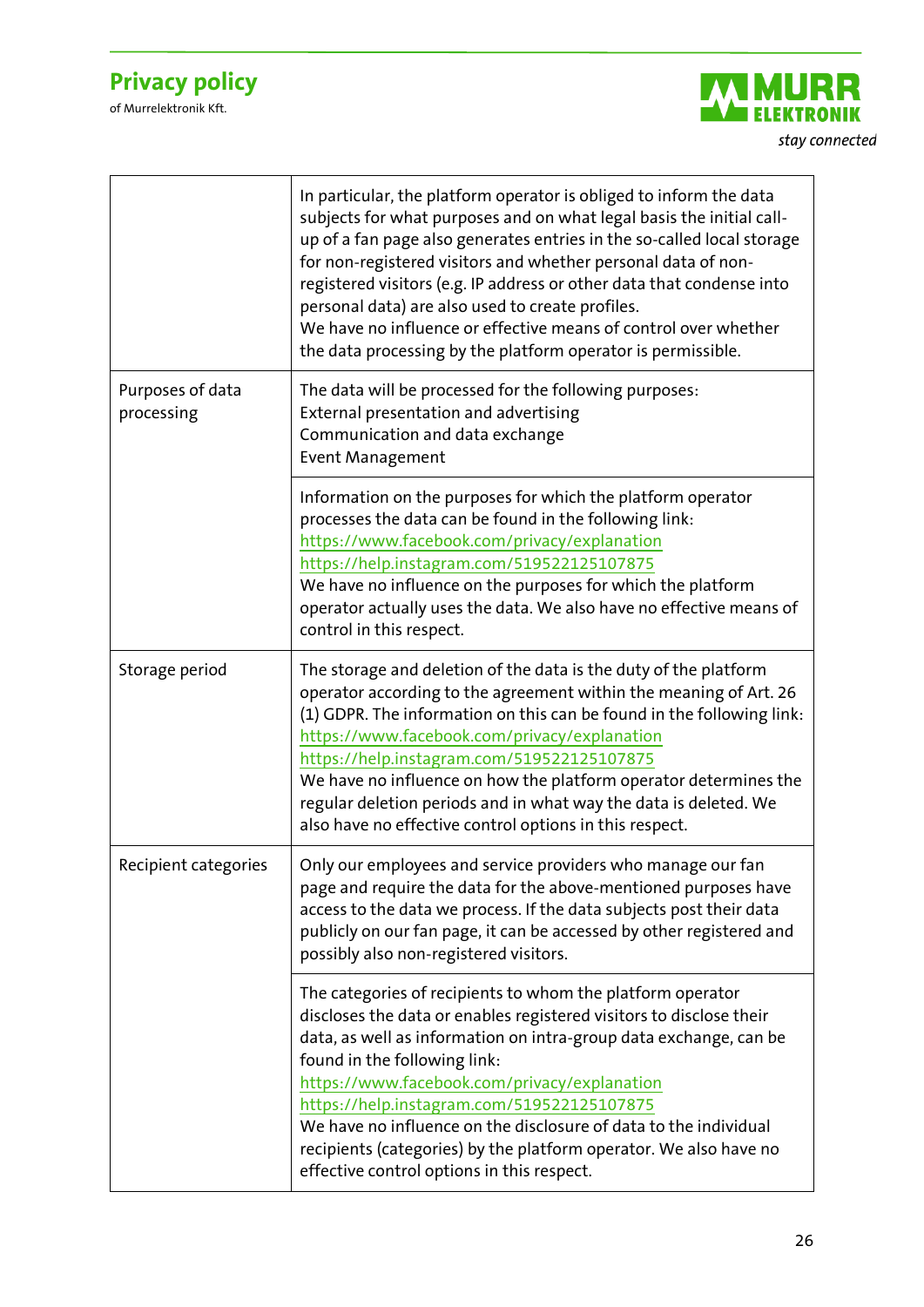

| Data transfers to<br>third countries                                                                                     | If the data subjects post their data publicly on our fan page, it can<br>be accessed worldwide by other registered and possibly also non-<br>registered visitors.                                                                                                                                                                                                                                                                                                                                                                                                                                                                                                                                                                                                                                                                                                                                                                                                                                                                                                                                                                                                                                                                                                                                                                                                                                                                |
|--------------------------------------------------------------------------------------------------------------------------|----------------------------------------------------------------------------------------------------------------------------------------------------------------------------------------------------------------------------------------------------------------------------------------------------------------------------------------------------------------------------------------------------------------------------------------------------------------------------------------------------------------------------------------------------------------------------------------------------------------------------------------------------------------------------------------------------------------------------------------------------------------------------------------------------------------------------------------------------------------------------------------------------------------------------------------------------------------------------------------------------------------------------------------------------------------------------------------------------------------------------------------------------------------------------------------------------------------------------------------------------------------------------------------------------------------------------------------------------------------------------------------------------------------------------------|
|                                                                                                                          | The platform operator will transfer and store and otherwise process<br>the data in the United States, Ireland and any other country where<br>Facebook does business, regardless of the data subjects' residence.<br>Associated data transfers to third countries are secured by an<br>adequacy decision of the EU Commission pursuant to Art. 45 of the<br>GDPR or by appropriate safeguards pursuant to Art. 46 of the GDPR:<br>https://www.facebook.com/privacy/explanation<br>https://help.instagram.com/519522125107875<br>We have no influence on the data transfers made by the platform<br>operator to third countries. We also have no effective control<br>options in this respect.                                                                                                                                                                                                                                                                                                                                                                                                                                                                                                                                                                                                                                                                                                                                     |
| Involved logic and<br>scope of profiling or<br>automated individual<br>decision-making<br>based on the<br>collected data | If the data subjects are tracked through the collection of their data,<br>whether through the use of cookies or comparable techniques or<br>through the storage of the IP address, the platform operator is<br>obliged to inform them of this in accordance with the agreement<br>within the meaning of Art. 26 (1) GDPR. In particular, the platform<br>operator is obliged to inform the data subjects of the purposes and<br>legal basis if, after calling up a sub-page within our fan page, a<br>session cookie and three cookies with lifetimes of between four<br>months and two years are stored.<br>The information on this can be found in the following link:<br>https://www.facebook.com/privacy/explanation<br>https://www.facebook.com/policies/cookies/<br>https://help.instagram.com/519522125107875<br>The platform operator may use various analysis tools for evaluation.<br>We have no influence on the use of such tools by the platform<br>operator and have not been informed about such potential use. If<br>tools of this kind are used by the platform operator for our fan page,<br>we have neither commissioned nor approved this nor supported it<br>in any other way. We are also not provided with the data obtained<br>during the analysis. Moreover, we have no possibility to prevent or<br>stop the use of such tools on our fan page, nor do we have any other<br>effective control options. |
| Rights of the data<br>subjects                                                                                           | The joint controllers must grant the data subjects various rights<br>with regard to the processing of their data, which they can assert<br>directly against the platform operator on the basis of the<br>agreement within the meaning of Article 26 (1) of the GDPR:<br>https://www.facebook.com/help/contact/540977946302970<br>Data subjects have a right to information, correction or deletion of<br>personal data concerning them or a right to restriction of data                                                                                                                                                                                                                                                                                                                                                                                                                                                                                                                                                                                                                                                                                                                                                                                                                                                                                                                                                         |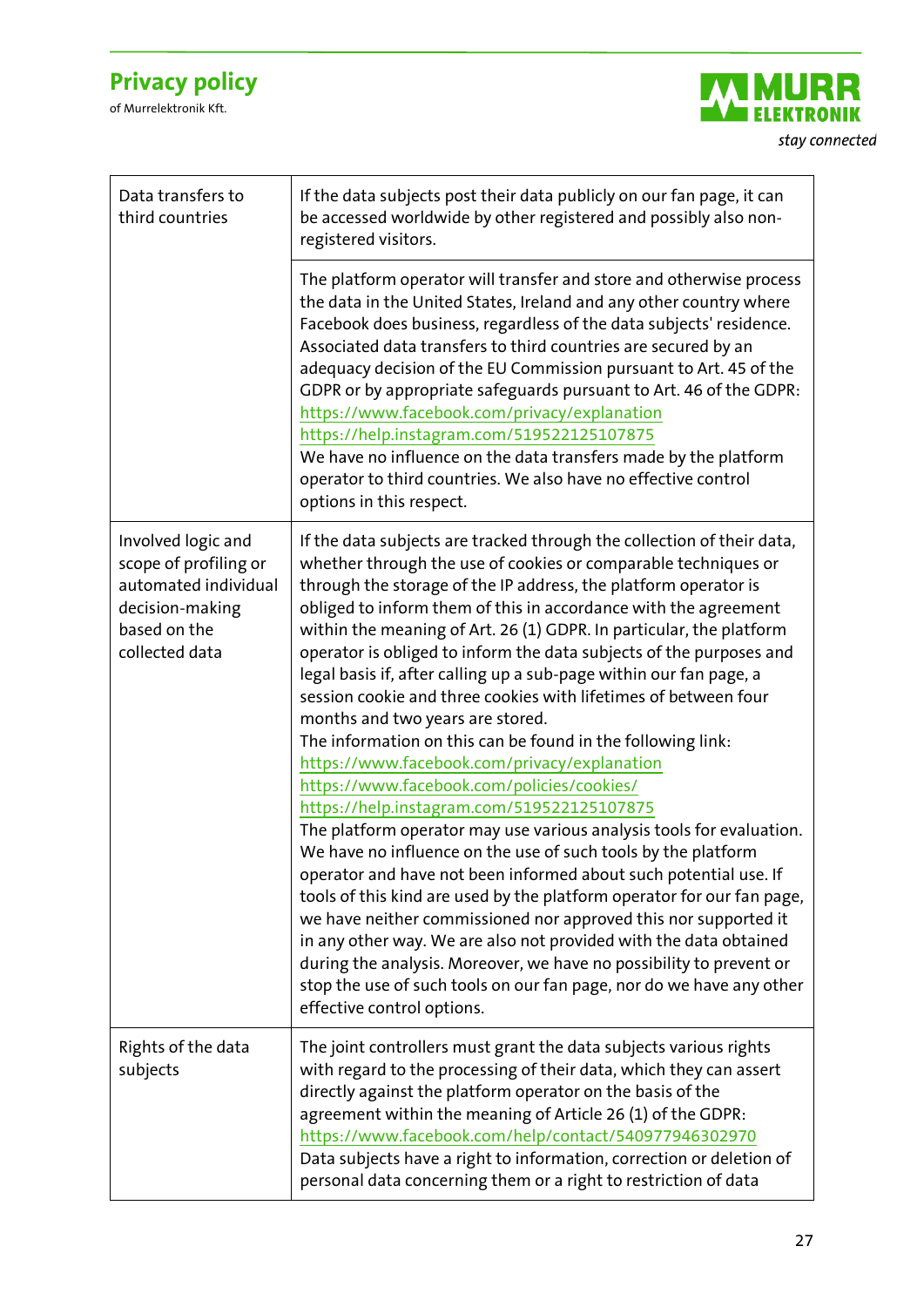of Murrelektronik Kft.



processing by the controller if certain conditions are met in accordance with Art. 15 to Art. 18 of the GDPR. Data subjects also have the right to revoke their consent to the processing of their personal data at any time with effect for the future (Art. 7(3) GDPR). They may also object to the further processing of their data, which is based exclusively on the legitimate interest of the controller pursuant to Art. 6 (1) (f) GDPR (Art. 21 (1) GDPR), insofar as interests worthy of protection in the exclusion of data processing arise from their particular personal situation and there are no longer compelling reasons worthy of protection for the controller to continue processing the data. Insofar as personal data are processed for the purpose of direct marketing, data subjects have the right to object to this processing at any time with effect for the future (Art. 21 (2) GDPR). If the data processing is based on the consent of the data subject pursuant to Art. 6 (1) (a), Art. 9 (1) (a) of the GDPR or pursuant to Art. 6 (1) (b) of the GDPR on a contract with the data subject, and is carried out with the aid of automated processes, the data subjects may, pursuant to Art. 20 (1) of the GDPR, request to receive the personal data stored about them in a structured, common and machine-readable format, or to have it transferred to a third party designated by the data subject. In principle, data subjects have the right not to be subject to automated individual decision-making pursuant to Art. 22(1) GDPR. If such an automated individual decision is permissible pursuant to Art. 22(2)(a) to (c) GDPR, data subjects are granted the following rights pursuant to Art. 22(3) GDPR: right to express one's point of view, right to object to an individual's intervention by the controller, right to challenge the automated individual decision (right of appeal). Further information on this social network as well as other social networks and how data subjects can protect their data can also be found here: [https://www.youngdata.de/.](https://www.youngdata.de/) Furthermore, data subjects have the right to lodge a complaint with a supervisory authority if they believe that the processing of their personal data violates the General Data Protection Regulation, Art. 77 GDPR. The competent supervisory authority for the platform operator is: Data Protection Commission 21 Fitzwilliam Square, Dublin 2D02 RD28, Ireland Web address[: https://www.dataprotection.ie/docs/Contact](https://www.dataprotection.ie/docs/Contact-us/b/11.htm)[us/b/11.htm](https://www.dataprotection.ie/docs/Contact-us/b/11.htm)  Web address[: http://gdprandyou.ie/contact-us/](http://gdprandyou.ie/contact-us/)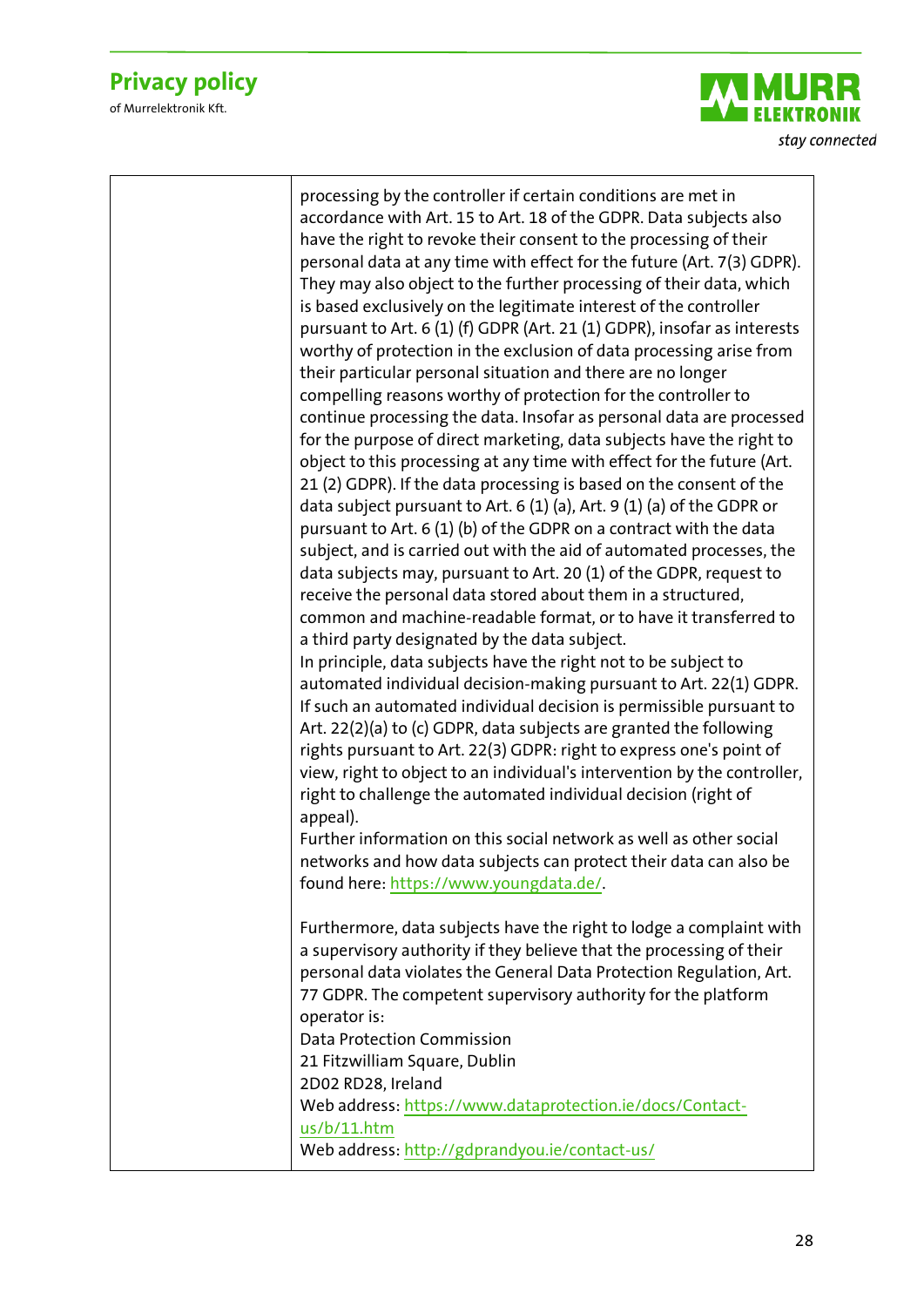of Murrelektronik Kft.



### **b) YouTube**

| Social network:                                                                                 | YouTube<br>We would like to point out that YouTube is merely another of<br>various options for contacting us or receiving information from us.                                                                                                                                                                                                                                                                                                                                                                                                                                                                                                                                                                                                                                                                                                                                                                                                                                                                                                                                                                                                                                                                                                             |
|-------------------------------------------------------------------------------------------------|------------------------------------------------------------------------------------------------------------------------------------------------------------------------------------------------------------------------------------------------------------------------------------------------------------------------------------------------------------------------------------------------------------------------------------------------------------------------------------------------------------------------------------------------------------------------------------------------------------------------------------------------------------------------------------------------------------------------------------------------------------------------------------------------------------------------------------------------------------------------------------------------------------------------------------------------------------------------------------------------------------------------------------------------------------------------------------------------------------------------------------------------------------------------------------------------------------------------------------------------------------|
| Person responsible<br>with whom the fan<br>page is jointly<br>operated ('platform<br>operator': | Google LLC1600<br>Amphitheatre Pkwy<br><b>Mountain View</b><br>CA, 94043 USA                                                                                                                                                                                                                                                                                                                                                                                                                                                                                                                                                                                                                                                                                                                                                                                                                                                                                                                                                                                                                                                                                                                                                                               |
|                                                                                                 | Data controller for individuals living within the European Union/EEA<br>and Switzerland:<br>Google Ireland Ltd.<br>Gordon House, Barrow Street, Dublin 4<br>Ireland                                                                                                                                                                                                                                                                                                                                                                                                                                                                                                                                                                                                                                                                                                                                                                                                                                                                                                                                                                                                                                                                                        |
| Contact details for<br>data protection:                                                         | The contact details for data protection can be found in this data<br>protection declaration or the data protection officer of the platform<br>operator can be contacted using the following web form:<br>https://support.google.com/policies/troubleshooter/7575787?hl=d<br>$\overline{e}$                                                                                                                                                                                                                                                                                                                                                                                                                                                                                                                                                                                                                                                                                                                                                                                                                                                                                                                                                                 |
| Categories of persons<br>concerned:                                                             | Both registered and unregistered visitors to our fan page on the<br>social network<br>We point out to the data subjects that they use YouTube and its<br>functions on their own responsibility. This applies in particular to<br>the use of the interactive functions (e.g. sharing, rating).                                                                                                                                                                                                                                                                                                                                                                                                                                                                                                                                                                                                                                                                                                                                                                                                                                                                                                                                                              |
| Categories of<br>personal data:                                                                 | Data that we process from registered visitors to our fan page:<br>User ID under which you have registered, released profile data (e.g.<br>name details, profession, addresses, contact details, possibly also<br>special categories of personal data such as religious affiliation,<br>health data, etc.), data that arise when sharing content, exchanging<br>messages and communicating, data that are required as part of<br>contract processing at the request of registered visitors.), data that<br>arise when sharing content, exchanging messages and<br>communicating, data that are required in the context of processing<br>a contract at the request of registered visitors; otherwise, we only<br>process pseudonymised data such as statistics and insights into<br>how people interact with our fan page, the posts, pages, videos and<br>other content provided via it (page activities, page views, "like"<br>votes, reach, general demographic, location and interest-related<br>information on age, gender, country, city, language), evaluations of<br>the success and background of our advertisements.<br>The pseudonymised data cannot be merged by us with the<br>corresponding assignment feature (e.g. name details). This means |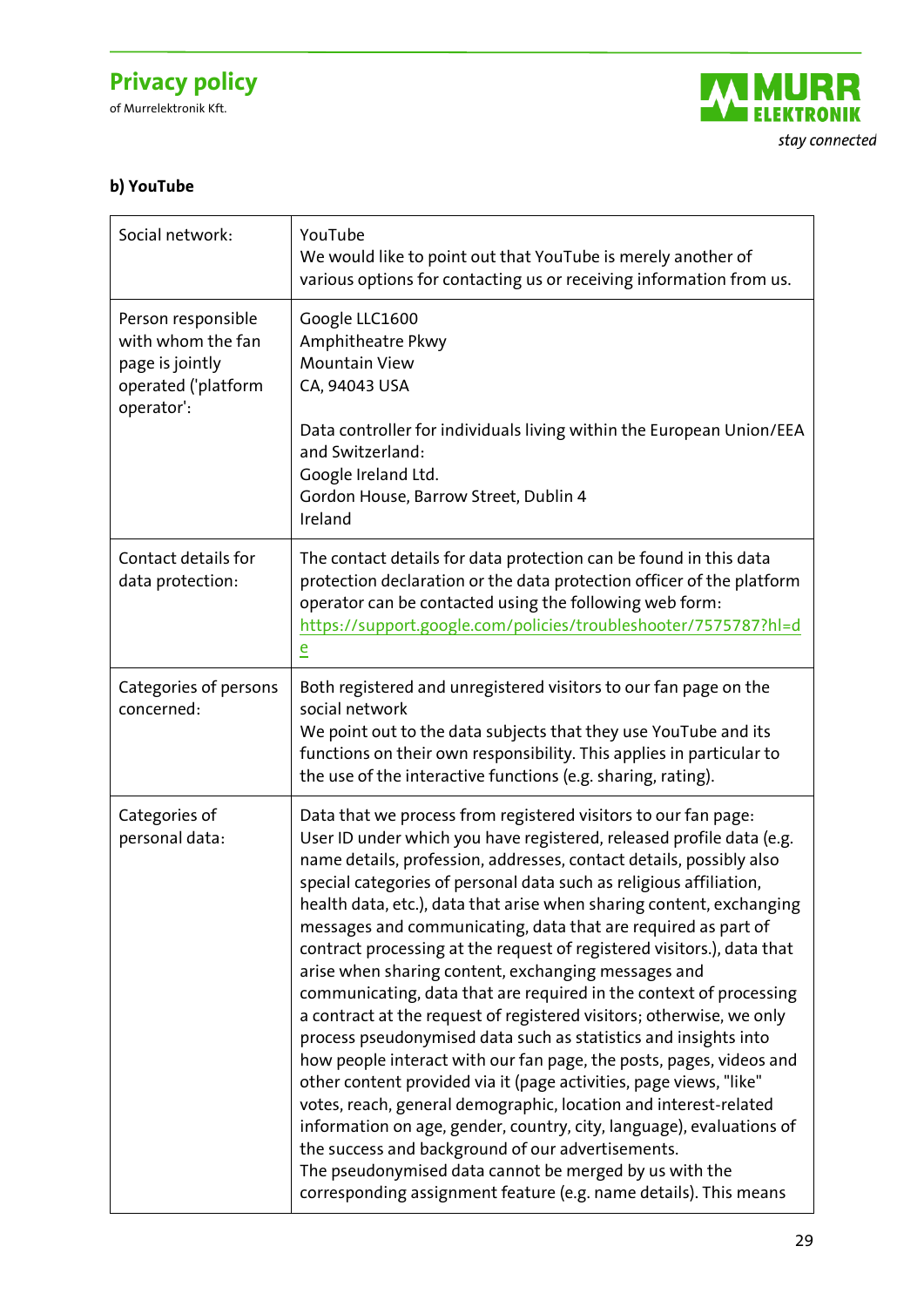

|                                       | that it is not possible for us to identify individual visitors, who<br>therefore remain anonymous for us.                                                                                                                                                                                                                                                                                                                                                                                                                                                                                                                                                                                                                                                                                                            |
|---------------------------------------|----------------------------------------------------------------------------------------------------------------------------------------------------------------------------------------------------------------------------------------------------------------------------------------------------------------------------------------------------------------------------------------------------------------------------------------------------------------------------------------------------------------------------------------------------------------------------------------------------------------------------------------------------------------------------------------------------------------------------------------------------------------------------------------------------------------------|
|                                       | Data we process from non-registered visitors to our fan page:<br>Pseudonymised data such as statistics and insights into how people<br>interact with our fan page, the posts, pages, videos and other<br>content provided via it (page activity, page views, "likes", reach,<br>general demographic, location and interest-related information on<br>age, gender, country, city, language), evaluations of the success and<br>background of our advertisements.<br>The pseudonymised data cannot be merged by us with the<br>corresponding assignment feature (e.g. name details). This means<br>that it is not possible for us to identify individual visitors, who<br>therefore remain anonymous for us.                                                                                                           |
|                                       | Data that the platform operator processes about registered and<br>non-registered visitors to our fan page can be found in the following<br>link:<br>https://policies.google.com/privacy/update?hl=de≷=de<br>The platform operator may use various analysis tools for evaluation.<br>We have no influence on the use of such tools by the platform<br>operator and have not been informed about such potential use. If<br>tools of this kind are used by the platform operator for our fan page,<br>we have neither commissioned nor approved this nor supported it<br>in any other way. We are also not provided with the data obtained<br>during the analysis. Moreover, we have no possibility to prevent or<br>stop the use of such tools on our fan page, nor do we have any other<br>effective control options. |
| Origin of the data                    | We receive the data from the data subjects directly or from the<br>platform operator.                                                                                                                                                                                                                                                                                                                                                                                                                                                                                                                                                                                                                                                                                                                                |
|                                       | Where the platform operator obtains the data of the data subjects<br>can be found in the following link:<br>https://policies.google.com/privacy/update?hl=de≷=de<br>We have no influence or effective means of control over whether<br>the data collection by the platform operator is permissible.                                                                                                                                                                                                                                                                                                                                                                                                                                                                                                                  |
| Legal basis of the<br>data processing | We process the data on the following legal basis:<br>Art. 6 para. 1 lit. a) GDPR: Consent of the data subjects<br>If applicable, Art. 6 para. 1 lit. b) GDPR: Fulfilment of a contract with<br>the data subject or implementation of pre-contractual measures at<br>the request of the data subject.<br>Art. 6 para. 1 lit. f) GDPR legitimate interest<br>Simplification of communication and data exchange, in that the<br>existing communication channels, such as website, press releases,                                                                                                                                                                                                                                                                                                                       |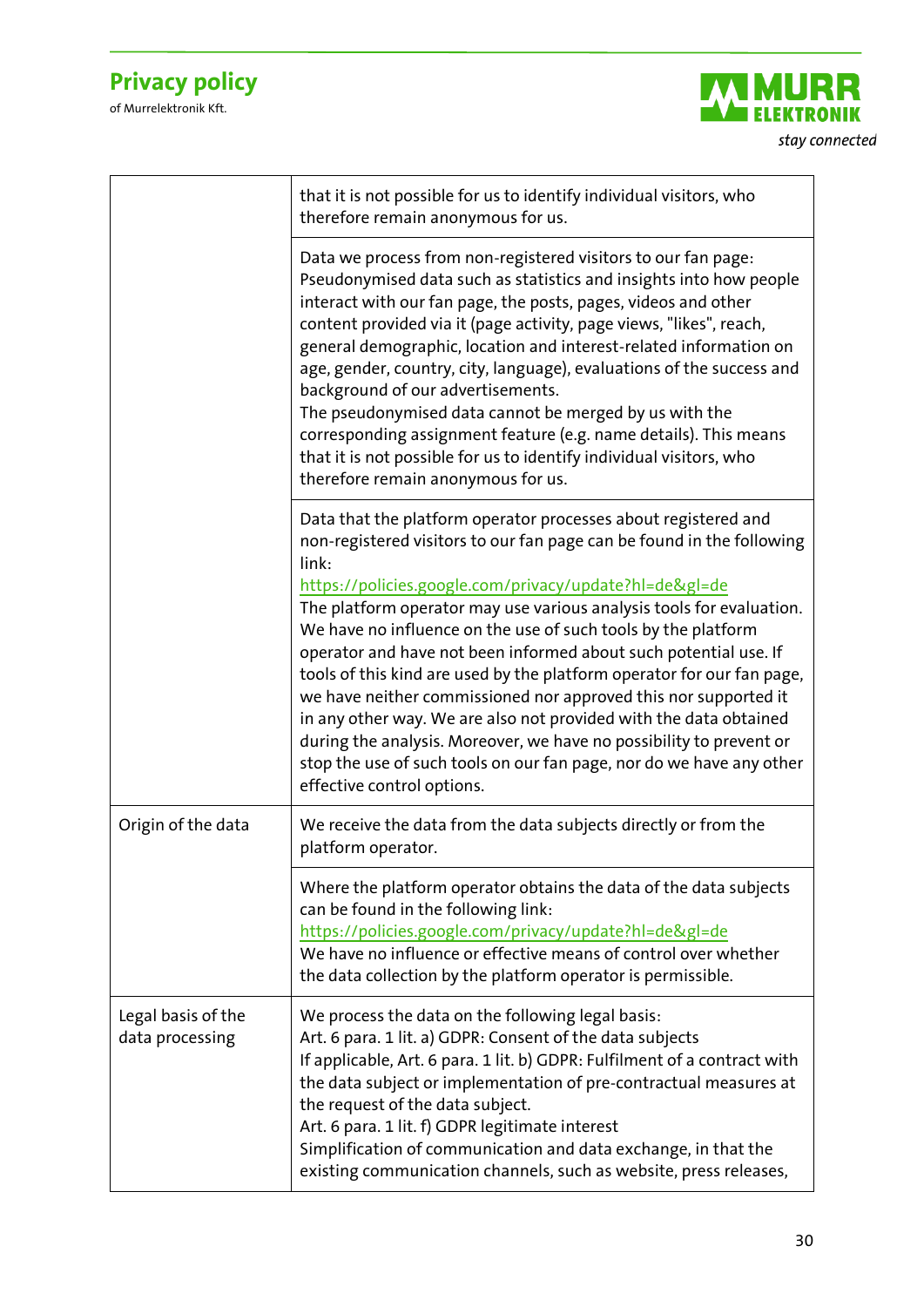

|                                | print products and events, are usefully supplemented by the fan<br>page.<br>Promoting sales of our products and services or demand, as well as<br>recruiting young talent through transparent conduct and regular<br>contributions.<br>Optimisation of our fan page<br>We process special categories of personal data, if at all, only on the<br>basis of the following legal grounds:<br>Art. 9 para. 2 lit. a) GDPR: Consent of the data subject<br>Art. 9 para. 2 lit. e) GDPR: The data subject has manifestly made the<br>personal data public                                                                                                                                                                                                                                                                                                                                                                                                                              |
|--------------------------------|----------------------------------------------------------------------------------------------------------------------------------------------------------------------------------------------------------------------------------------------------------------------------------------------------------------------------------------------------------------------------------------------------------------------------------------------------------------------------------------------------------------------------------------------------------------------------------------------------------------------------------------------------------------------------------------------------------------------------------------------------------------------------------------------------------------------------------------------------------------------------------------------------------------------------------------------------------------------------------|
|                                | The legal bases on which the platform operator bases the data<br>processing can be found in the following link:<br>https://policies.google.com/privacy/update?hl=de≷=de<br>If the data subjects are tracked by collecting their data, whether<br>through the use of cookies or comparable techniques or by storing<br>the IP address, the platform operator will obtain the consent of the<br>data subjects in advance.<br>In particular, the platform operator is obliged to inform the data<br>subjects for what purposes and on what legal basis the initial call-<br>up of a fan page also generates entries in the so-called local storage<br>for non-registered visitors and whether personal data of non-<br>registered visitors (e.g. IP address or other data that condense into<br>personal data) are also used to create profiles.<br>We have no influence or effective means of control over whether<br>the data processing by the platform operator is permissible. |
| Purposes of data<br>processing | The data will be processed for the following purposes:<br>External presentation and advertising<br>Communication and data exchange<br>Event Management                                                                                                                                                                                                                                                                                                                                                                                                                                                                                                                                                                                                                                                                                                                                                                                                                           |
|                                | Information on the purposes for which the platform operator<br>processes the data can be found in the following link:<br>https://policies.google.com/privacy/update?hl=de≷=de<br>We have no influence on the purposes for which the platform<br>operator actually uses the data. We also have no effective means of<br>control in this respect.                                                                                                                                                                                                                                                                                                                                                                                                                                                                                                                                                                                                                                  |
| Storage period                 | The storage and deletion of the data is the duty of the platform<br>operator. The information on this can be found in the following link:<br>https://policies.google.com/privacy/update?hl=de≷=de<br>We have no influence on how the platform operator determines the<br>regular deletion periods and in what way the data is deleted. We<br>also have no effective control options in this respect.                                                                                                                                                                                                                                                                                                                                                                                                                                                                                                                                                                             |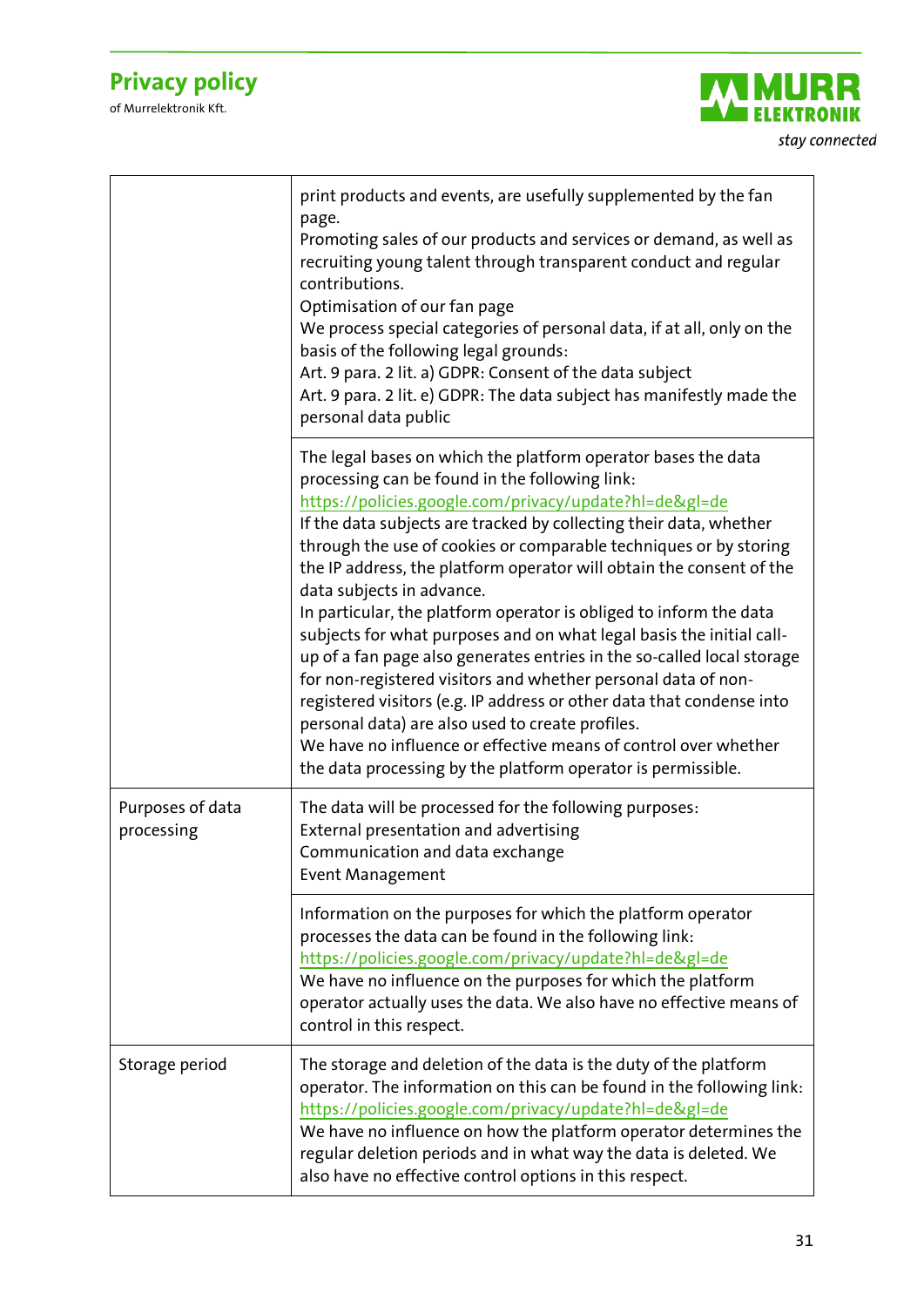

| Recipient categories                                                                               | Only our employees and service providers who manage our fan<br>page and require the data for the above-mentioned purposes have<br>access to the data we process. If the data subjects post their data<br>publicly on our fan page, it can be accessed by other registered and<br>possibly also non-registered visitors.                                                                                                                                                                                                                                                                                                                                                                               |
|----------------------------------------------------------------------------------------------------|-------------------------------------------------------------------------------------------------------------------------------------------------------------------------------------------------------------------------------------------------------------------------------------------------------------------------------------------------------------------------------------------------------------------------------------------------------------------------------------------------------------------------------------------------------------------------------------------------------------------------------------------------------------------------------------------------------|
|                                                                                                    | The categories of recipients to whom the platform operator<br>discloses the data or enables registered visitors to disclose their<br>data, as well as information on intra-group data exchange, can be<br>found in the following link:<br>https://policies.google.com/privacy/update?hl=de≷=de<br>We have no influence on the disclosure of data to the individual<br>recipients<br>(categories) by the platform operator. We also have no effective<br>control options in this respect.                                                                                                                                                                                                              |
| Data transfers to<br>third countries                                                               | If the data subjects post their data publicly on our fan page, it can<br>be accessed worldwide by other registered and possibly also non-<br>registered visitors.<br>The legal basis for the transfer are the EU Standard Contractual<br>Clauses pursuant to Art. 46 (2) lit. c GDPR.                                                                                                                                                                                                                                                                                                                                                                                                                 |
|                                                                                                    | The platform operator will transfer the data to the United States,<br>Ireland and any other country in which Google does business and<br>store and otherwise process it there, regardless of the residence of<br>the data subjects. Associated data transfers to third countries are<br>secured by an adequacy decision of the EU Commission pursuant to<br>Art. 45 of the GDPR or by appropriate safeguards pursuant to Art. 46<br>of the GDPR:<br>https://policies.google.com/privacy/update?hl=de≷=de<br>We have no influence on the data transfers made by the platform<br>operator to third countries. We also have no effective control                                                         |
| Involved logic and                                                                                 | options in this respect.<br>If the data subjects are tracked through the collection of their data,                                                                                                                                                                                                                                                                                                                                                                                                                                                                                                                                                                                                    |
| scope of profiling or<br>automated individual<br>decision-making<br>based on the<br>collected data | whether through the use of cookies or comparable techniques or<br>through the storage of the IP address, the platform operator is<br>obliged to inform them of this in accordance with the agreement<br>within the meaning of Art. 26 (1) GDPR. In particular, the platform<br>operator is obliged to inform the data subjects of the purposes and<br>legal basis if, after calling up a sub-page within our fan page,<br>session cookies with different lifetimes, among other things, are<br>stored.<br>The information on this can be found in the following link:<br>https://policies.google.com/privacy/update?hl=de≷=de<br>The platform operator may use various analysis tools for evaluation. |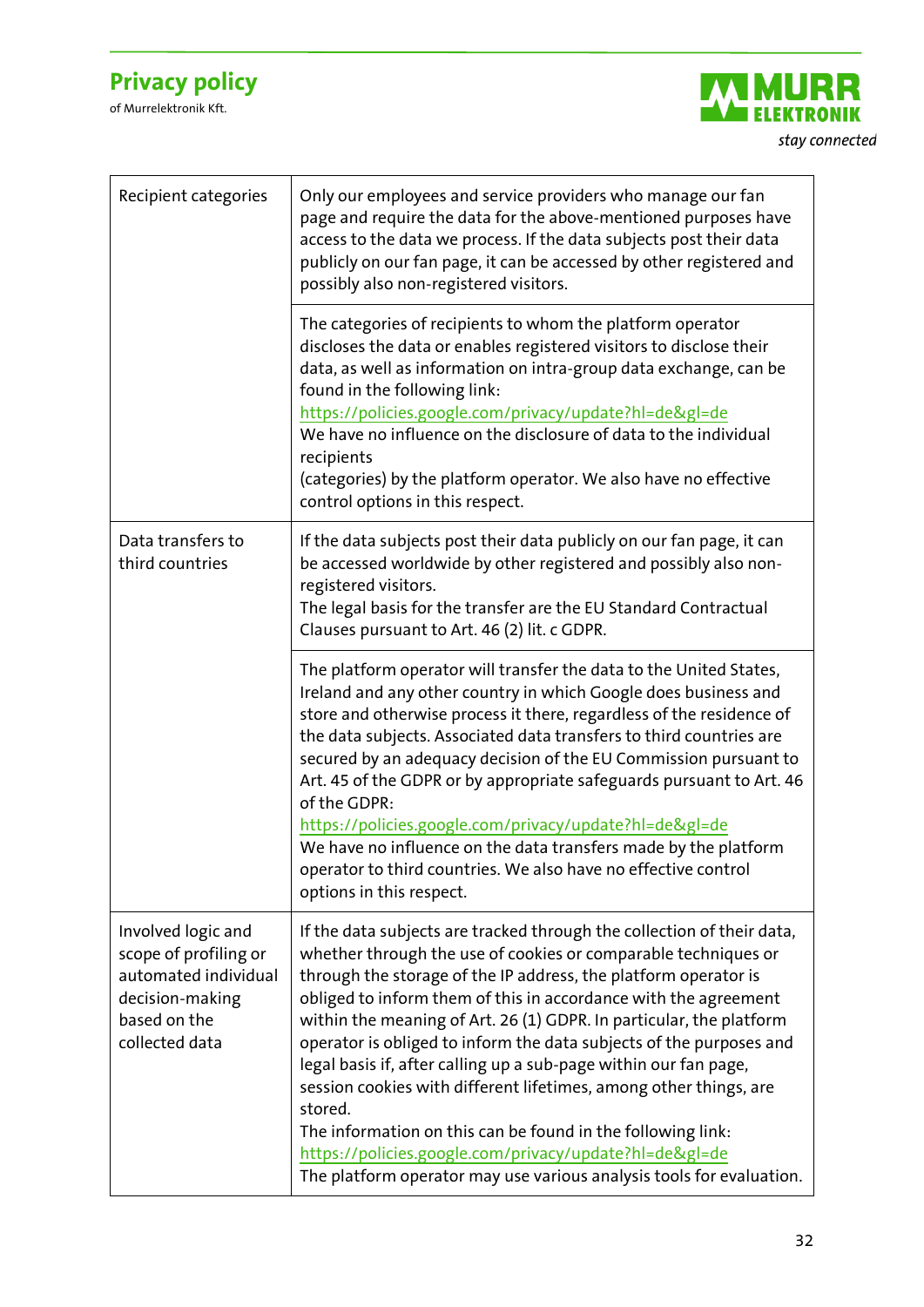

|                                | We have no influence on the use of such tools by the platform<br>operator and have not been informed about such potential use. If<br>tools of this kind are used by the platform operator for our fan page,<br>we have neither commissioned nor approved this nor supported it<br>in any other way. We are also not provided with the data obtained<br>during the analysis. Moreover, we have no possibility to prevent or<br>stop the use of such tools on our fan page, nor do we have any other<br>effective control options.                                                                                                                                                                                                                                                                                                                                                                                                                                                                                                                                                                                                                                                                                                                                                                                                                                                                                                                                                                                                                                                                                                                                                                                                                                                                                                                                                                                                                                                                                                                                                                                                                                                                                                                                                                                                                                                                                                                                   |
|--------------------------------|--------------------------------------------------------------------------------------------------------------------------------------------------------------------------------------------------------------------------------------------------------------------------------------------------------------------------------------------------------------------------------------------------------------------------------------------------------------------------------------------------------------------------------------------------------------------------------------------------------------------------------------------------------------------------------------------------------------------------------------------------------------------------------------------------------------------------------------------------------------------------------------------------------------------------------------------------------------------------------------------------------------------------------------------------------------------------------------------------------------------------------------------------------------------------------------------------------------------------------------------------------------------------------------------------------------------------------------------------------------------------------------------------------------------------------------------------------------------------------------------------------------------------------------------------------------------------------------------------------------------------------------------------------------------------------------------------------------------------------------------------------------------------------------------------------------------------------------------------------------------------------------------------------------------------------------------------------------------------------------------------------------------------------------------------------------------------------------------------------------------------------------------------------------------------------------------------------------------------------------------------------------------------------------------------------------------------------------------------------------------------------------------------------------------------------------------------------------------|
| Rights of the data<br>subjects | Joint controllers must grant data subjects various rights regarding<br>the processing of their data, which they can assert directly against<br>the platform operator:<br>https://support.google.com/policies/troubleshooter/7575787?visit<br>id=636832497483186206-2169122297&hl=de&rd=2<br>Data subjects have a right to information, correction or deletion of<br>personal data concerning them or a right to restriction of data<br>processing by the controller if certain conditions are met in<br>accordance with Art. 15 to Art. 18 of the GDPR. Data subjects also<br>have the right to revoke their consent to the processing of their<br>personal data at any time with effect for the future (Art. 7(3) GDPR).<br>They may also object to the further processing of their data, which<br>is based exclusively on the legitimate interest of the controller<br>pursuant to Art. 6 (1) (f) GDPR (Art. 21 (1) GDPR), insofar as interests<br>worthy of protection in the exclusion of data processing arise from<br>their particular personal situation and there are no longer<br>compelling reasons worthy of protection for the controller to<br>continue processing the data. Insofar as personal data are processed<br>for the purpose of direct marketing, data subjects have the right to<br>object to this processing at any time with effect for the future (Art.<br>21 (2) GDPR). If the data processing is based on the consent of the<br>data subject pursuant to Art. 6 (1) (a), Art. 9 (1) (a) of the GDPR or<br>pursuant to Art. 6 (1) (b) of the GDPR on a contract with the data<br>subject, and is carried out with the aid of automated processes, the<br>data subjects may, pursuant to Art. 20 (1) of the GDPR, request to<br>receive the personal data stored about them in a structured,<br>common and machine-readable format, or to have it transferred to<br>a third party designated by the data subject.<br>In principle, data subjects have the right not to be subject to<br>automated individual decision-making pursuant to Art. 22(1) GDPR.<br>If such an automated individual decision is permissible pursuant to<br>Art. 22(2)(a) to (c) GDPR, data subjects are granted the following<br>rights pursuant to Art. 22(3) GDPR: right to express one's point of<br>view, right to object to an individual's intervention by the controller,<br>right to challenge the automated individual decision (right of<br>appeal). |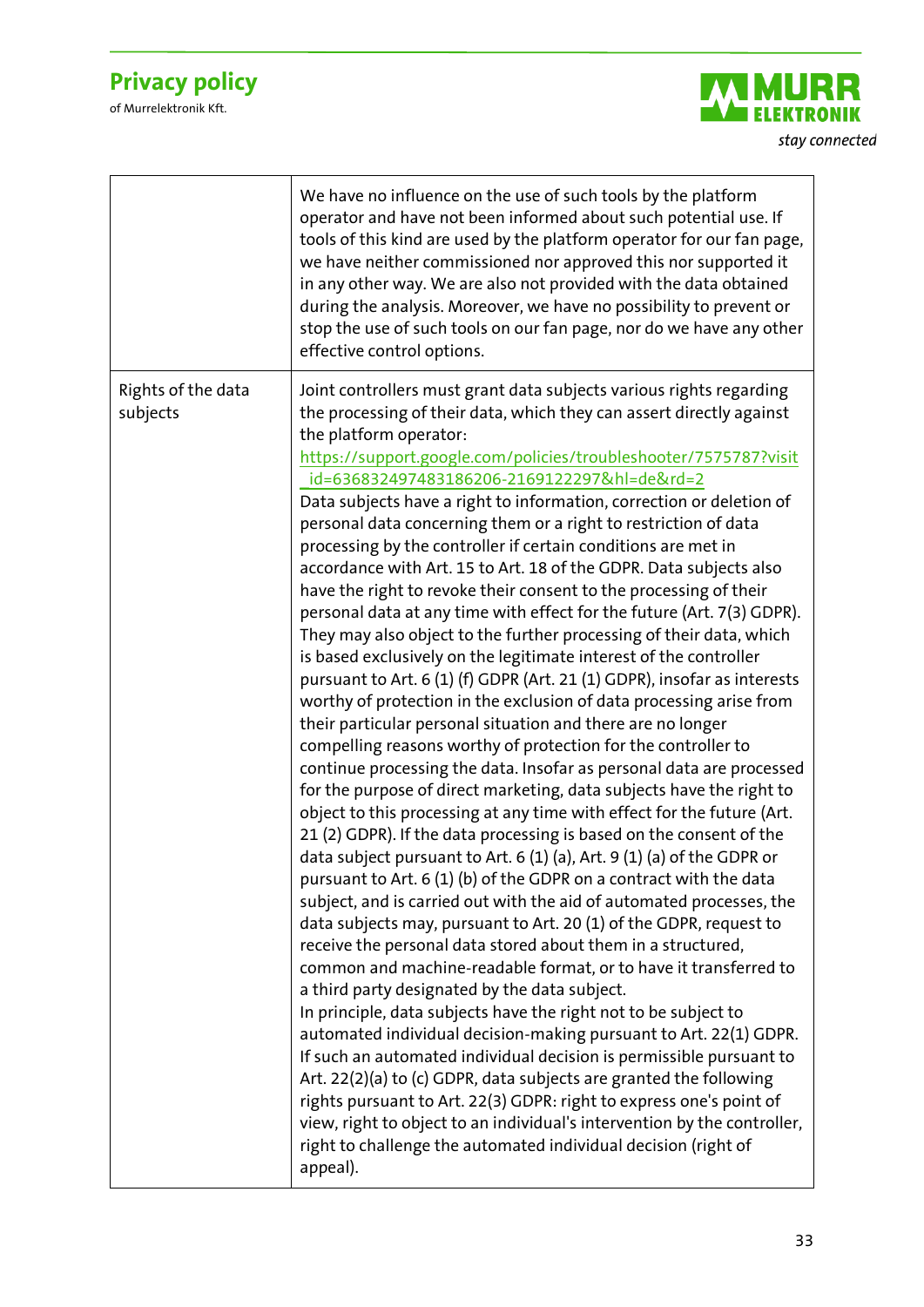of Murrelektronik Kft.



| Further information on this social network as well as other social<br>networks and how data subjects can protect their data can also be<br>found here: https://www.youngdata.de/.                                                                                                                   |
|-----------------------------------------------------------------------------------------------------------------------------------------------------------------------------------------------------------------------------------------------------------------------------------------------------|
| Furthermore, data subjects have the right to lodge a complaint with<br>a supervisory authority if they believe that the processing of their<br>personal data violates the General Data Protection Regulation, Art.<br>77 GDPR. The competent supervisory authority for the platform<br>operator is: |
| Data Protection Commission                                                                                                                                                                                                                                                                          |
| 21 Fitzwilliam Square, Dublin                                                                                                                                                                                                                                                                       |
| 2D02 RD28, Ireland                                                                                                                                                                                                                                                                                  |
| Web address: https://www.dataprotection.ie/docs/Contact-                                                                                                                                                                                                                                            |
| us/b/11.html                                                                                                                                                                                                                                                                                        |
| Web address: http://gdprandyou.ie/contact-us/                                                                                                                                                                                                                                                       |
|                                                                                                                                                                                                                                                                                                     |

#### **c) LinkedIn**

| Social network:                                                                                                                                                             | LinkedIn: https://de.linkedin.com/<br>We would like to point out that LinkedIn is merely another of<br>various options for contacting us or receiving information from us. |
|-----------------------------------------------------------------------------------------------------------------------------------------------------------------------------|----------------------------------------------------------------------------------------------------------------------------------------------------------------------------|
| Responsible party<br>with whom our<br>LinkedIn account ('fan<br>page') is jointly<br>operated ('Platform<br>Operator'):                                                     | LinkedIn Ireland Unlimited Company<br><b>Wilton Place</b><br>Dublin 2<br>Ireland                                                                                           |
| In an agreement<br>pursuant to Art. 26 (1)<br>of the GDPR, it was<br>determined between<br>the joint controllers<br>who fulfils which<br>obligation pursuant<br>to the GDPR | The platform operator shall make the essential contents of this<br>agreement available to the data subjects:<br>https://legal.linkedin.com/pages-joint-controller-addendum |
| Contact details for<br>data protection:                                                                                                                                     | The contact details for data protection can be found in this privacy<br>policy.                                                                                            |
|                                                                                                                                                                             | The platform operator's data protection officer can be contacted at<br>the following web form<br>https://www.linkedin.com/help/linkedin/ask/TSO-DPO                        |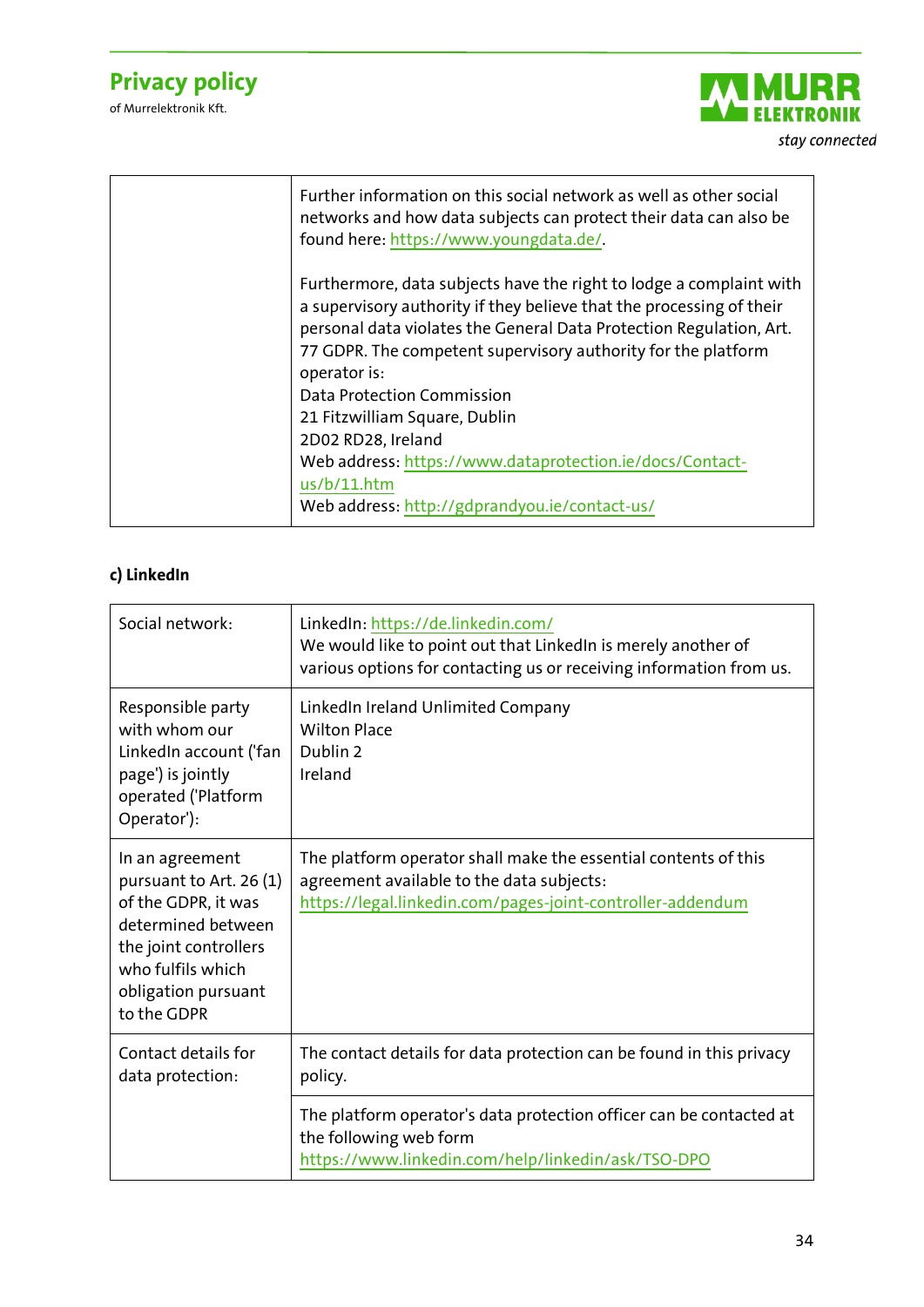

| Categories of persons<br>concerned: | Both registered and unregistered visitors to our fan page on the<br>social network<br>We point out to the data subjects that they use LinkedIn and its<br>functions on their own responsibility. This applies in particular to<br>the use of the interactive functions (e.g. sharing, rating).                                                                                                                                                                                                                                                                                                                                                                                                                                                                                                                                                                                                                                                                                                                                                                                                                                                                                                                                                                                                                                                                                                                                                                                                                                                                                   |
|-------------------------------------|----------------------------------------------------------------------------------------------------------------------------------------------------------------------------------------------------------------------------------------------------------------------------------------------------------------------------------------------------------------------------------------------------------------------------------------------------------------------------------------------------------------------------------------------------------------------------------------------------------------------------------------------------------------------------------------------------------------------------------------------------------------------------------------------------------------------------------------------------------------------------------------------------------------------------------------------------------------------------------------------------------------------------------------------------------------------------------------------------------------------------------------------------------------------------------------------------------------------------------------------------------------------------------------------------------------------------------------------------------------------------------------------------------------------------------------------------------------------------------------------------------------------------------------------------------------------------------|
| Categories of<br>personal data:     | Data that we process from registered visitors to our fan page:<br>User ID or user name under which the data subjects have registered,<br>released profile data (name, email address, telephone number),<br>ProFinder profile data, education, work experience, salary<br>expectations, photo, location data, knowledge and knowledge<br>confirmations, professional achievements (e.g. granting of patents,<br>professional recognition, projects), possibly also special categories<br>of personal data such as religious affiliation, health data etc., data<br>arising from content sharing, messaging and communication, data<br>required in the context of contract initiation, execution at the<br>request of registered visitors, other data and content freely<br>published, provided, disseminated, posted or uploaded by data<br>subjects on LinkedIn or via their LinkedIn account.<br>Otherwise, we only process pseudonymised data such as statistics<br>and insights into how people interact with our fan page, the posts,<br>pages, videos and other content provided via it (page activities, page<br>views, "like" votes, reach, general demographic, location and<br>interest-related information on age, gender, country, city,<br>language), evaluations of the success and background of our<br>advertisements.<br>The pseudonymised data cannot be merged by us with the<br>corresponding assignment feature (e.g. name details). This means<br>that it is not possible for us to identify individual visitors, who<br>therefore remain anonymous for us. |
|                                     | Data we process from non-registered visitors to our fan page:<br>Pseudonymised data such as statistics and insights into how people<br>interact with our fan page, the posts, pages, videos and other<br>content provided via it (page activity, page views, "likes", reach,<br>general demographic, location and interest-related information on<br>age, gender, country, city, language), evaluations of the success and<br>background of our advertisements.<br>The pseudonymised data cannot be merged by us with the<br>corresponding assignment feature (e.g. name details). This means<br>that it is not possible for us to identify individual visitors, who<br>therefore remain anonymous for us.<br>Data we process from our website visitors:                                                                                                                                                                                                                                                                                                                                                                                                                                                                                                                                                                                                                                                                                                                                                                                                                         |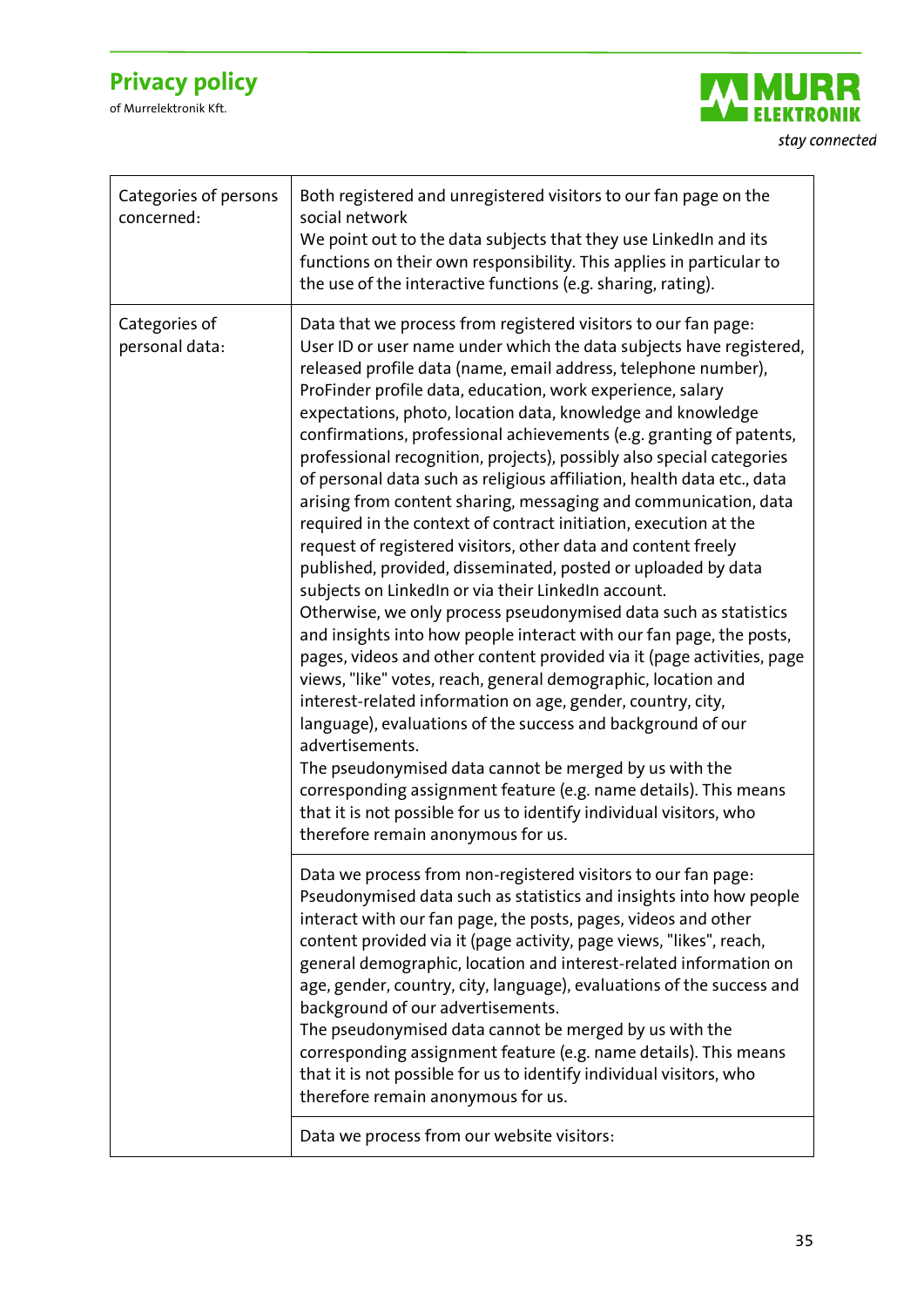

|                                       | By integrating the LinkedIn button (pure link) on our website, no IP<br>addresses of our website visitors are transmitted to the platform<br>operator.                                                                                                                                                                                                                                                                                                                                                                                                                                                                                                                                                                                                                                                                                                                                                                                                                                                                                                 |
|---------------------------------------|--------------------------------------------------------------------------------------------------------------------------------------------------------------------------------------------------------------------------------------------------------------------------------------------------------------------------------------------------------------------------------------------------------------------------------------------------------------------------------------------------------------------------------------------------------------------------------------------------------------------------------------------------------------------------------------------------------------------------------------------------------------------------------------------------------------------------------------------------------------------------------------------------------------------------------------------------------------------------------------------------------------------------------------------------------|
|                                       | Data that the platform operator processes about registered and<br>non-registered visitors to our fan page can be found in the following<br>link:<br>https://www.linkedin.com/legal/privacy-policy<br>The platform operator may use various analysis tools for evaluation.<br>We have no influence on the use of such tools by the platform<br>operator and have not been informed about such potential use. If<br>tools of this kind are used by the platform operator for our fan page,<br>we have neither commissioned nor approved this nor supported it<br>in any other way. We are also not provided with the data obtained<br>during the analysis. Moreover, we have no possibility to prevent or<br>stop the use of such tools on our fan page, nor do we have any other<br>effective control options.                                                                                                                                                                                                                                          |
| Origin of the data                    | We receive the data from the data subjects directly or from the<br>platform operator.                                                                                                                                                                                                                                                                                                                                                                                                                                                                                                                                                                                                                                                                                                                                                                                                                                                                                                                                                                  |
|                                       | Where the platform operator obtains the data of the data subjects<br>can be found in the following link:<br>https://www.linkedin.com/legal/privacy-policy<br>We have no influence or effective means of control over whether<br>the data collection by the platform operator is permissible.                                                                                                                                                                                                                                                                                                                                                                                                                                                                                                                                                                                                                                                                                                                                                           |
| Legal basis of the<br>data processing | We process the data on the following legal basis:<br>Art. 6 para. 1 lit. a) GDPR: Consent of the data subjects<br>If applicable, Art. 6 para. 1 lit. b) GDPR: Fulfilment of a contract with<br>the data subject or implementation of pre-contractual measures at<br>the request of the data subject.<br>Art. 6 para. 1 lit. f) GDPR legitimate interest<br>Simplification of communication and data exchange, in that the<br>existing communication channels, such as website, press releases,<br>print products and events, are usefully supplemented by the fan<br>page.<br>Promoting sales of our products and services or demand as well as<br>recruiting young talent through transparent conduct and regular<br>contributions to<br>Optimisation of our fan page<br>We process special categories of personal data, if at all, only on the<br>basis of the following legal grounds:<br>Art. 9 para. 2 lit. a) GDPR: Consent of the data subject<br>Art. 9 para. 2 lit. e) GDPR: The data subject has manifestly made the<br>personal data public |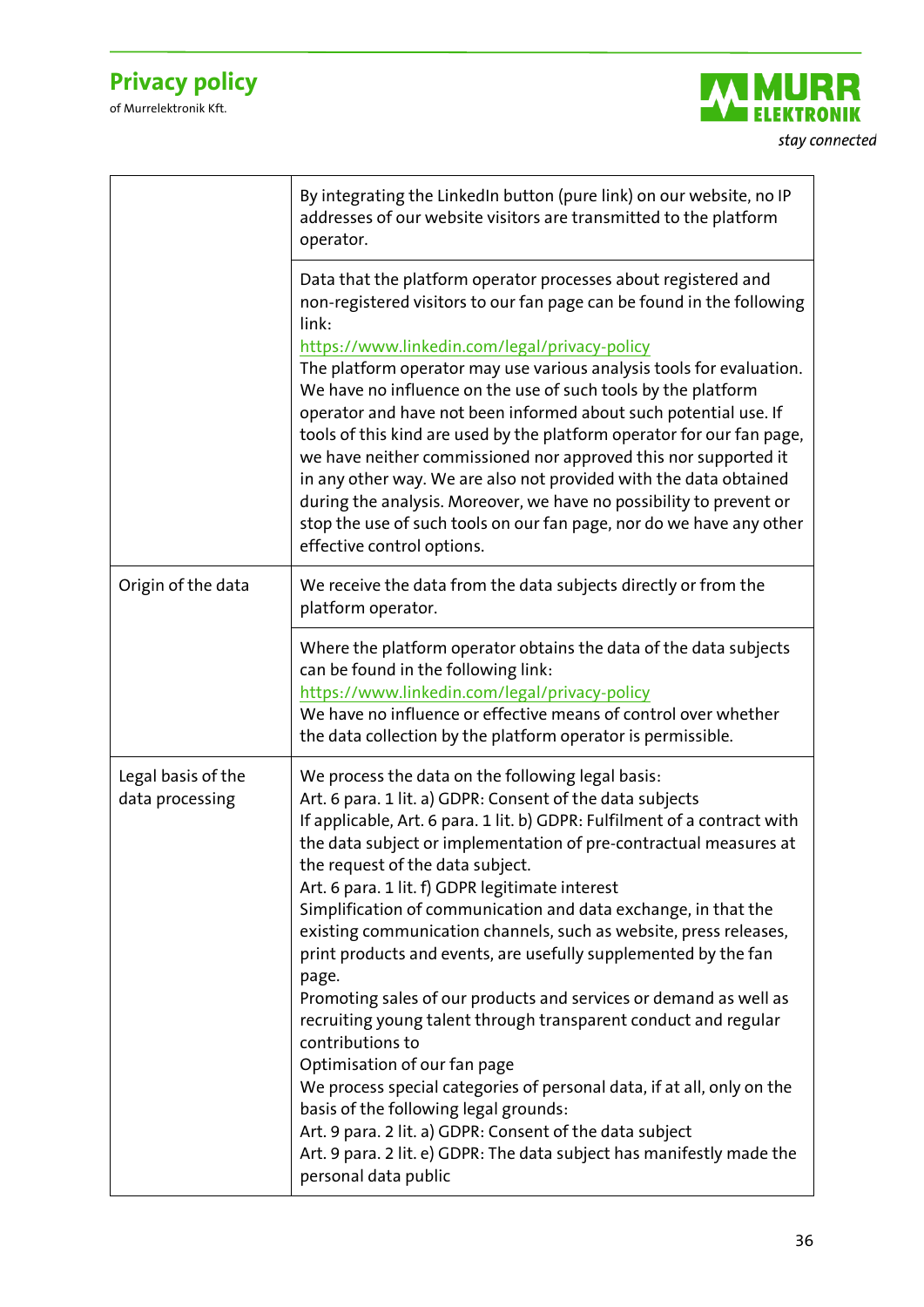

|                                      | The legal bases on which the platform operator bases the data<br>processing can be found in the following link:<br>https://www.linkedin.com/legal/privacy-policy<br>We have no influence or effective means of control over whether<br>the data processing by the platform operator is permissible.                                                                                                                                                                            |
|--------------------------------------|--------------------------------------------------------------------------------------------------------------------------------------------------------------------------------------------------------------------------------------------------------------------------------------------------------------------------------------------------------------------------------------------------------------------------------------------------------------------------------|
| Purposes of data<br>processing       | We process the data for the following purposes:<br>External presentation and advertising<br>Communication and data exchange<br><b>Event Management</b><br>If necessary, contract initiation and execution                                                                                                                                                                                                                                                                      |
|                                      | Information on the purposes for which the platform operator<br>processes the data can be found in the following link:<br>https://www.linkedin.com/legal/privacy-policy<br>We have no influence on the purposes for which the platform<br>operator actually uses the data. We also have no effective means of<br>control in this respect.                                                                                                                                       |
| Storage period                       | The storage and deletion of the data is the duty of the platform<br>operator. The information on this can be found in the following link:<br>https://www.linkedin.com/legal/privacy-policy<br>We have no influence on how the platform operator determines the<br>regular deletion periods and in what way the data is deleted. We<br>also have no effective control options in this respect.                                                                                  |
| Recipient categories                 | Only our employees and service providers who manage our fan<br>page and require the data for the above-mentioned purposes have<br>access to the data we process. If the data subjects post their data<br>publicly on our fan page, it can be accessed by other registered and<br>possibly also non-registered visitors.                                                                                                                                                        |
|                                      | The categories of recipients to whom the platform operator<br>discloses the data or enables registered visitors to disclose their<br>data, as well as information on intra-group data exchange, can be<br>found in the following link:<br>https://www.linkedin.com/legal/privacy-policy<br>We have no influence on the disclosure of data to the individual<br>recipients (categories) by the platform operator. We also have no<br>effective control options in this respect. |
| Data transfers to<br>third countries | If the data subjects post their data publicly on our fan page, it can<br>be accessed worldwide by other registered and possibly also non-<br>registered visitors.                                                                                                                                                                                                                                                                                                              |
|                                      | The Platform Operator will transfer and store and otherwise process<br>the data in the United States, Ireland and any other country in                                                                                                                                                                                                                                                                                                                                         |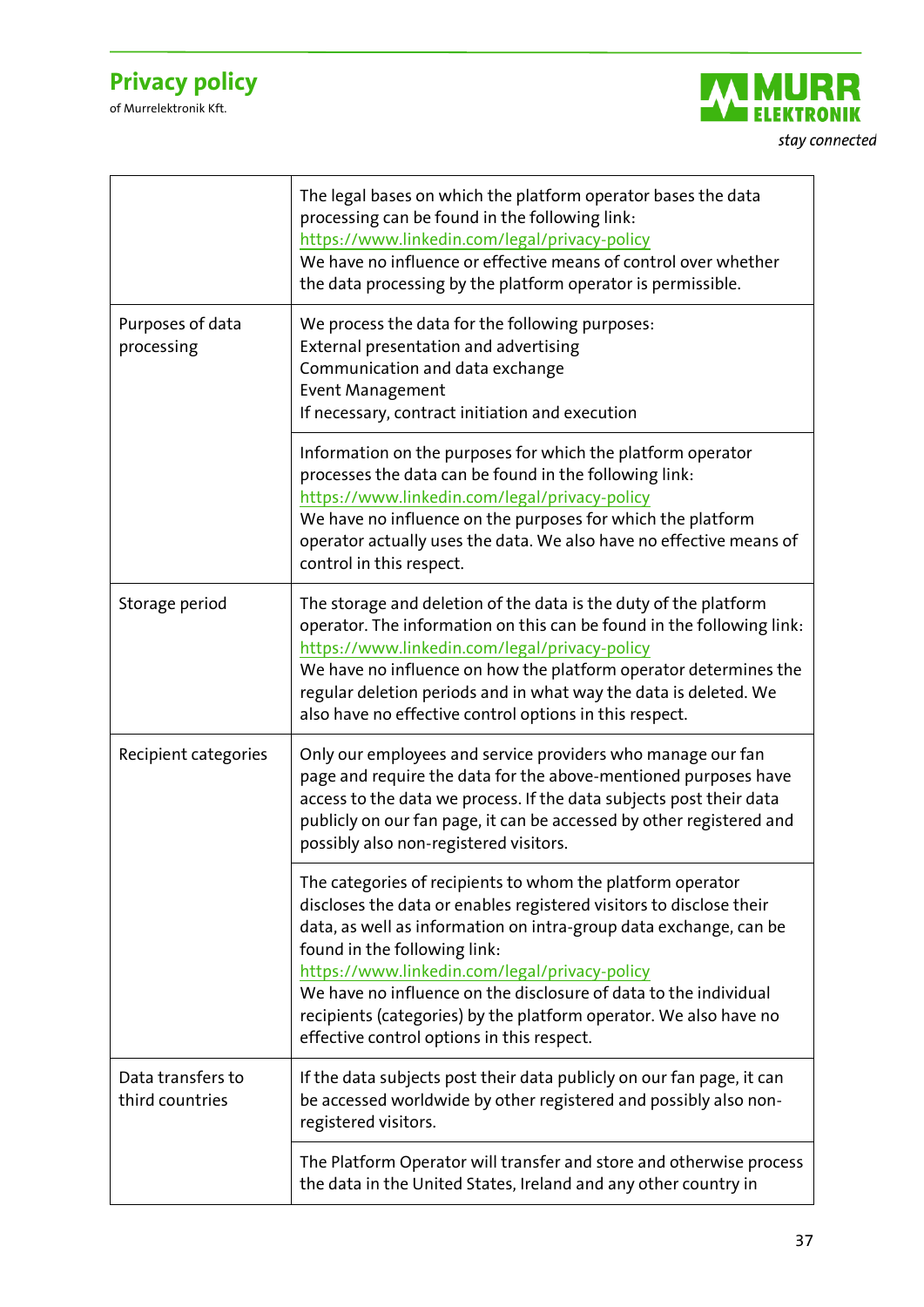

|                                                                                                                          | which the Platform Operator conducts business, regardless of the<br>residence of the data subjects.<br>Associated data transfers to third countries are secured by an<br>adequacy decision of the EU Commission pursuant to Art. 45 of the<br>GDPR or by appropriate safeguards pursuant to Art. 46 of the GDPR:<br>https://www.linkedin.com/legal/privacy-policy<br>https://www.linkedin.com/help/linkedin/answer/62533?trk=micro<br>sites-frontend legal privacy-policy⟨=de<br>https://privacy.linkedin.com/de-de/GDPR<br>We have no influence on the data transfers made by the platform<br>operator to third countries. We also have no effective control<br>options in this respect.                                                                                                                                                                                                                                                                                                                                                                                                                                                                                                                                                     |
|--------------------------------------------------------------------------------------------------------------------------|-----------------------------------------------------------------------------------------------------------------------------------------------------------------------------------------------------------------------------------------------------------------------------------------------------------------------------------------------------------------------------------------------------------------------------------------------------------------------------------------------------------------------------------------------------------------------------------------------------------------------------------------------------------------------------------------------------------------------------------------------------------------------------------------------------------------------------------------------------------------------------------------------------------------------------------------------------------------------------------------------------------------------------------------------------------------------------------------------------------------------------------------------------------------------------------------------------------------------------------------------|
| Involved logic and<br>scope of profiling or<br>automated individual<br>decision-making<br>based on the<br>collected data | If the data subjects are tracked by the collection of their data,<br>whether through the use of cookies or comparable techniques or<br>through the storage of the IP address, the platform operator is<br>obliged to inform them of this. The information on this can be<br>found in the following links:<br>https://www.linkedin.com/legal/privacy-policy<br>https://www.linkedin.com/legal/cookie-policy<br>https://www.linkedin.com/help/linkedin/answer/3566?trk=microsi<br>tes-frontend legal privacy-policy⟨=de<br>https://www.linkedin.com/help/linkedin/answer/68763?trk=micro<br>sites-frontend_legal_privacy-policy⟨=de<br>The platform operator may use various analysis tools for evaluation.<br>We have no influence on the use of such tools by the platform<br>operator and have not been informed about such potential use. If<br>tools of this kind are used by the platform operator for our fan page,<br>we have neither commissioned nor approved this nor supported it<br>in any other way. We are also not provided with the data obtained<br>during the analysis. Moreover, we have no possibility to prevent or<br>stop the use of such tools on our fan page, nor do we have any other<br>effective control options. |
| Rights of the data<br>subjects                                                                                           | Joint controllers must grant data subjects various rights regarding<br>the processing of their data, which they can assert directly against<br>the platform operator:<br>Data subjects have a right to information, correction or deletion of<br>personal data concerning them or a right to restriction of data<br>processing by the controller if certain conditions are met in<br>accordance with Art. 15 to Art. 18 of the GDPR. Data subjects also<br>have the right to revoke their consent to the processing of their<br>personal data at any time with effect for the future (Art. 7(3) GDPR).<br>They may also object to the further processing of their data, which<br>is based exclusively on the legitimate interest of the controller<br>pursuant to Art. 6 (1) (f) GDPR (Art. 21 (1) GDPR), insofar as interests                                                                                                                                                                                                                                                                                                                                                                                                                |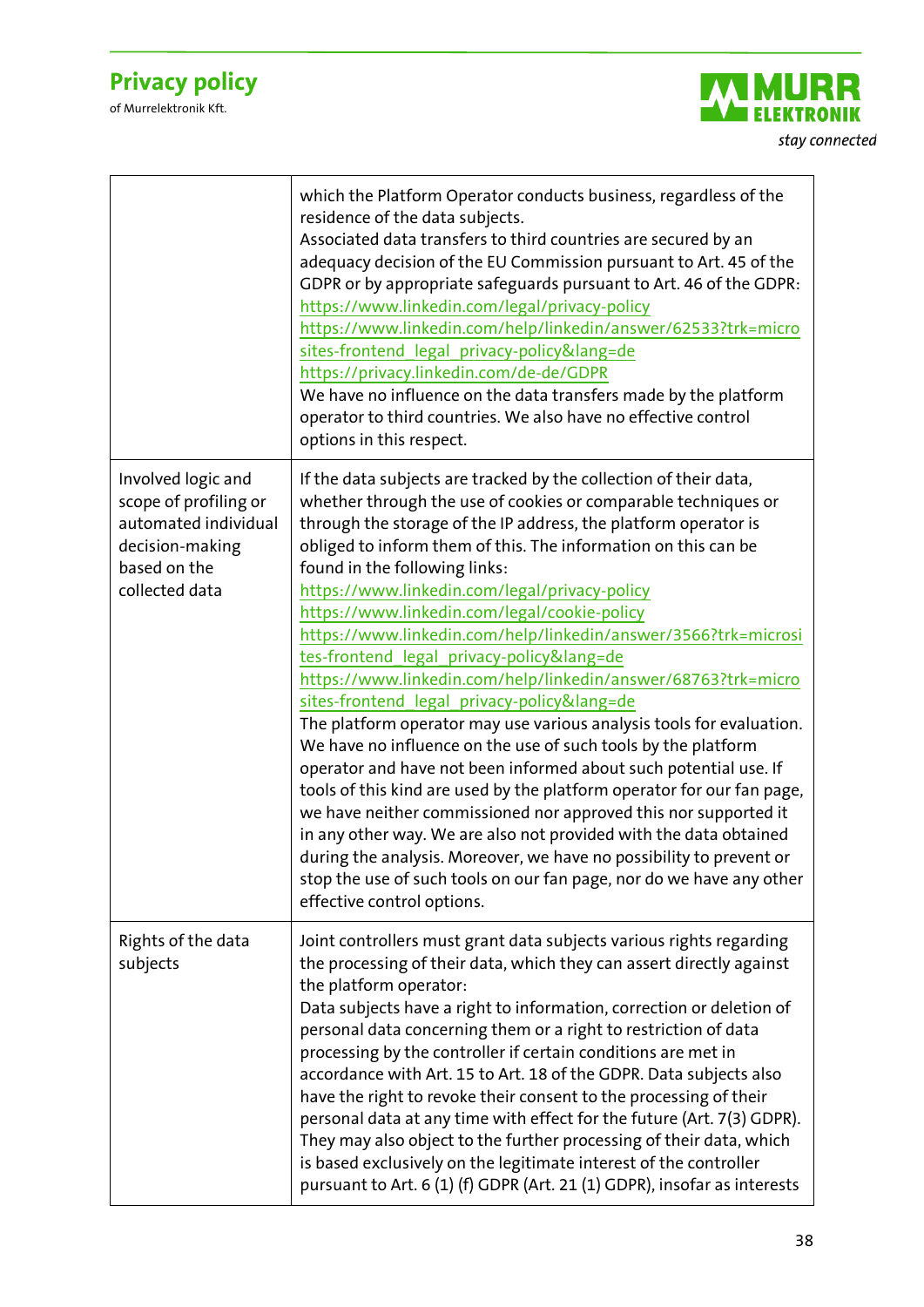

| worthy of protection in the exclusion of data processing arise from<br>their particular personal situation and there are no longer<br>compelling reasons worthy of protection for the controller to<br>continue processing the data. Insofar as personal data are processed<br>for the purpose of direct marketing, data subjects have the right to<br>object to this processing at any time with effect for the future (Art.<br>21 (2) GDPR). If the data processing is based on the consent of the<br>data subject pursuant to Art. 6 (1) (a), Art. 9 (1) (a) of the GDPR or<br>pursuant to Art. 6 (1) (b) of the GDPR on a contract with the data<br>subject, and is carried out with the aid of automated processes, the<br>data subjects may, pursuant to Art. 20 (1) of the GDPR, request to<br>receive the personal data stored about them in a structured,<br>common and machine-readable format, or to have it transferred to<br>a third party designated by the data subject.<br>In principle, data subjects have the right not to be subject to<br>automated individual decision-making pursuant to Art. 22(1) GDPR.<br>If such an automated individual decision is permissible pursuant to<br>Art. 22(2)(a) to (c) GDPR, data subjects are granted the following<br>rights pursuant to Art. 22(3) GDPR: right to express one's point of<br>view, right to object to an individual's intervention by the controller,<br>right to challenge the automated individual decision (right of<br>appeal). |
|---------------------------------------------------------------------------------------------------------------------------------------------------------------------------------------------------------------------------------------------------------------------------------------------------------------------------------------------------------------------------------------------------------------------------------------------------------------------------------------------------------------------------------------------------------------------------------------------------------------------------------------------------------------------------------------------------------------------------------------------------------------------------------------------------------------------------------------------------------------------------------------------------------------------------------------------------------------------------------------------------------------------------------------------------------------------------------------------------------------------------------------------------------------------------------------------------------------------------------------------------------------------------------------------------------------------------------------------------------------------------------------------------------------------------------------------------------------------------------------------------------------|
| Data subjects can find information on the available personalisation<br>and data protection setting options here (with further references):<br>https://privacy.linkedin.com/de-de/faq                                                                                                                                                                                                                                                                                                                                                                                                                                                                                                                                                                                                                                                                                                                                                                                                                                                                                                                                                                                                                                                                                                                                                                                                                                                                                                                          |
| https://privacy.linkedin.com/de-de/einstellungen<br>Further information on this social network as well as other social<br>networks and how data subjects can protect their data can also be<br>found here: https://www.youngdata.de/.                                                                                                                                                                                                                                                                                                                                                                                                                                                                                                                                                                                                                                                                                                                                                                                                                                                                                                                                                                                                                                                                                                                                                                                                                                                                         |
| Furthermore, data subjects have the right to lodge a complaint with<br>a supervisory authority if they believe that the processing of their<br>personal data violates the General Data Protection Regulation, Art.<br>77 GDPR. The competent supervisory authority for the platform<br>operator is:                                                                                                                                                                                                                                                                                                                                                                                                                                                                                                                                                                                                                                                                                                                                                                                                                                                                                                                                                                                                                                                                                                                                                                                                           |
| <b>Data Protection Commission</b><br>21 Fitzwilliam Square, Dublin<br>2D02 RD28, Ireland<br>Web address: https://www.dataprotection.ie/docs/Contact-<br>us/b/11.htm<br>Web address: http://gdprandyou.ie/contact-us/                                                                                                                                                                                                                                                                                                                                                                                                                                                                                                                                                                                                                                                                                                                                                                                                                                                                                                                                                                                                                                                                                                                                                                                                                                                                                          |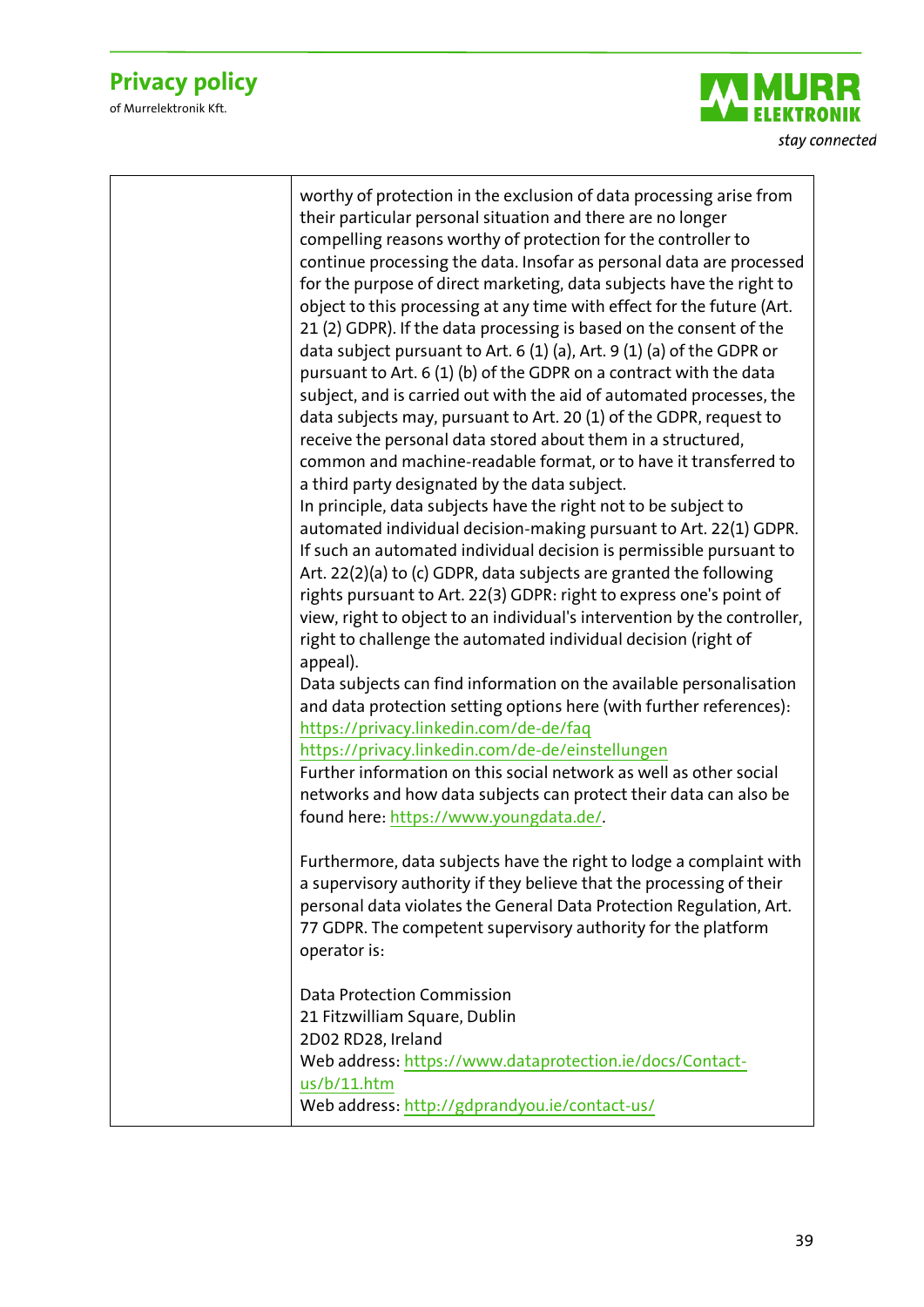of Murrelektronik Kft.



### **d) Xing**

| Social network:                                                                                                  | Xing: https://www.xing.com<br>We would like to point out that Xing is merely another of various<br>options for contacting us or receiving information from us.                                                                                                                                                                                                                                                                                                                                                                                                                                                                                                                                                                                                                                                                                                                                                    |
|------------------------------------------------------------------------------------------------------------------|-------------------------------------------------------------------------------------------------------------------------------------------------------------------------------------------------------------------------------------------------------------------------------------------------------------------------------------------------------------------------------------------------------------------------------------------------------------------------------------------------------------------------------------------------------------------------------------------------------------------------------------------------------------------------------------------------------------------------------------------------------------------------------------------------------------------------------------------------------------------------------------------------------------------|
| Responsible party<br>with whom our Xing<br>account ('fan page') is<br>jointly operated<br>('Platform Operator'): | New Work SE, Am Strandkai 1, 20457 Hamburg, Germany                                                                                                                                                                                                                                                                                                                                                                                                                                                                                                                                                                                                                                                                                                                                                                                                                                                               |
| Contact details for<br>data protection:                                                                          | The contact details for data protection can be found in this privacy<br>policy.                                                                                                                                                                                                                                                                                                                                                                                                                                                                                                                                                                                                                                                                                                                                                                                                                                   |
|                                                                                                                  | The platform operator's data protection officer can be contacted at<br>the following web form<br>https://www.xing.com/settings/privacy/data/disclosure or at the<br>following address:<br><b>New Work SE</b><br>Am Strandkai 1<br>20457 Hamburg<br>Germany<br>Tel.: +49 40 419 131-0<br>Fax: +49 40 419 131-11<br>E-mail: info@xing.com                                                                                                                                                                                                                                                                                                                                                                                                                                                                                                                                                                           |
| Categories of persons<br>concerned:                                                                              | Visitors to our fan page who are registered on the social network as<br>well as those who are not registered.<br>We point out to the data subjects that they use Xing and its<br>functions on their own responsibility. This applies in particular to<br>the use of the interactive functions (e.g. sharing, rating).                                                                                                                                                                                                                                                                                                                                                                                                                                                                                                                                                                                             |
| Categories of<br>personal data:                                                                                  | Data that we process from registered visitors to our fan page:<br>User ID or user name under which the data subjects have registered,<br>released profile data (name, e-mail address, telephone number),<br>ProFinder profile data, education, work experience, salary<br>expectations, photo, location data, knowledge and knowledge<br>confirmations, professional achievements (e.g. granting of patents,<br>professional recognition, projects), possibly also special categories<br>of personal data such as religious affiliation, health data etc., data<br>arising from the sharing of content, exchange of messages and<br>communication, data required in the context of initiating or<br>executing a contract at the request of registered visitors, other data<br>and content freely published, provided, disseminated, posted or<br>uploaded by the data subjects on Xing or via their Xing account. |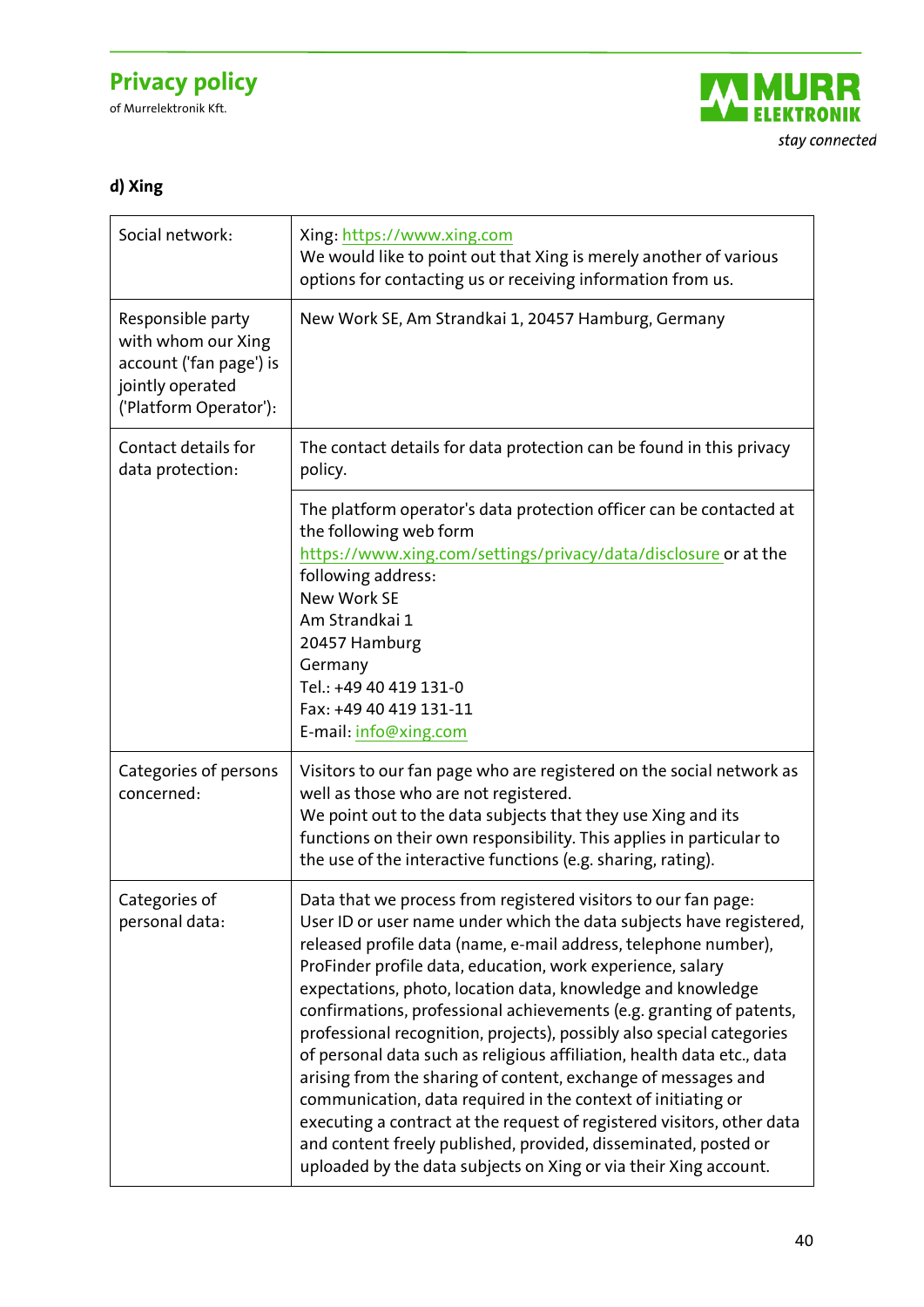

|                    | Otherwise, we only process pseudonymised data such as statistics<br>and insights into how people interact with our fan page, the posts,<br>pages, videos and other content provided via it (page activities, page<br>views, "like" votes, reach, general demographic, location and<br>interest-related information on age, gender, country, city,<br>language), evaluations of the success and background of our<br>advertisements.<br>The pseudonymised data cannot be merged by us with the<br>corresponding assignment feature (e.g. name details). This means<br>that it is not possible for us to identify individual visitors, who<br>therefore remain anonymous for us.                                                                                                                                    |
|--------------------|-------------------------------------------------------------------------------------------------------------------------------------------------------------------------------------------------------------------------------------------------------------------------------------------------------------------------------------------------------------------------------------------------------------------------------------------------------------------------------------------------------------------------------------------------------------------------------------------------------------------------------------------------------------------------------------------------------------------------------------------------------------------------------------------------------------------|
|                    | Data we process from non-registered visitors to our fan page:<br>Pseudonymised data such as statistics and insights into how people<br>interact with our fan page, the posts, pages, videos and other<br>content provided via it (page activity, page views, "likes", reach,<br>general demographic, location and interest-related information on<br>age, gender, country, city, language), evaluations of the success and<br>background of our advertisements.<br>The pseudonymised data cannot be merged by us with the<br>corresponding assignment feature (e.g. name details). This means<br>that it is not possible for us to identify individual visitors, who<br>therefore remain anonymous for us.                                                                                                        |
|                    | Data we process from our website visitors:<br>By integrating the Xing button (pure link) on our website, no IP<br>addresses of our website visitors are transmitted to the platform<br>operator.                                                                                                                                                                                                                                                                                                                                                                                                                                                                                                                                                                                                                  |
|                    | Data that the platform operator processes about registered and<br>non-registered visitors to our fan page can be found in the following<br>link:<br>https://privacy.xing.com/de/datenschutzerklaerung<br>The platform operator may use various analysis tools for evaluation.<br>We have no influence on the use of such tools by the platform<br>operator and have not been informed about such potential use. If<br>tools of this kind are used by the platform operator for our fan page,<br>we have neither commissioned nor approved this nor supported it<br>in any other way. We are also not provided with the data obtained<br>during the analysis. Moreover, we have no possibility to prevent or<br>stop the use of such tools on our fan page, nor do we have any other<br>effective control options. |
| Origin of the data | We receive the data from the data subjects directly or from the<br>platform operator.                                                                                                                                                                                                                                                                                                                                                                                                                                                                                                                                                                                                                                                                                                                             |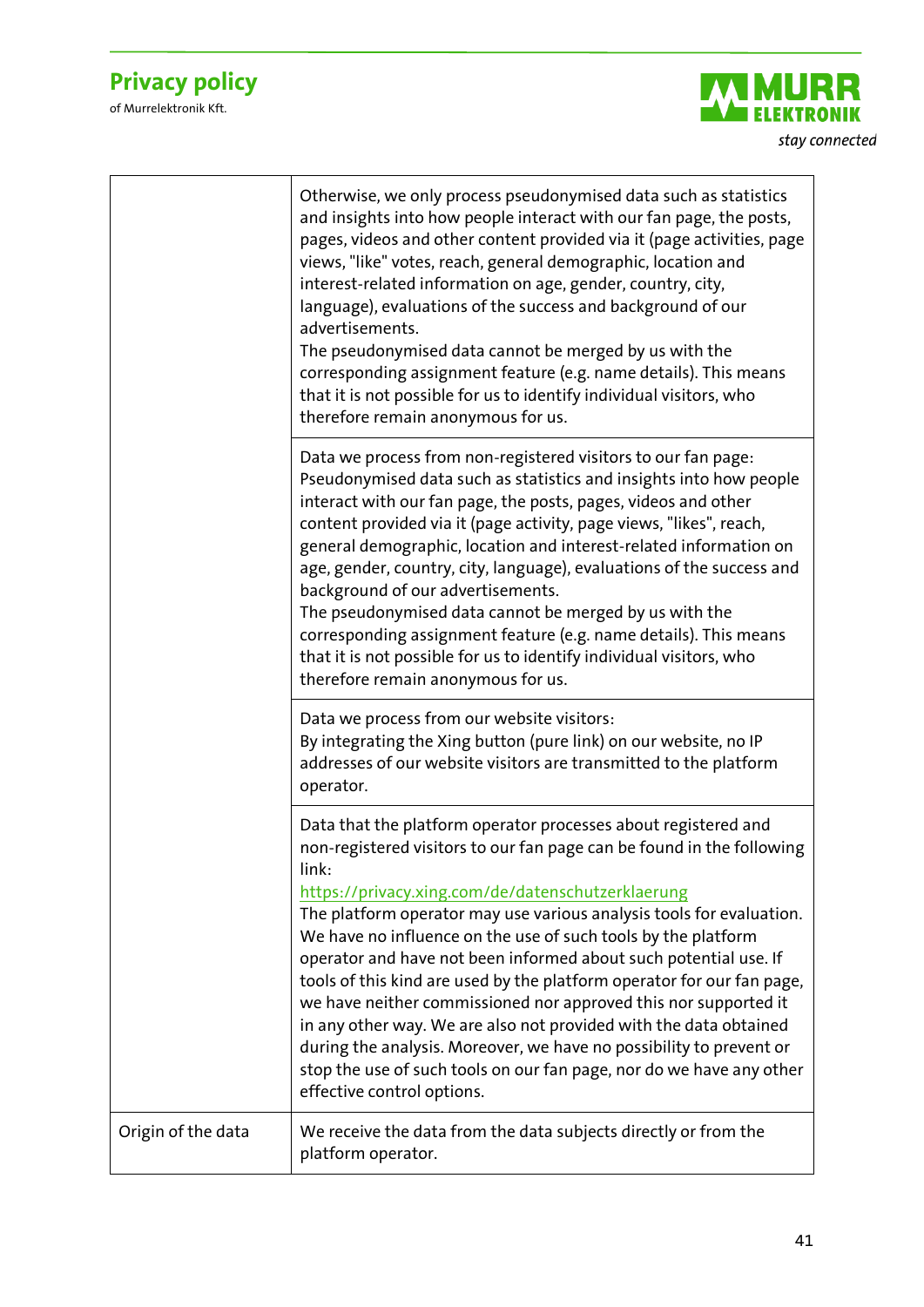

|                                       | Where the platform operator obtains the data of the data subjects<br>can be found in the following link:<br>https://privacy.xing.com/de/datenschutzerklaerung<br>We have no influence or effective means of control over whether<br>the data collection by the platform operator is permissible.                                                                                                                                                                                                                                                                                                                                                                                                                                                                                                                                                                                                                                                                                                                                                       |
|---------------------------------------|--------------------------------------------------------------------------------------------------------------------------------------------------------------------------------------------------------------------------------------------------------------------------------------------------------------------------------------------------------------------------------------------------------------------------------------------------------------------------------------------------------------------------------------------------------------------------------------------------------------------------------------------------------------------------------------------------------------------------------------------------------------------------------------------------------------------------------------------------------------------------------------------------------------------------------------------------------------------------------------------------------------------------------------------------------|
| Legal basis of the<br>data processing | We process the data on the following legal basis:<br>Art. 6 para. 1 lit. a) GDPR: Consent of the data subjects<br>If applicable, Art. 6 para. 1 lit. b) GDPR: Fulfilment of a contract with<br>the data subject or implementation of pre-contractual measures at<br>the request of the data subject.<br>Art. 6 para. 1 lit. f) GDPR legitimate interest<br>Simplification of communication and data exchange, in that the<br>existing communication channels, such as website, press releases,<br>print products and events, are usefully supplemented by the fan<br>page.<br>Promoting sales of our products and services or demand as well as<br>recruiting young talent through transparent conduct and regular<br>contributions to<br>Optimisation of our fan page<br>We process special categories of personal data, if at all, only on the<br>basis of the following legal grounds:<br>Art. 9 para. 2 lit. a) GDPR: Consent of the data subject<br>Art. 9 para. 2 lit. e) GDPR: The data subject has manifestly made the<br>personal data public |
|                                       | The legal bases on which the platform operator bases the data<br>processing can be found in the following link:<br>https://privacy.xing.com/de/datenschutzerklaerung<br>We have no influence or effective means of control over whether<br>the data processing by the platform operator is permissible.                                                                                                                                                                                                                                                                                                                                                                                                                                                                                                                                                                                                                                                                                                                                                |
| Purposes of data<br>processing        | We process the data for the following purposes:<br>External presentation and advertising<br>Communication and data exchange<br><b>Event Management</b><br>If necessary, contract initiation and execution                                                                                                                                                                                                                                                                                                                                                                                                                                                                                                                                                                                                                                                                                                                                                                                                                                              |
|                                       | Information on the purposes for which the platform operator<br>processes the data can be found in the following link:<br>https://privacy.xing.com/de/datenschutzerklaerung<br>We have no influence on the purposes for which the platform<br>operator actually uses the data. We also have no effective means of<br>control in this respect.                                                                                                                                                                                                                                                                                                                                                                                                                                                                                                                                                                                                                                                                                                           |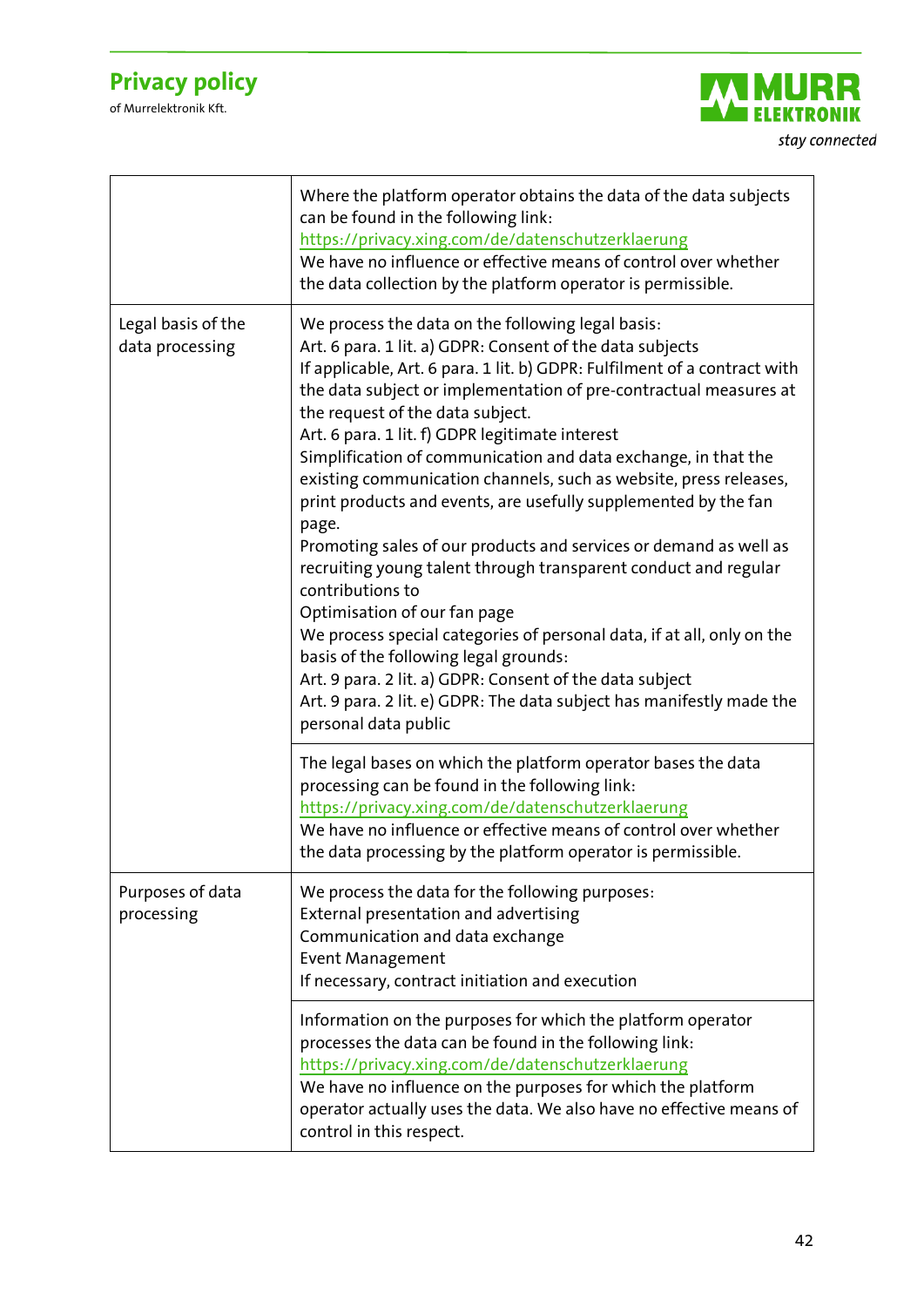

| Storage period                                                                                                           | The storage and deletion of the data is the duty of the platform<br>operator. The information on this can be found in the following link:<br>https://privacy.xing.com/de/datenschutzerklaerung<br>We have no influence on how the platform operator determines the<br>regular deletion periods and in what way the data is deleted. We<br>also have no effective control options in this respect.                                                                                                                                                                                                                                                                                                                                                                                                                                                                                                                                                                               |
|--------------------------------------------------------------------------------------------------------------------------|---------------------------------------------------------------------------------------------------------------------------------------------------------------------------------------------------------------------------------------------------------------------------------------------------------------------------------------------------------------------------------------------------------------------------------------------------------------------------------------------------------------------------------------------------------------------------------------------------------------------------------------------------------------------------------------------------------------------------------------------------------------------------------------------------------------------------------------------------------------------------------------------------------------------------------------------------------------------------------|
| Recipient categories                                                                                                     | Only our employees and service providers who manage our fan<br>page and require the data for the above-mentioned purposes have<br>access to the data we process. If the data subjects post their data<br>publicly on our fan page, it can be accessed by other registered and<br>possibly also non-registered visitors.                                                                                                                                                                                                                                                                                                                                                                                                                                                                                                                                                                                                                                                         |
|                                                                                                                          | The categories of recipients to whom the platform operator<br>discloses the data or enables registered visitors to disclose their<br>data, as well as information on intra-group data exchange, can be<br>found in the following link:<br>https://privacy.xing.com/de/datenschutzerklaerung<br>We have no influence on the disclosure of data to the individual<br>recipients (categories) by the platform operator. We also have no<br>effective control options in this respect.                                                                                                                                                                                                                                                                                                                                                                                                                                                                                              |
| Data transfers to<br>third countries                                                                                     | If the data subjects post their data publicly on our fan page, it can<br>be accessed worldwide by other registered and possibly also non-<br>registered visitors.                                                                                                                                                                                                                                                                                                                                                                                                                                                                                                                                                                                                                                                                                                                                                                                                               |
| Involved logic and<br>scope of profiling or<br>automated individual<br>decision-making<br>based on the<br>collected data | If the data subjects are tracked through the collection of their data,<br>whether through the use of cookies or comparable techniques or<br>through the storage of the IP address, the platform operator is<br>obliged to inform them of this. The information on this can be<br>found in the following link:<br>https://privacy.xing.com/de/datenschutzerklaerung<br>The platform operator may use various analysis tools for evaluation.<br>We have no influence on the use of such tools by the platform<br>operator and have not been informed about such potential use. If<br>tools of this kind are used by the platform operator for our fan page,<br>we have neither commissioned nor approved this nor supported it<br>in any other way. We are also not provided with the data obtained<br>during the analysis. Moreover, we have no possibility to prevent or<br>stop the use of such tools on our fan page, nor do we have any other<br>effective means of control. |
| Rights of the data<br>subjects                                                                                           | Joint controllers must grant data subjects various rights regarding<br>the processing of their data, which they can assert directly against<br>the platform operator:<br>Data subjects have a right to information, correction or deletion of<br>personal data concerning them or a right to restriction of data                                                                                                                                                                                                                                                                                                                                                                                                                                                                                                                                                                                                                                                                |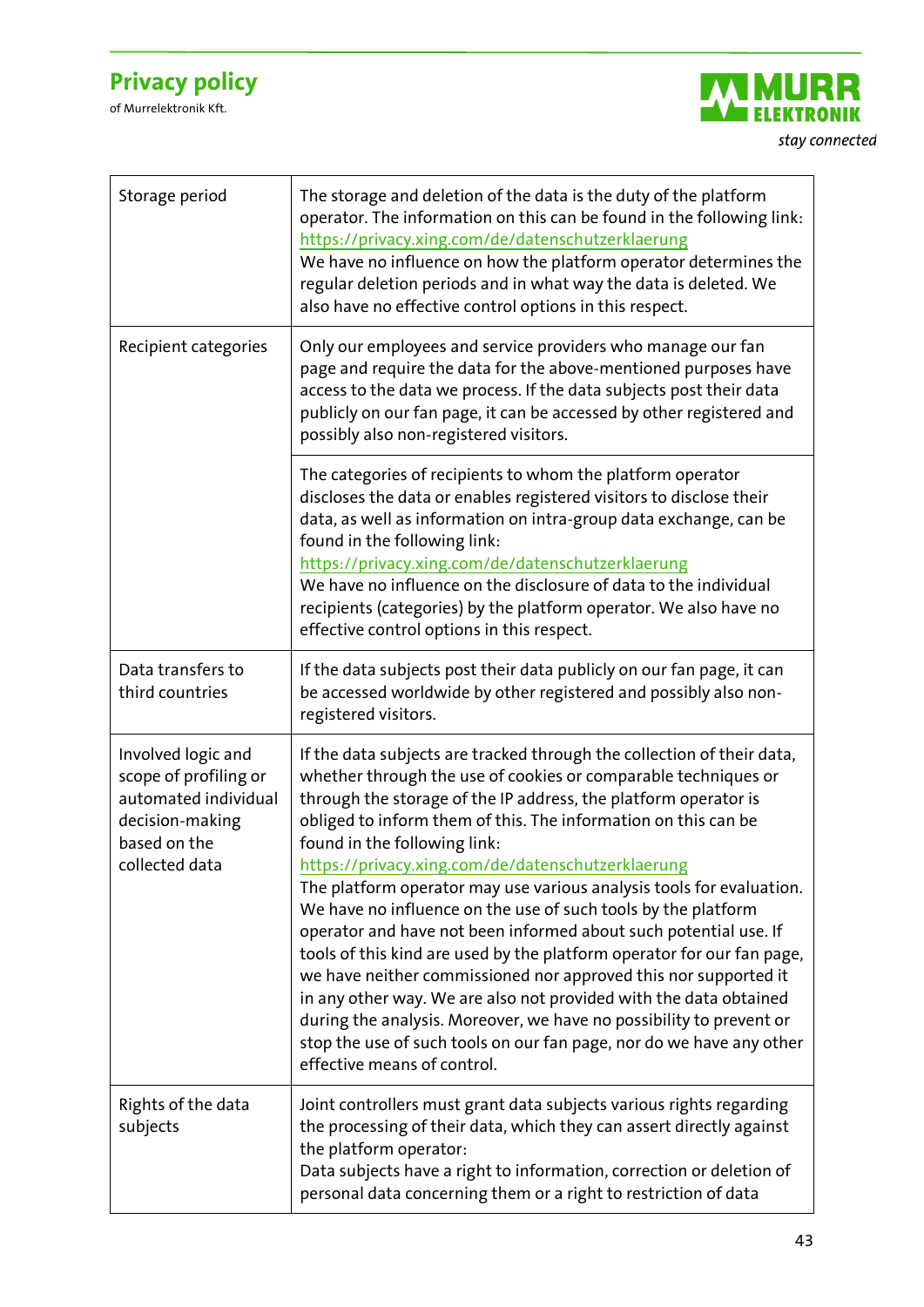of Murrelektronik Kft.



processing by the controller if certain conditions are met in accordance with Art. 15 to Art. 18 of the GDPR. Data subjects also have the right to revoke their consent to the processing of their personal data at any time with effect for the future (Art. 7(3) GDPR). They may also object to the further processing of their data, which is based exclusively on the legitimate interest of the controller pursuant to Art. 6 (1) (f) GDPR (Art. 21 (1) GDPR), insofar as interests worthy of protection in the exclusion of data processing arise from their particular personal situation and there are no longer compelling reasons worthy of protection for the controller to continue processing the data. Insofar as personal data are processed for the purpose of direct marketing, data subjects have the right to object to this processing at any time with effect for the future (Art. 21 (2) GDPR). If the data processing is based on the consent of the data subject pursuant to Art. 6 (1) (a), Art. 9 (1) (a) of the GDPR or pursuant to Art. 6 (1) (b) of the GDPR on a contract with the data subject, and is carried out with the aid of automated processes, the data subjects may, pursuant to Art. 20 (1) of the GDPR, request to receive the personal data stored about them in a structured, common and machine-readable format, or to have it transferred to a third party designated by the data subject. In principle, data subjects have the right not to be subject to automated individual decision-making pursuant to Art. 22(1) GDPR. If such an automated individual decision is permissible pursuant to Art. 22(2)(a) to (c) GDPR, data subjects are granted the following rights pursuant to Art. 22(3) GDPR: right to express one's point of view, right to object to an individual's intervention by the controller, right to challenge the automated individual decision (right of appeal). Furthermore, data subjects have the right to lodge a complaint with a supervisory authority if they believe that the processing of their personal data violates the General Data Protection Regulation, Art. 77 GDPR. The competent supervisory authority for the platform operator is: The Hamburg Commissioner for Data Protection and Freedom of Information Ludwig-Erhard-Str 22, 7th floor 20459 Hamburg Tel.: 040 / 428 54 – 4040 Fax: 040 / 428 54 – 4000

E-mail: [mailbox@datenschutz.hamburg.de](mailto:mailbox@datenschutz.hamburg.de)